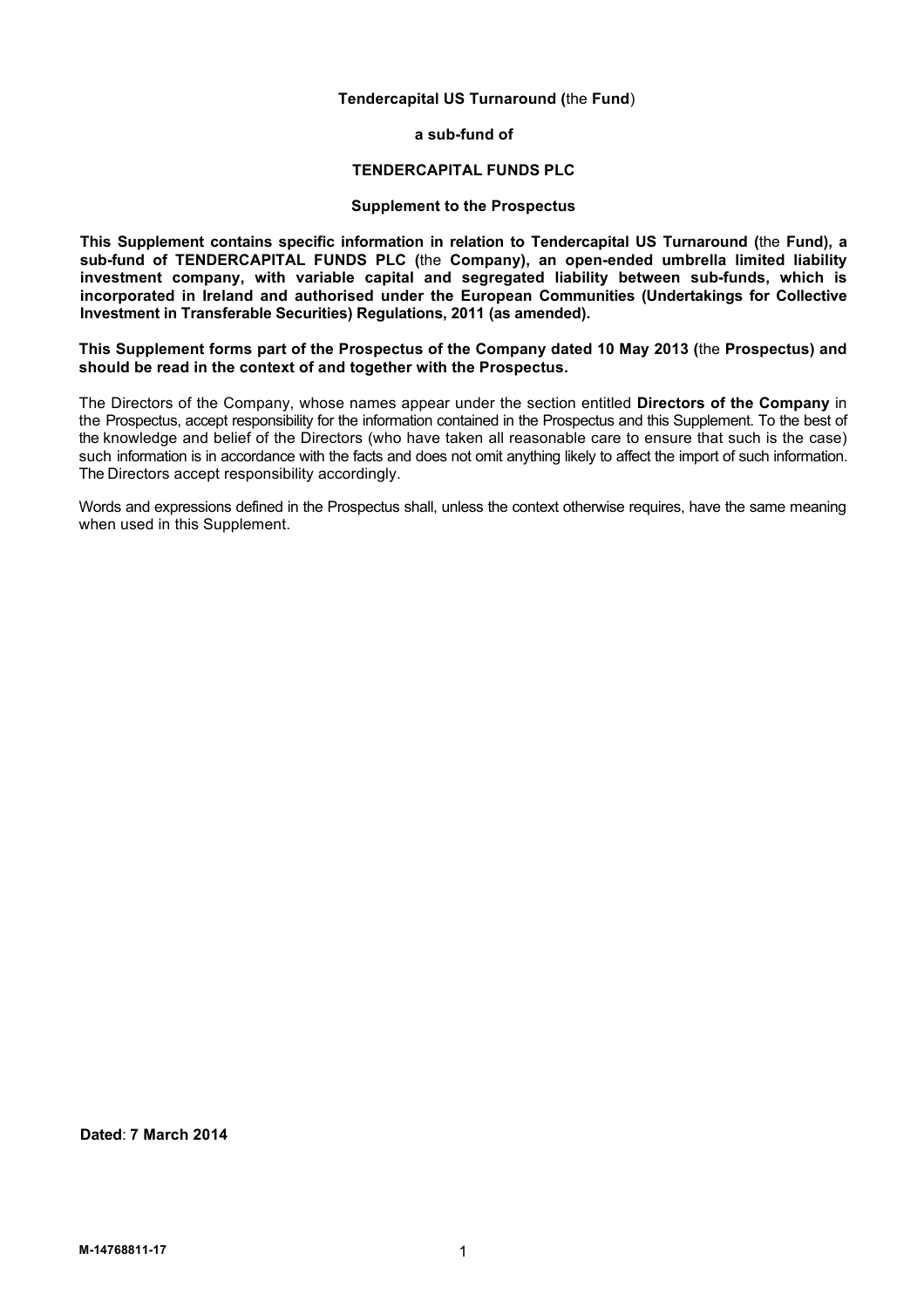# **DIRECTORY**

| 1.  |                                                                                |  |
|-----|--------------------------------------------------------------------------------|--|
| 2.  | <b>FINANCIAL DERIVATIVE INSTRUMENTS &amp; EFFICIENT PORTFOLIO MANAGEMENT 4</b> |  |
| 3.  |                                                                                |  |
| 4.  |                                                                                |  |
| 5.  |                                                                                |  |
| 6.  |                                                                                |  |
| 7.  |                                                                                |  |
| 8.  | KEY INFORMATION FOR SUBSCRIBING AND REDEEMING                                  |  |
| 9.  |                                                                                |  |
| 10. |                                                                                |  |
| 11. |                                                                                |  |
| 12. |                                                                                |  |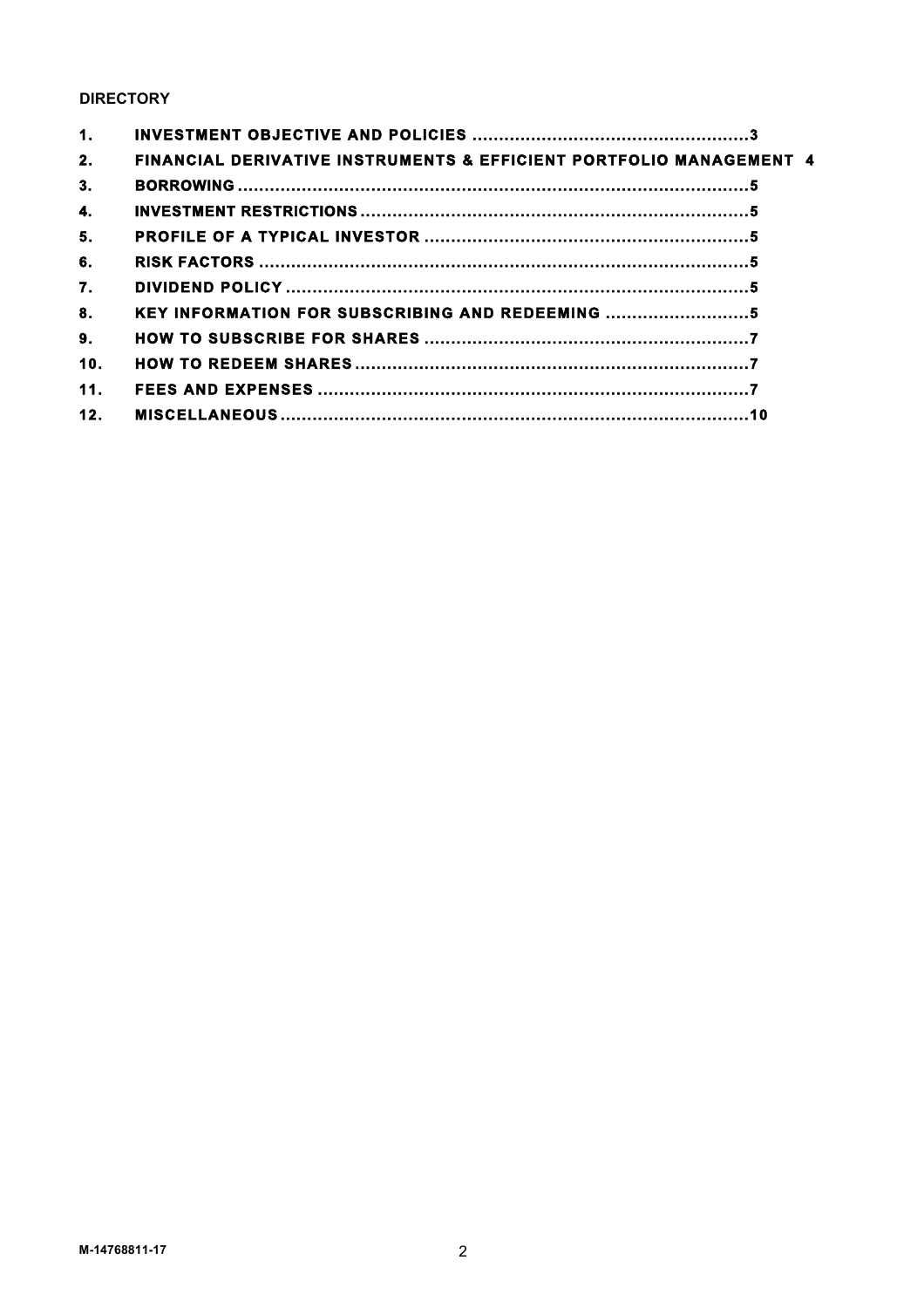# **1. INVESTMENT OBJECTIVE AND POLICIES**

# **Investment Objective**

The Fund seeks to produce positive returns with medium/high volatility.

#### **Investment Policy**

The primary investment strategy of the Fund is to seek exposure to companies that are currently in difficulty or facing difficult times, with the objective of identifying those companies which could overcome the difficulties and recover in the future (turnaround companies). The strategy for allocating the Fund's investments will also be based on the Investment Manager's assessment of the market and the assets to which exposure is sought.

The Fund intends to seek to achieve its investment objective primarily through investing up to 100% of its Net Asset Value in US Dollar denominated equities and equity related securities across all industries and capitalizations but may also invest in liquid assets and as further outlined below.

The Fund may, directly or indirectly, invest in a diversified portfolio of equity and equity-related securities (including, options, index option strategies, convertible bonds, shares, warrants, and depository receipts, such as American Depositary Receipts (**ADRs**) and Global Depositary Receipts (**GDRs**)), primarily listed or traded on a Regulated Market in the US.

The Fund may also directly invest up to 10% of its Net Asset Value in aggregate in (i) equity and equity related securities which may be listed or traded on other Regulated Markets and may or may not be denominated in US Dollars; and/or (ii) collective investment schemes (**CIS**), including exchange traded funds. The CIS in which the Fund may invest will be compatible with the investment objective and policy of the Fund and any such investment will be inaccordance with the Central Bank's requirements.

The Fund may also invest from time to time up to 100% of its Net Asset Value directly in liquid assets, such as money market instruments (including, but not limited to, certificate of deposit, commercial paper and cash deposits denominated in such currency or currencies as the Investment Manager may determine) and fixed income instruments (such as notes, preferred securities, debentures, convertible and non-convertible bonds), issued or guaranteed by governments, municipalities, agencies, supranationals or corporates, which may offer fixed or variable interest rates and may be rated or unrated in pursuance of the investment objective of the Fund. Such investment could be made, in particular, where the Investment Manager considers that the markets for these securities look favourable compared to equity securities. Even in circumstances where the Fund invests substantially in liquid assets, the Fund will not be completely protected from market movements and as such the capital value of the Shares may fluctuate. No more than 30% of the Fund's Net Asset Value shall be directly invested in bonds which, at the time of their most recent purchase, were not rated investment grade by at least one credit rating agency approved by the Company or which are deemed by the Investment Manager to have an implied rating of investment grade, for instance by reference to other bonds issued by the issuer of the bond. The credit rating agencies currently approved for such purposes are Standard and Poors, Moody's, Fitch and DBRS. Convertible bonds may embed a derivative component being on debt or equity securities, a basket or baskets of or indices of debt or equity securities or on interest rates.

The securities held directly by the Fund will typically be listed or traded on one or more Regulated Markets and any investment in such securities which are unlisted will comply with the investment restrictions in the Prospectus.

Where considered appropriate, the Fund may utilise financial derivative techniques and instruments for investment purposes and/or efficient portfolio management and/or to protect against foreign exchange risks as further set out below, subject always to the conditions and within the limits laid down by the Central Bank. These techniques and instruments include futures, options, swaps, repurchase/ reverse repurchase agreements, spot and forward currency contracts and contracts for difference, which may be exchange traded or over the counter. The Fund may also utilize index option strategies for hedging purposes.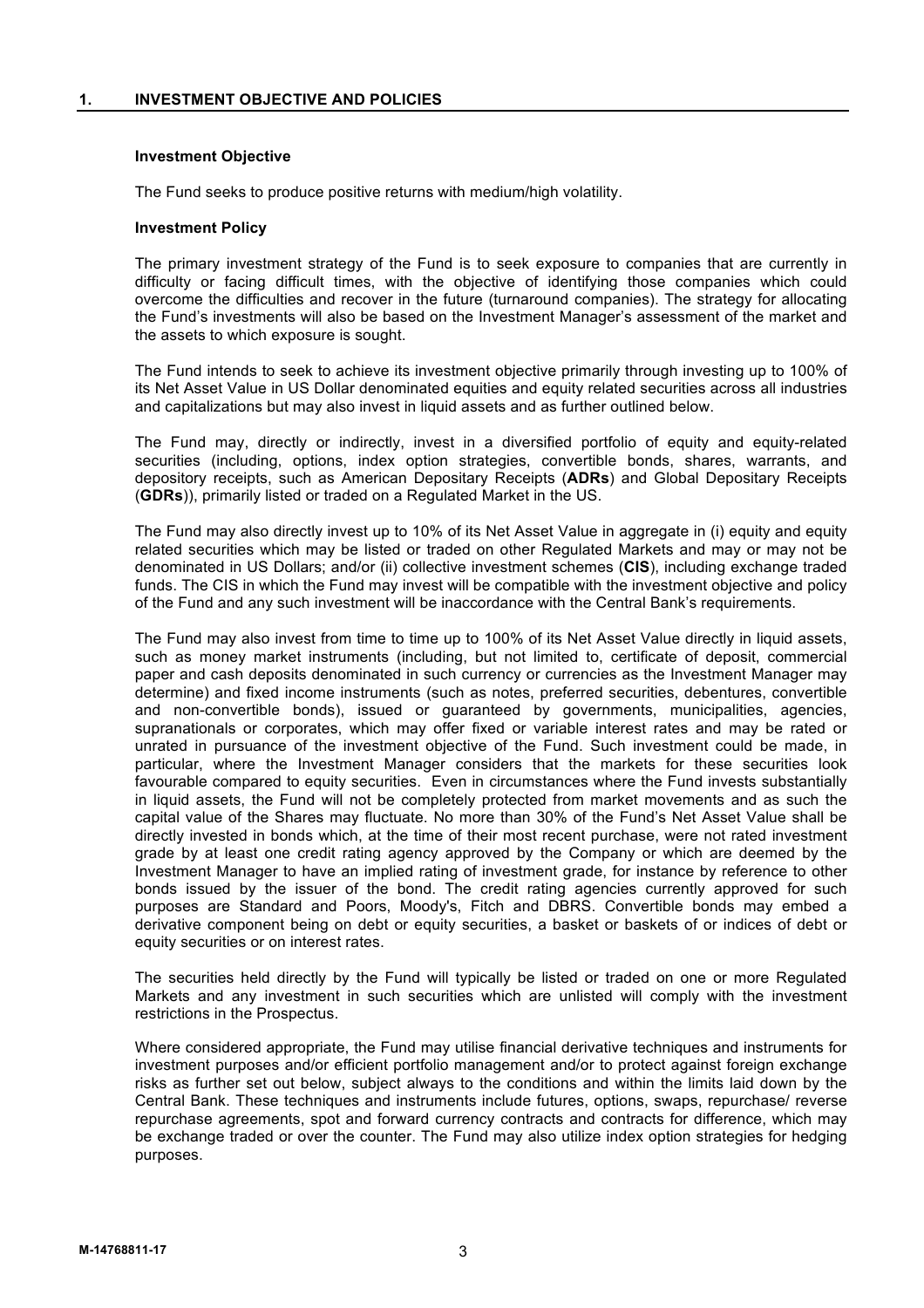# **2. FINANCIAL DERIVATIVE INSTRUMENTS & EFFICIENT PORTFOLIO MANAGEMENT**

The Fund may, subject to the conditions and limits laid down by the Central Bank, enter into futures contracts on securities, securities indexes (for example DJSTOXX600, DJSTOXX50, S&P500 whose underlyings are equity and equity related securities) and currencies and also use options on futures contracts. The Fund may use these techniques for investment purposes and/or efficient portfolio management and/or to hedge against changes in (i) exchange rates, (ii) securities prices.

The Fund may, subject to the conditions and limits of the Central Bank, purchase and write call and put options on securities (or a combination of both), securities indexes (for example DJSTOXX600, DJSTOXX50, S&P100 whose underlyings are equity and equity related securities) and currencies. For example, the Fund may purchase put options (including equity index options: which are options regarding equity indexes such as for example DJSTOXX50, DJSTOXX600, S&P500) to provide an efficient, liquid and effective mechanism for "locking in" gains and/or protecting against future declines in value on securities that it owns. This allows the Fund to benefit from future gains in the value of a security without the risk of the fall in value of the security. The Fund may also purchase call options (including equity index options) to provide an efficient, liquid and effective mechanism for taking positions in securities. This allows the Fund to benefit from future gains in the value of a security without the need to purchase and hold the security. The Fund may use these techniques for investment purposes and/or efficient portfolio management and/or to hedge against changes in (i) exchange rates, (ii) securities prices.

The Fund may, subject to the conditions and limits of the Central Bank, utilise repurchase/reverse repurchase agreements. The Fund may only use these techniques for efficient portfolio management.

Forward currency contracts may, subject to the conditions and limits of the Central Bank, be used for investment purposes and/or to hedge currency exposures of the Fund or any Class in accordance with the requirements of the Central Bank. Such currency exposure will arise where the assets in which the Fund invests are denominated in a different currency than the Base Currency of the Fund or the designated currency of the relevant Class.

Spot and forward currency contracts, currency swaps and currency futures may, at the discretion of the Investment Manager, be used to hedge currency exposures of the Fund or of any Class in accordance with the requirements of the Central Bank. Such currency exposure will arise where assets in which the Fund invests are denominated in a different currency than the Base Currency of the Fund or the designated currency of the relevant Class.

The Fund may also use interest rate swap contracts for hedging purposes to seek to manage its interest rate exposures and/or reduce the effect of interest rate fluctuations on debt securities held. In addition, interest rate swaps may be used for speculative purposes to seek to enhance the Fund's return. An interest rate swap involves the exchange by the Fund with another party of their respective commitments to pay or receive cash flows (e.g., an exchange of floating rate payments for fixed-rate payments) and the return to the Fund will be based on the movement of interest rates relative to a fixed rate agreed by the parties to the swap.

The Fund may enter into CFD which allow a direct exposure to the market, a sector or an individual security. Unlike a forward contract, there is no final maturity, the position being closed out at the discretion of the position taker. CFD may be used to gain exposure to share price movements without buying the shares themselves. A CFD on a company's shares will specify the price of the shares when the contract is started. The contract is an agreement to pay out cash on the difference between the starting share price and when the contract is closed out.

Efficient portfolio management transactions relating to the assets of the Fund are transactions with the one of the following aims a) a reduction of risk b) a reduction of cost with no increase or a minimal increase in risk; c) generation of additional capital or income with no, or an acceptably low level of risk (relative to the expected return). In relation to efficient portfolio management operations the Investment Manager will look to ensure that the transaction is economically appropriate.

The Fund may leverage itself through the use of derivatives, provided however that such leverage will not exceed an aggregate exposure of 100% of NAV. It is expected that the use of financial derivative techniques and instruments will not materially increase the Fund's risk level.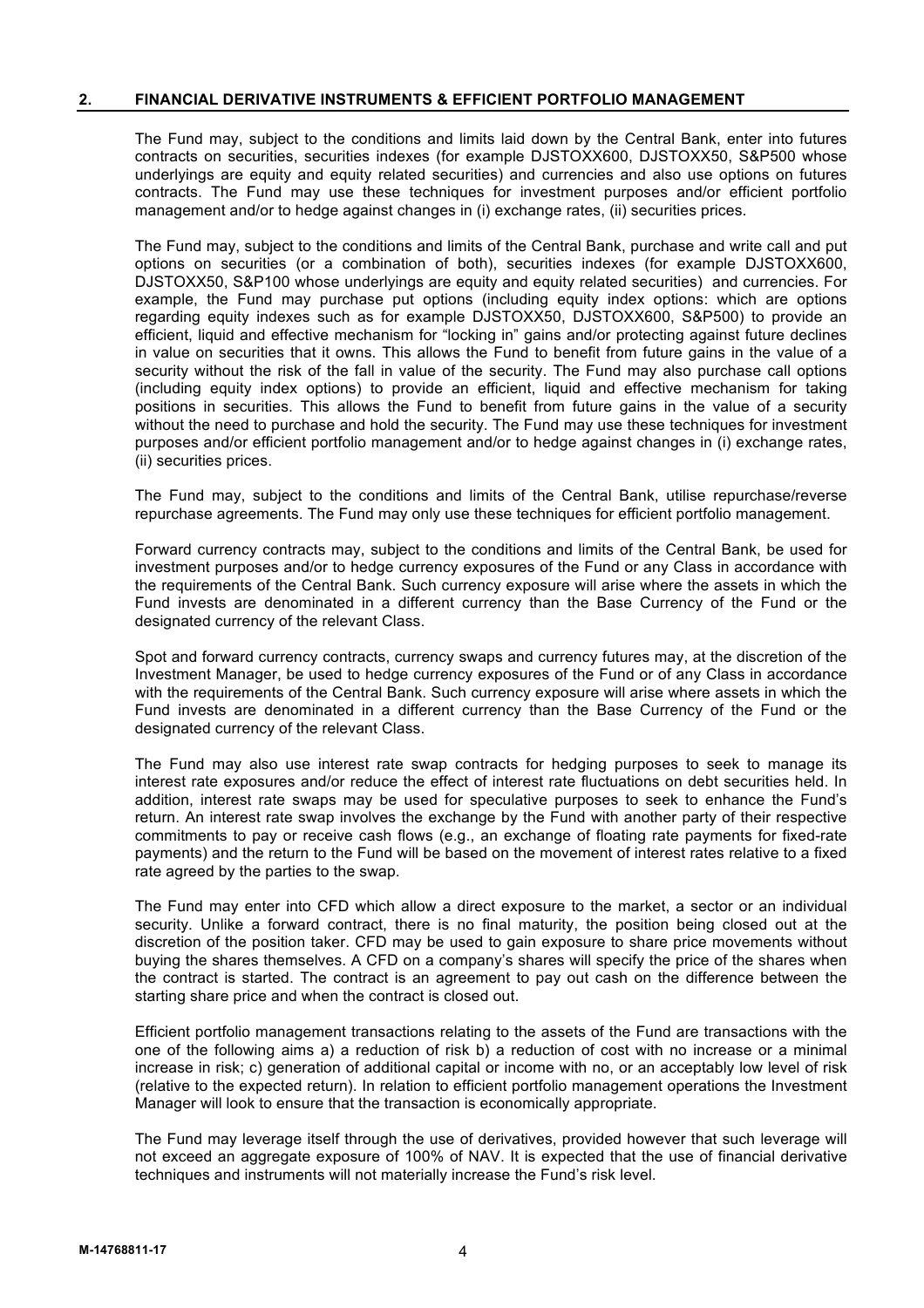The Fund will use the commitment approach to calculate its daily global exposure, being the incremental exposure and leverage generated through the use of FDI, in accordance with its risk management process and the requirements of the Central Bank.

Any FDI not included in the Risk Management Process (**RMP**) of the Company will not be utilised until such time as a revised RMP including such FDI has been submitted to and cleared by the Central Bank.

#### **3. BORROWING**

In accordance with the general provisions set out in the Prospectus under the heading Borrowing and Lending Powers and Restrictions, the Fund may borrow up to 10% of its total Net Asset Value on a temporary basis and not for speculative purposes.

# **4. INVESTMENT RESTRICTIONS**

The investment restrictions applicable to the Fund are set out under the section entitled **Investment Restrictions** in the Prospectus.

# **5. PROFILE OF A TYPICAL INVESTOR**

The Fund is suitable for investors who are seeking long term capital appreciation, who are prepared to accept high volatility. Therefore, investors should expect to hold their investment in the Fund for approximately 5-7 years.

# **6. RISK FACTORS**

The risk factors under the section entitled Risk Factors in the Prospectus apply to this Fund.

**Investors should note the difference between the nature of a deposit and the nature of an investment in the Fund, in particular, the risk that the principal invested in the Fund is capable of fluctuation and thus Shareholders may not have all of their principal returned to them on redemption. In addition, investment in the Fund will not benefit from any deposit protection scheme such as might be applicable to an investment in a deposit.**

# **7. DIVIDEND POLICY**

No declarations or distributions shall be made in respect of the Accumulating Shares. The net income earned per Accumulating Share will be accumulated and reinvested on behalf of Shareholders of Accumulating Shares.

# **8. KEY INFORMATION FOR SUBSCRIBING AND REDEEMING**

# **Base Currency**

The Base Currency of the Fund is Euro but investments may be denominated in other currencies.

#### **Available Share Classes**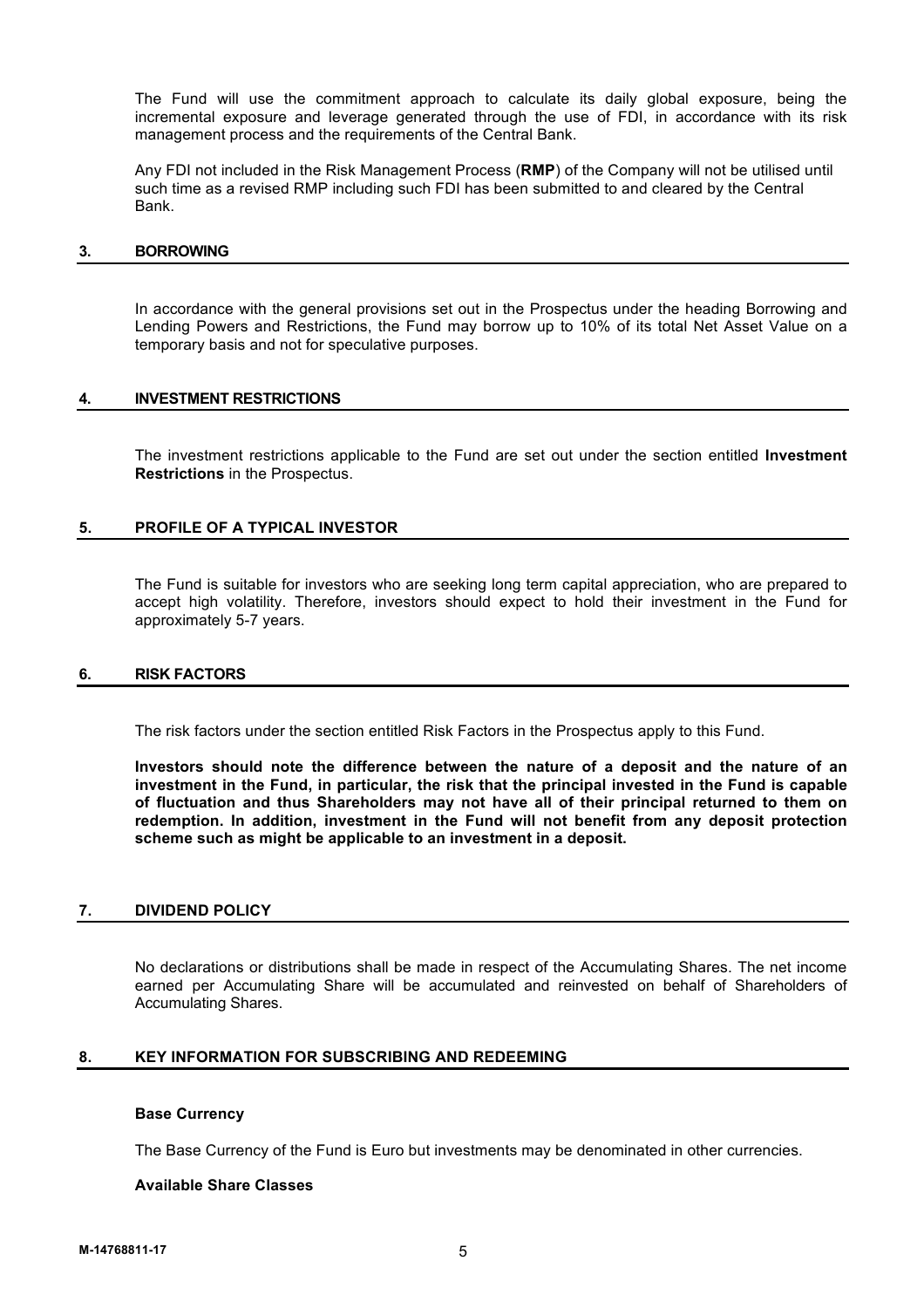The Company may issue Shares in each of the Share Classes set out in the table below.

| <b>Share Class</b>                                                     | Denominated<br>Currency | <b>Minimum</b><br>Shareholding* | <b>Minimum</b><br>Investment<br>Amount* | <b>InitialMinimum</b><br>Additional<br><b>Investment Amount*</b> |
|------------------------------------------------------------------------|-------------------------|---------------------------------|-----------------------------------------|------------------------------------------------------------------|
| <b>Retail Accumulating Share Class</b>                                 | Euro                    | N/A                             | €5,000                                  | N/A                                                              |
| <b>Accumulating Share</b> Euro<br><b>Institutional</b><br><b>Class</b> |                         | N/A                             | €1,000,000                              | N/A                                                              |

**\***currency equivalent in the denominated currency of a Share Class and in accordance with the section entitled **Currency of Payment** below.

The Directors (upon written confirmation to the Administrator) reserve the right to differentiate between Shareholders and to waive or reduce the Minimum Shareholding, Minimum Initial Investment Amount, and Minimum Additional Investment Amount for any such Shareholders or to refuse an application for any such Shares in their absolute discretion.

Additional classes of Shares may be created in accordance with the requirements of the Central Bank.

# **Issue Price**

Shares in the Retail Accumulating Share Class and Institutional Accumulating Share Class are continuously open for subscriptions at the Issue Price per Share of the relevant Share Class on the relevant Dealing Day.

# **Currency of Payment**

Subscription and redemption monies are payable in the denominated currency of the Share Class in respect of which Shares are being subscribed for or redeemed as set out in the table above

#### **Subscription Charge**

A Subscription Charge of up to 3% of the Issue Price may be charged at the discretion of the Directors for payment to the Investment Manager or Distributor.

# **Redemption Charge**

A Redemption Charge of up to 3% of the Redemption Price may be charged at the discretion of the Directors for payment to the Company.

# **Exchange Charge**

Subject to compliance with the relevant exchange provisions contained in the Prospectus and, where relevant to the creation of additional Funds by the Company, an exchange fee of up to 3**%** may be imposed at the discretion of the Directors on all applications to exchange from one Share Class to another Share Class within the Fund or to a Share Class within another Fund of the Company.

# **Business Day**

A day on which banks are open for business in Dublin and London or such other day as the Directors may, with the approval of the Custodian, determine.

#### **Dealing Day**

The Dealing Day for the Fund is every Business Day.

# **Dealing Deadline**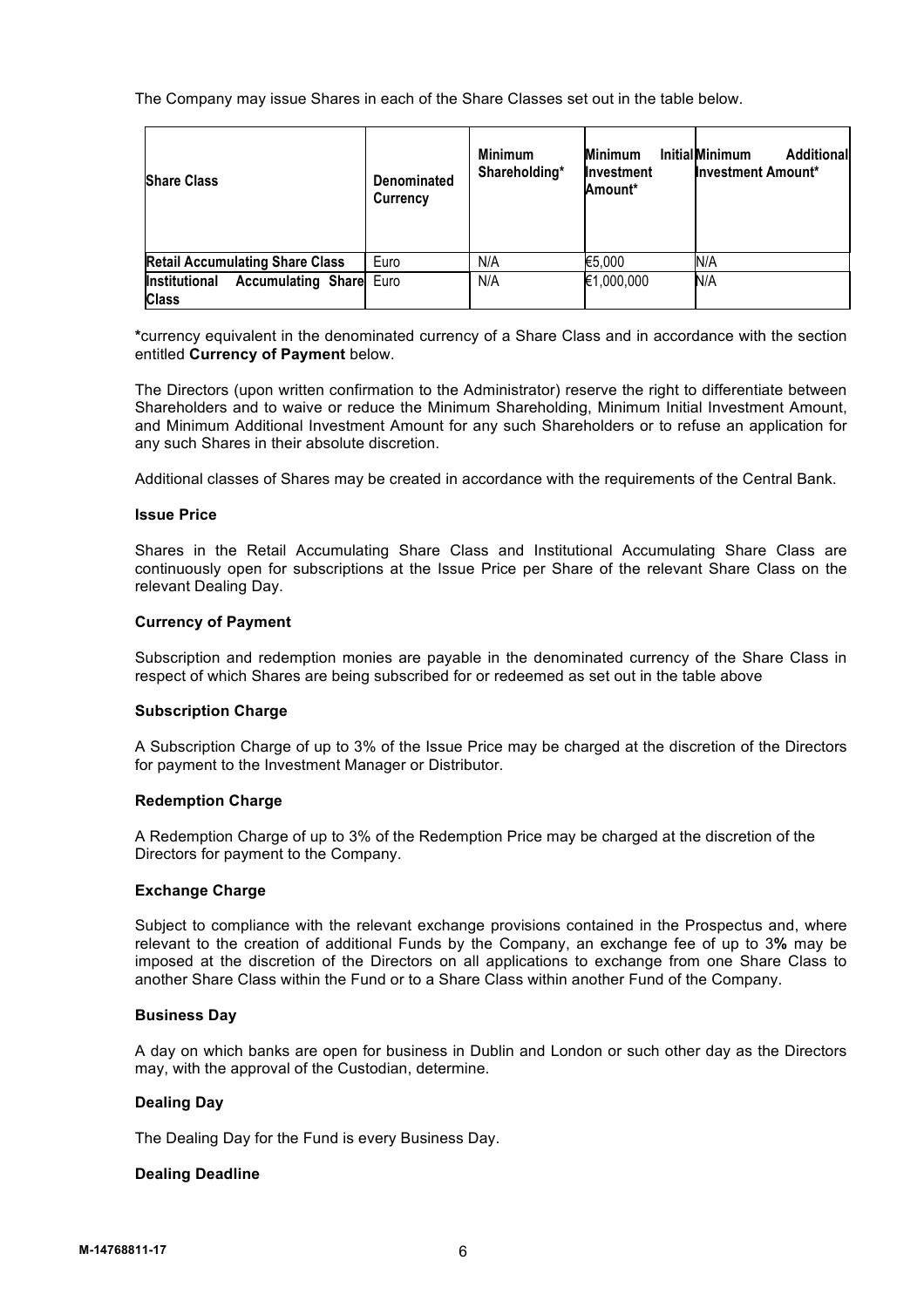The Dealing Deadline is 12 noon (Irish time) one Business Day prior to the relevant Dealing Day.

# **Valuation Point**

The Valuation Point is close of business in the last relevant market on the Business Day immediately preceding the relevant Dealing Day.

# **Settlement Date**

The Settlement Date for the receipt of monies for subscription for Shares is the second Business Day following the relevant Dealing Day. The Settlement Date for the dispatch of monies for the redemption of Shares is the third Business Day following the relevant Dealing Day, provided that all the required documentation has been furnished to and received by the Administrator.

# **9. HOW TO SUBSCRIBE FOR SHARES**

Requests for the subscription for Shares should be made in accordance with the provisions set out in the section entitled **Subscription for Shares** in the Prospectus.

# **10. HOW TO REDEEM SHARES**

Requests for the redemption of Shares should be made in accordance with the provisions set out in the section entitled **Redemption of Shares** in the Prospectus.

# **11. FEES AND EXPENSES**

The following sections on fees should be read in conjunction with the section entitled **Fees and Expenses** in the Prospectus.

# **Investment Management Fee**

The Investment Manager shall be entitled to receive out of the assets of the Fund an annual fee, accrued on each Dealing Day and payable monthly in arrears, at an annual rate of up to and not exceeding (i) 1.8% of the Net Asset Value of the Retail Accumulating Share Class; and (ii) 0.6% **of** the Net Asset Value of the Institutional Accumulating Share Class (the **Capped Fee**). The Investment Manager is also entitled to be reimbursed out of the assets of the Fund for the reasonable out-of-pocket costs and expenses incurred by the Investment Manager in the performance of its duties (plus VAT thereon, if any).

Subject to the Capped Fee, the Investment Manager may, with the agreement of the Directors and with prior notification to the Administrator, waive, reduce or increase all or part of the investment management fee charged to certain Shareholders and accordingly may differentiate between Shareholders in the Fund in that regard. Any such waiver or reduction shall be effected by way of a cash rebate paid by or on behalf of the Investment Manager to the relevant Shareholder's account. The Investment Manager will determine the rebate amount in each case, which will not exceed the Capped Fee, based on the assets invested in the Fund or a Share Class thereof, and accordingly, the investment management fee charged to certain Shareholders may be reduced or increased in accordance with the amount of fees rebated to the relevant Shareholders subject to the applicable Capped Fee.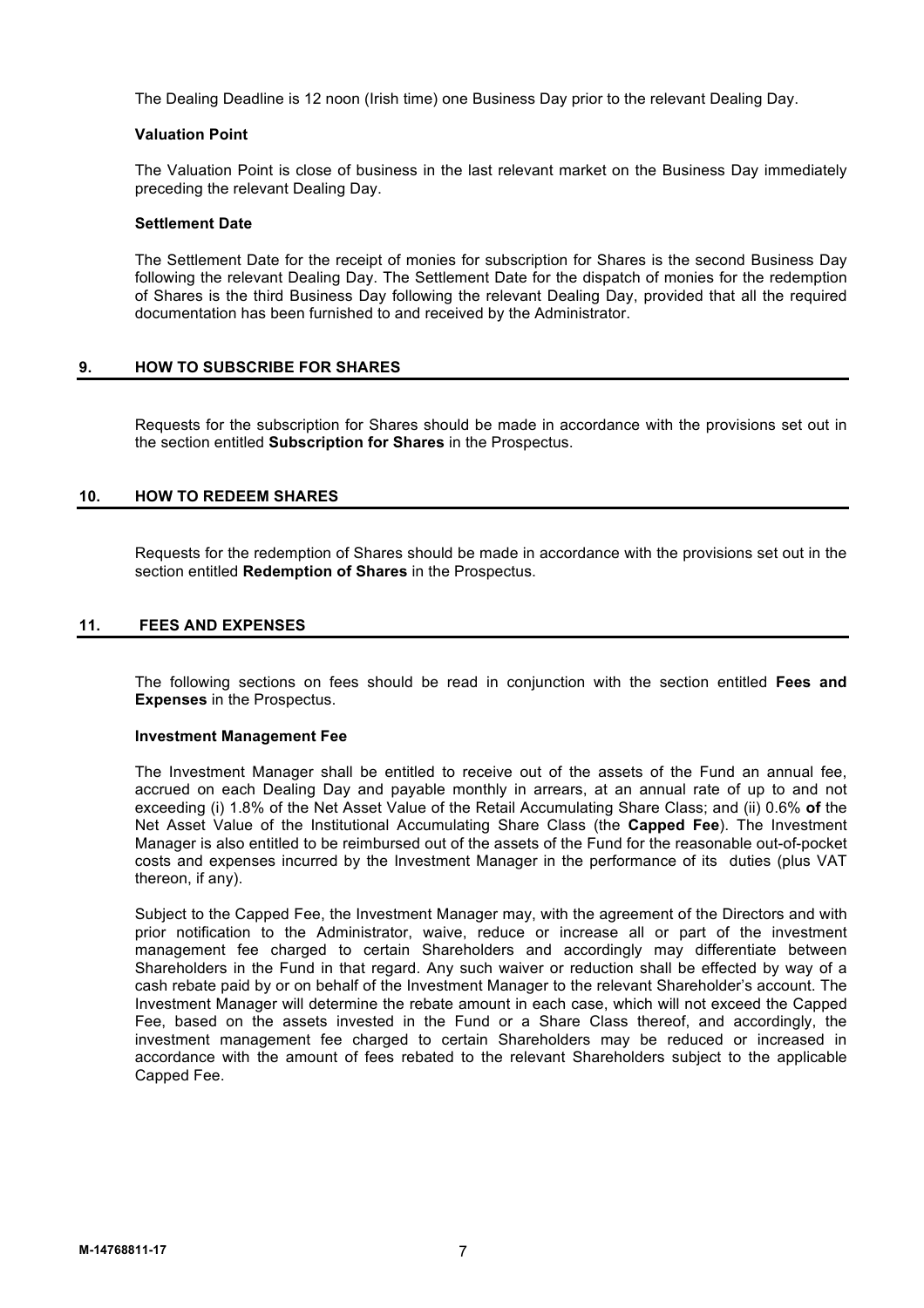# **Performance Fee**

# **(1) Retail Accumulating Share Class**

The Investment Manager will be entitled to receive out of the assets of the Fund a performance fee in respect of the Retail Accumulating Share Class (the **Performance Fee**) calculated on a per Share basis so that each Share is only charged a Performance Fee which equates with that Share's performance. Generally this method of calculation is intended to ensure so far as possible (and with respect to each Class of Shares) that (i) any Performance Fee paid to the Investment Manager is charged only to those Shares which have appreciated in value, (ii) all holders of Shares of the same Class have the same amount of capital per Share at risk in the Fund and (iii) all Shares of the same Class have the same Net Asset Value per Share.

As of the first Dealing Day following the close of the Initial Offer Period for the relevant Share Class (**First Calculation Period**) and for each subsequent Dealing Day (each Dealing Day being a **Calculation Period**), for each Calculation Period, the Investment Manager shall be entitled to receive out of the assets of the Fund attributable to the Retail Accumulating Share Class a Performance Fee equal to 20% of the percentage increase in the Gross Asset Value per Share (i) from the Initial Issue Price during the first calendar month from the First Calculation Period (the **First Month**); (ii) with effect from the first Calculation Period following the First Month, from the Gross Asset Value per Share on the corresponding Dealing Day which is one calendar month immediately preceding the relevant Calculation Period, in each case calculated as follows:

- (i) the percentage increase in the Gross Asset Value per Share of the Retail Accumulating Share Class for each Calculation Period during the First Month is calculated by comparing the Gross Asset Value per Share for the relevant Dealing Day to the Initial Issue Price per Share (**A**). The Investment Manager is only entitled to a Performance Fee in respect of each Calculation Period within the First Month if A is a positive figure for the Calculation Period. Where A is a positive figure for a Calculation Period, to determine the amount of the Performance Fee to be accrued in respect of the Calculation Period, A will be annualised by multiplying A by 12 and diving the amount by the number of Dealing Days in a calendar year (250) and that amount shall be multiplied by the number of Shares in the Class determined as at the relevant Dealing Day and by the Net Asset Value per Share determined as at Valuation Point for the relevant Dealing Day;
- (ii) the percentage increase in the Gross Asset Value per Share of the Retail Accumulating Share Class for each Calculation Period following the First Month is calculated by comparing the Gross Asset Value per Share for the relevant Dealing Day to the Gross Asset Value per Share on the corresponding Dealing Day which is one calendar month immediately preceding the relevant Calculation Period (**B**)**.** The Investment Manager is only entitled to a Performance Fee in respect of a Calculation Period following the First Month if B is a positive figure. Where B is a positive figure for a Calculation Period, to determine the amount of the Performance Fee to be accrued in respect of the Calculation Period, B will be annualised by multiplying B by 12 and diving the amount by the number of Dealing Days in a calendar year (250) and that amount shall be multiplied by the number of Shares in the Class determined as at the relevant Dealing Day and by the Net Asset Value per Share determined as at Valuation Point for the relevant Dealing Day;
- (iii) the Performance Fee shall be calculated by the Administrator (subject to the verification by the Custodian);
- (iv) the Performance Fee is accrued daily on a pro quota basis from the relevant Class, starting from the First Calculation Period and shall be payable to the Investment Manager monthly in arrears.

Included in the calculation shall be net realised and unrealised capital gains plus net realised and unrealised capital losses as at the end of each calculation period. As a result, Performance Fees may be paid on unrealised gains which may subsequently never be realised.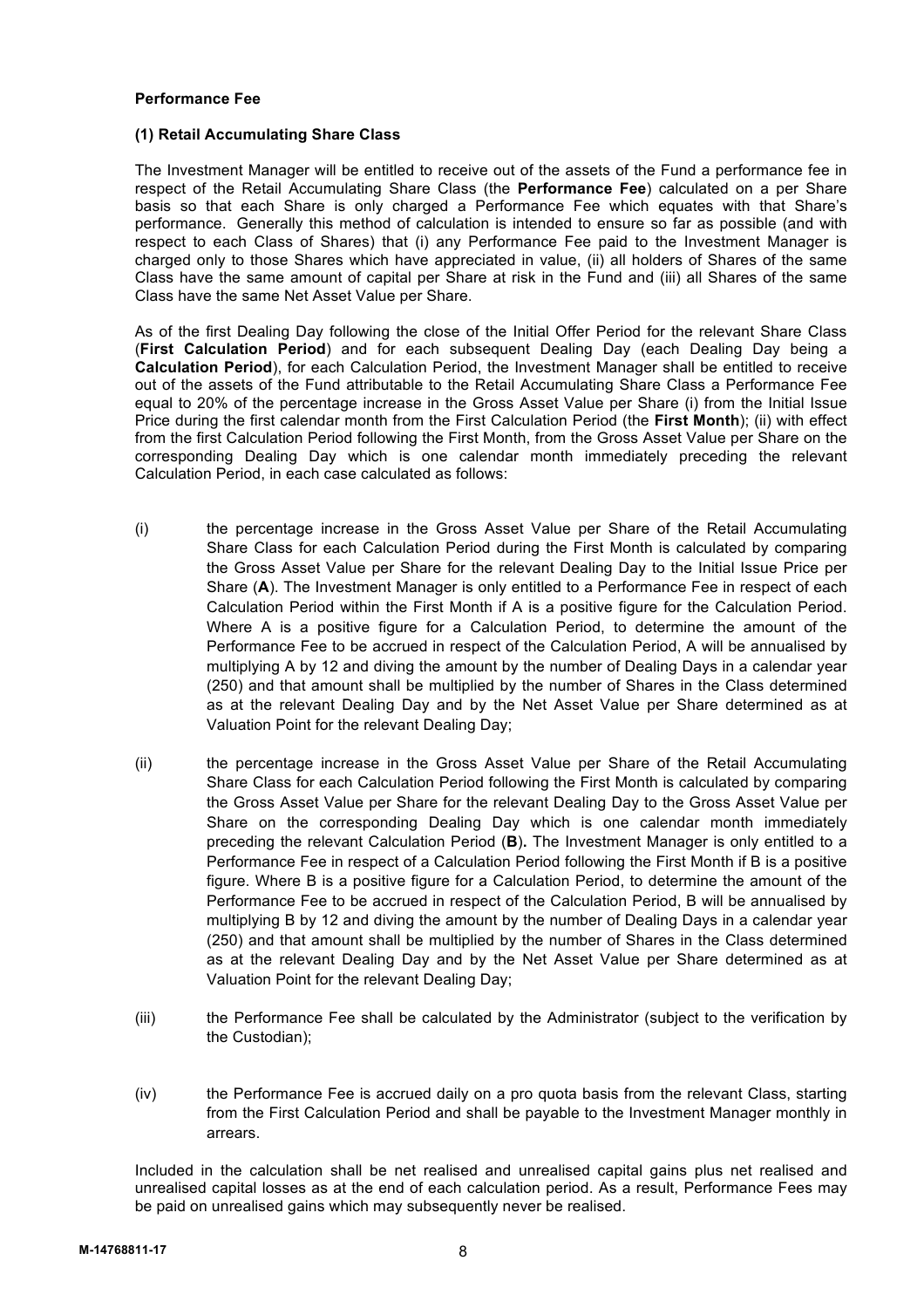**Gross Asset Value per Share** is calculated using the following formula suggested by the Association of Italian Fund Management Companies (Assogestioni):

**Q1(t) = Q1(t-1) x ( [NAV(t) x N(t)] + OG(t) + CG(t) ) ( [NAV(t-1) x N(t)] + OG(t-1) )**

**Where:**

- **Q1(t)** is the Fund's Gross Asset Value per Share on the previous Dealing Day;
- **NAV(t)** is the Net Asset Value per Share on the previous Dealing Day;
- **N(t)** is the number of Shares in issue on the previous Dealing Day;
- **OG(t)** is the cumulative amount of the investment management fees from the beginning of the month to the previous Dealing Day;
- **CG(t)** is the amount of the investment management fees paid on the previous Dealing Day.
- **CG(t)** is always equal to zero except in the day in which the investment management fees are effectively paid (the second Business Day of each month).

#### **(2) Institutional Accumulating Share Class**

The Investment Manager will be entitled to receive out of the assets of the Fund a performance fee in respect of the Institutional Accumulating Share Class (the **Performance Fee**) calculated on a per Share basis so that each Share is only charged a Performance Fee which equates with that Share's performance. Generally this method of calculation is intended to ensure so far as possible (and with respect to each Class of Shares) that (i) any Performance Fee paid to the Investment Manager is charged only to those Shares which have appreciated in value, (ii) all holders of Shares of the same Class have the same amount of capital per Share at risk in the Fund and (iii) all Shares of the same Class have the same Net Asset Value per Share.

For each Performance Period, the Investment Manager shall be entitled to receive a Performance Fee out of the assets attributable to the Institutional Accumulating Share Class of 10% of the amount by which the Net Asset Value of the Share exceeds the Benchmark (plus VAT, if any), taking subscriptions and redemptions into account and calculated in the following manner:

- 1. For the first Performance Period in the first calendar year during which the Institutional Accumulating Share Class is launched, the **Benchmark** is the Initial Issue Price per Share. For the first Performance Period in each subsequent calendar year, the **Benchmark** is the Net Asset Value per Share at the last Valuation Point in the immediately preceding calendar year.
- 2. If the Net Asset Value per Share at the end of a Performance Period exceeds the Benchmark, a performance fee is payable. For each subsequent Performance Period, the Benchmark is the reported, final Net Asset Value per Share at the end of the previous Performance Period for which a performance fee was payable.
- 3. If the Net Asset Value per Share at the end of a Performance Period is lower than the Benchmark, no performance fee is payable. In this case, the Benchmark for the next Performance Period is the Benchmark for the previous Performance Period being the previous Performance Period for which a performance fee was payable.
- 4. When a performance fee is payable on Shares, it is calculated as the Net Asset Value per Share less the Benchmark multiplied by the performance fee rate for the Class set out above, multiplied by the number of Shares in issue at the end of the Performance Period. The number of Shares in issue at the end of the Performance Period shall be deemed to include Shares which fall to be redeemed and exclude Shares which fall to be issued as at the end of the Performance Period.

The Performance Fee will be calculated and be taken into account in the calculation of the Net Asset Value per Share as at the Valuation Point in respect of each Dealing Day.

A **Performance Period** means the period from one Valuation Point to the next. The first calculation period shall be the period from the close of the Initial Offer Period of the Class to the first Valuation Point. Fees payable to the Investment Manager shall be calculated and accrued on as at the Valuation Point in respect of each Dealing Day and shall be payable monthly in arrears.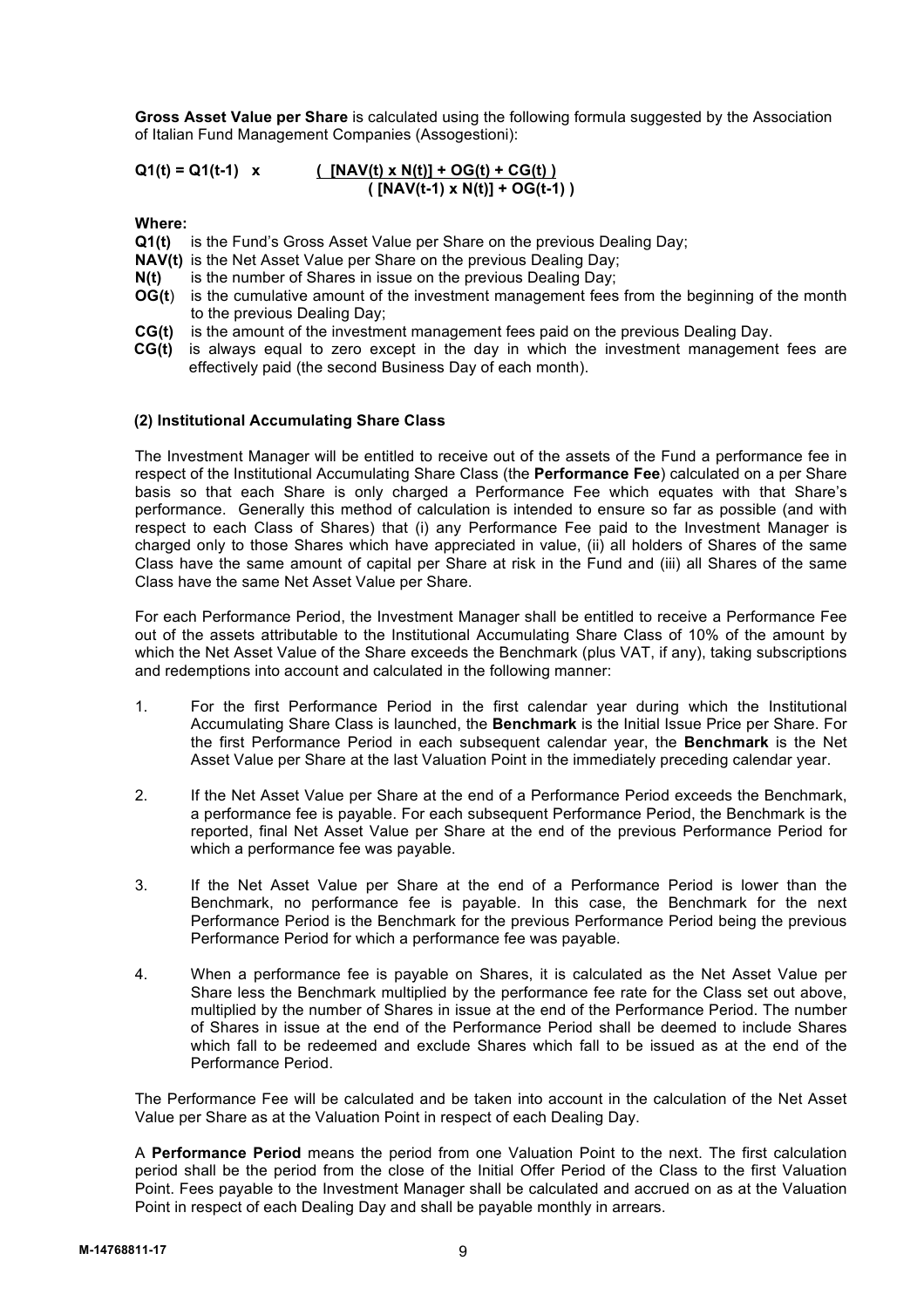The calculation of the performance fee will be verified by the Custodian.

**Where a Performance Fee is payable out of the Fund it shall be calculated on the increase in the Net Asset Value per Share at the end of the relevant Performance Period. Included in that calculation shall be net realised and unrealised capital gains plus net realised and unrealised capital losses as at the end of the Performance period and as a result Performance Fees may be paid on unrealised gains which may subsequently never be realised.**

#### **Administration Fee**

The Administrator shall be entitled to receive out of the assets of the Fund an annual fee, accrued on each Dealing Day and calculated and payable monthly in arrears, at an annual rate of up to 0.045% of the Net Asset Value of the Fund (plus VAT thereon), if any subject to an annual minimum fee of €20,000. The Administrator is also entitled to a fee of €10,000 for the provision of registrar and transfer agency services to the Fund plus additional fees charged at normal commercial rates where the scope of the services exceeds the thresholds initially agreed. The Administrator is also entitled to be repaid all of its reasonable agreed upon transaction and other charges (which will be at normal commercial rates) and other out-of-pocket expenses out of the assets of the Fund (plus VAT thereon, if any).

#### **Custodian Fee**

The Custodian shall be entitled to receive out of the assets of the Fund an annual fee, accrued on each Dealing Day and calculated and payable monthly in arrears, at an annual rate of up to 0.02% of the Net Asset Value of the Fund (plus VAT thereon, if any) subject to a minimum annual fee of €10,000. The Custodian shall also be entitled to be reimbursed for the fees paid by the Custodian to any subcustodian and agreed upon transactions charges (which in all cases shall be charged at normal commercial rates) and other out-of-pocket expenses out of the assets of the Fund (plus VAT thereon, if any).

#### **Formation Costs**

The preliminary expenses incurred in connection with the establishment and initial issue of Shares in the Fund are estimated to amount to €20,000 and are will be amortised over the first five financial years of the Fund. In the event of a merger between this Fund and any other fund whereby this Fund receives the assets and liabilities of a fund as a result of the merger, the merging fund's unamortised formation expenses will also be transferred as part of the merger and amortised over a period which shall be no longer than two years.

# **12. MISCELLANEOUS**

At the date of this Supplement, there are four other Funds of the Company in existence, namely Tendercapital Cash 12 Months, Tendercapital Income Premium, Tendercapital Bond Two Steps and Tendercapital Secular Euro.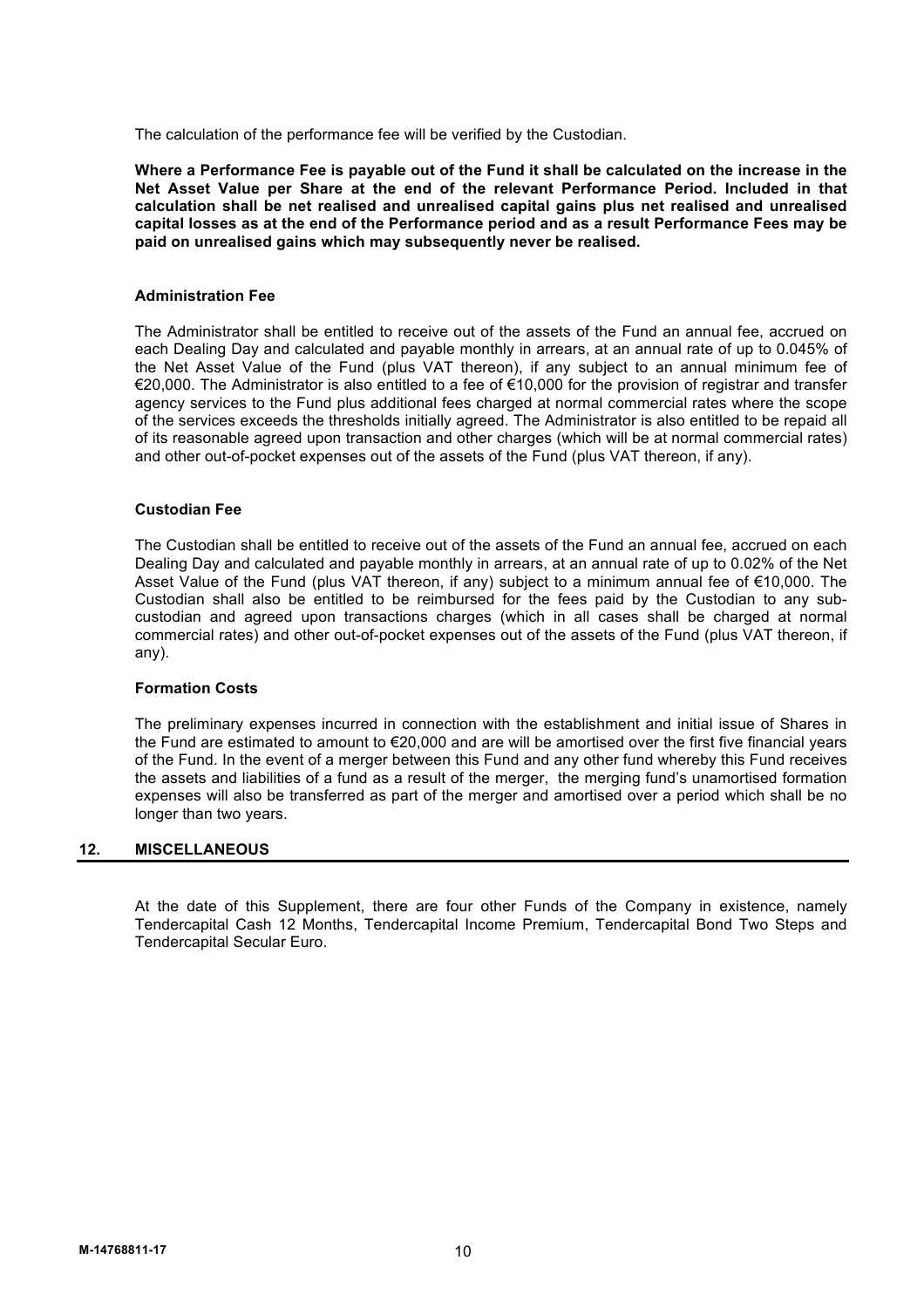# **Tendercapital Secular Euro (**the **Fund**)

**a sub-fund of**

#### **TENDERCAPITAL FUNDS PLC**

# **Supplement to the Prospectus**

**This Supplement contains specific information in relation to Tendercapital Secular Euro (**the **Fund), a subfund of TENDERCAPITAL FUNDS PLC (**the **Company), an open-ended umbrella limited liability investment company, with variable capital and segregated liability between sub-funds, which is incorporated in Ireland and authorised under the European Communities (Undertakings for Collective Investment in Transferable Securities) Regulations, 2011 (as amended).**

**This Supplement forms part of the Prospectus of the Company dated 10 May 2013 (**the **Prospectus) and should be read in the context of and together with the Prospectus.**

The Directors of the Company, whose names appear under the section entitled **Directors of the Company** in the Prospectus, accept responsibility for the information contained in the Prospectus and this Supplement. To the best of the knowledge and belief of the Directors (who have taken all reasonable care to ensure that such is the case) such information is in accordance with the facts and does not omit anything likely to affect the import of such information. The Directors accept responsibility accordingly.

Words and expressions defined in the Prospectus shall, unless the context otherwise requires, have the same meaning when used in this Supplement.

**Dated**: **7 March 2014**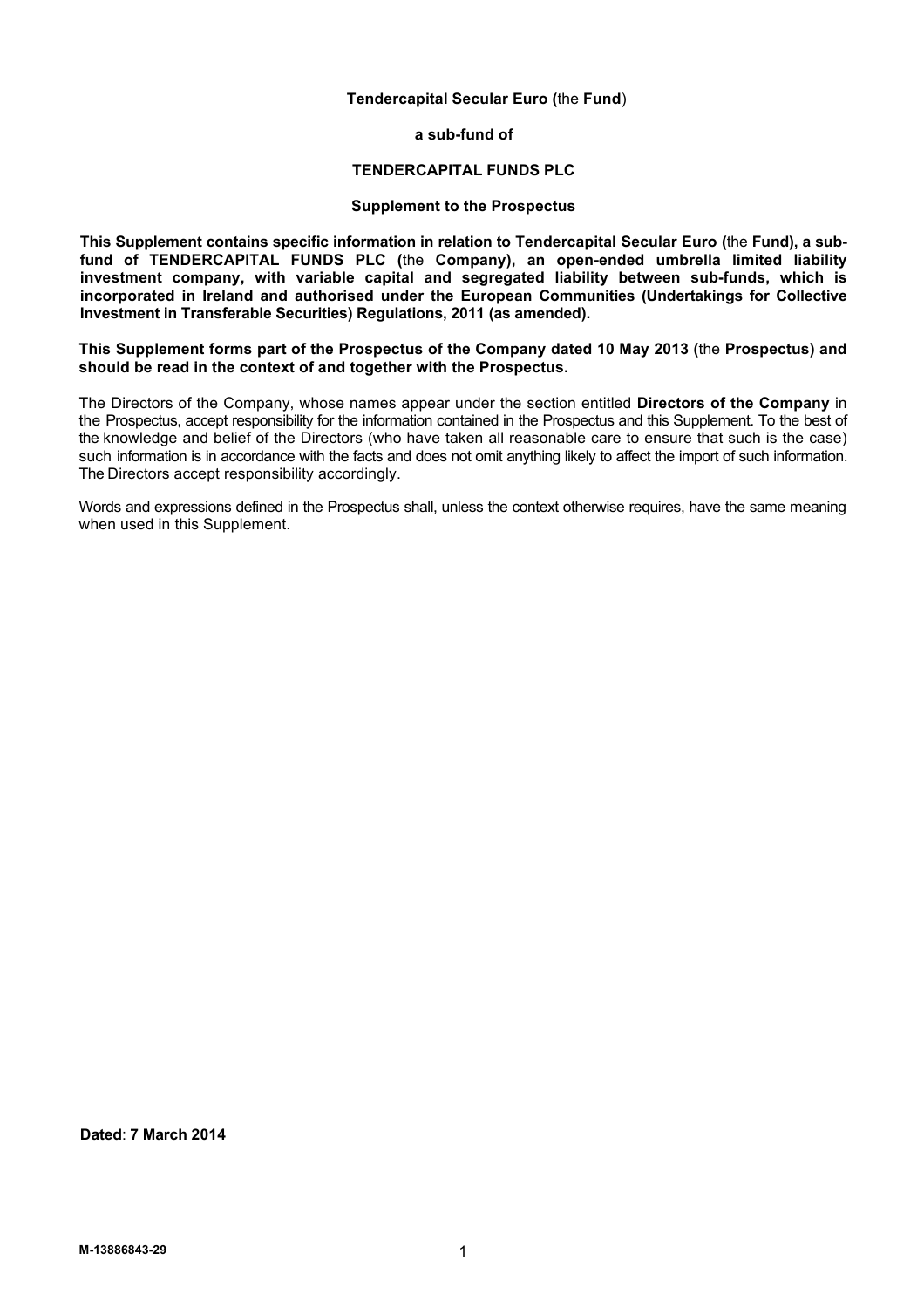# **DIRECTORY**

| 1.              |                                                                                |  |
|-----------------|--------------------------------------------------------------------------------|--|
| 2.              | <b>FINANCIAL DERIVATIVE INSTRUMENTS &amp; EFFICIENT PORTFOLIO MANAGEMENT 4</b> |  |
| 3.              |                                                                                |  |
| 4.              |                                                                                |  |
| 5.              |                                                                                |  |
| 6.              |                                                                                |  |
| 7.              |                                                                                |  |
| 8.              | KEY INFORMATION FOR SUBSCRIBING AND REDEEMING                                  |  |
| 9.              |                                                                                |  |
| 10.             |                                                                                |  |
| 11 <sub>1</sub> |                                                                                |  |
| 12.             |                                                                                |  |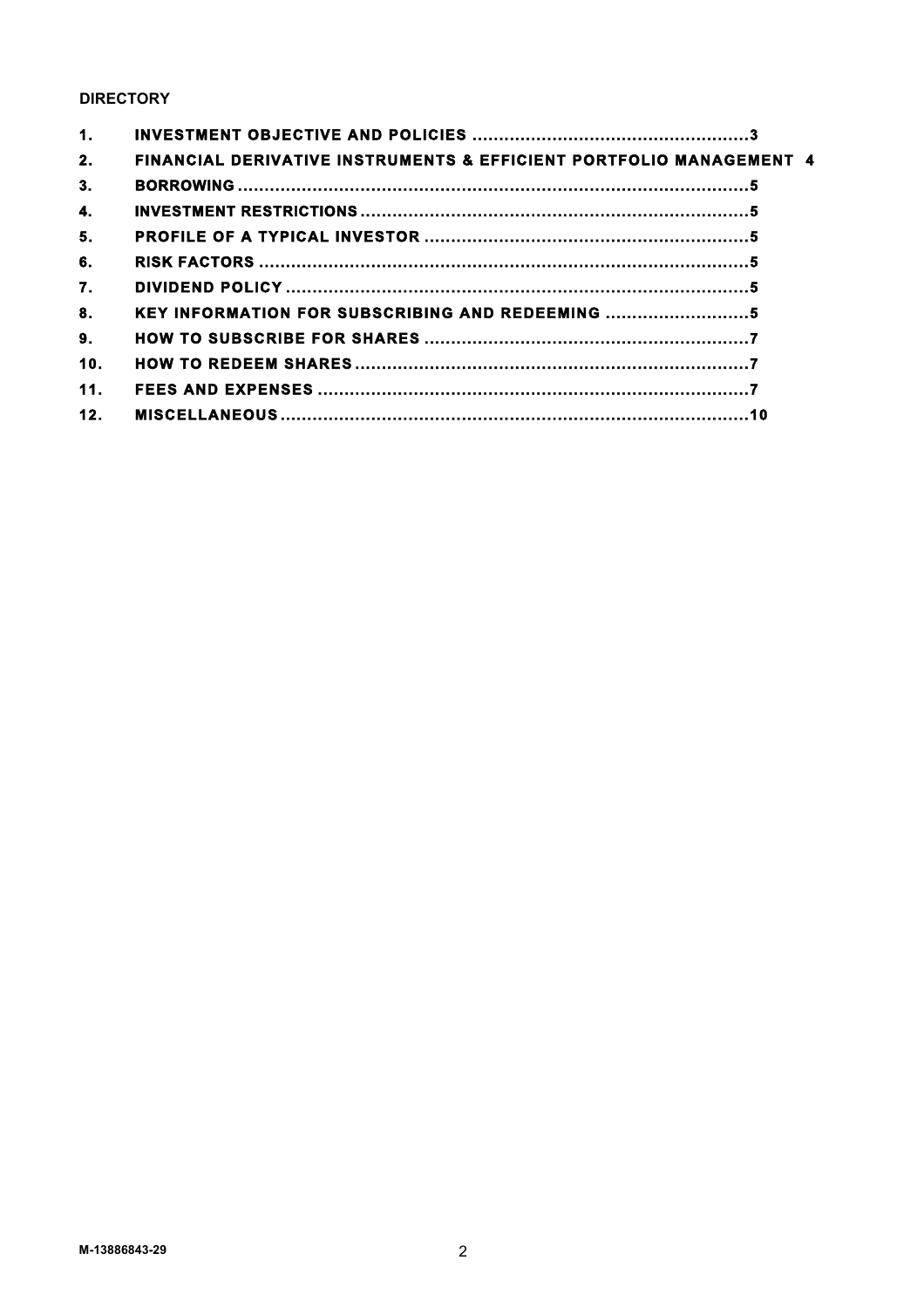# **Investment Objective**

The Fund seeks to produce positive returns with medium/high volatility.

# **Investment Policy**

The primary investment strategy of the Fund is to seek to identify and understand trends regarding, but not limited to, humanity (such as demographic trends, population growth/decline, immigration/emigration), production cycles (low, mid, high business production cycles), economic developments (technological enhancements, new technologies, internet, cloud computing, green technology) or country specific (gross domestic product (GDP) growth rates), with the objective of identifying and investing in those companies that could potentially benefit from the trends analysed. The strategy for allocating the Fund's investments will also be based on the Investment Manager's assessment of the market and the assets to which exposure is sought.

The Fund intends to seek to achieve its investment objective primarily through investing up to 100% of its Net Asset Value in Euro denominated equities and equity related securities, across all industries and capitalizations, but may also invest in liquid assets and as further outlined below.

The Fund may, directly or indirectly, invest in a diversified portfolio of equity and equity-related securities (including, options, index option strategies, convertible bonds, shares, warrants, and depository receipts) primarily listed or traded on a Regulated Market in Europe.

The Fund may also directly invest up to 10% of its Net Asset Value in aggregate in (i) equity and equity related securities, which may be listed or traded on other Regulated Markets and may or may not be denominated in Euro; and/or (ii) collective investment schemes (**CIS**), including exchange traded funds. The CIS in which the Fund may invest will be compatible with the investment objective and policy of the Fund and any such investment will be inaccordance with the Central Bank's requirements.

The Fund may also invest from time to time up to 100% of its Net Asset Value directly in liquid assets such as money market instruments (including, but not limited to, certificate of deposit, commercial paper and cash deposits denominated in such currency or currencies as the Investment Manager may determine) and fixed income instruments (such as notes, preferred securities, debentures, convertible and non-convertible bonds), issued or guaranteed by governments, municipalities, agencies, supranationals or corporates, which may offer fixed or variable interest rates and may be rated or unrated in pursuance of the investment objective of the Fund. Such investment could be made, in particular, where the Investment Manager considers that the markets for these securities look favourable compared to equity securities. Even in circumstances where the Fund invests substantially in liquid assets, the Fund will not be completely protected from market movements and as such the capital value of the Shares may fluctuate. No more than 30% of the Fund's Net Asset Value shall be directly invested in bonds which, at the time of their most recent purchase, were not rated investment grade by at least one credit rating agency approved by the Company or which are deemed by the Investment Manager to have an implied rating of investment grade, for instance by reference to other bonds issued by the issuer of the relevant bond. The credit rating agencies currently approved for such purposes are Standard and Poors, Moody's, Fitch and DBRS. Convertible bonds may embed a derivative component being on debt or equity securities, a basket or baskets of or indices of debt or equity securities or on interest rates.

The securities held directly by the Fund will typically be listed or traded on one or more Regulated Markets and any investment in such securities which are unlisted will comply with the investment restrictions in the Prospectus.

Where considered appropriate, the Fund may utilise financial derivative techniques and instruments for investment purposes and/or efficient portfolio management and/or to protect against foreign exchange risks as further set out below, subject always to the conditions and within the limits laid down by the Central Bank. These techniques and instruments include futures, options, swaps, repurchase/ reverse repurchase agreements, spot and forward currency contracts and contracts for difference, which may be exchange traded or over the counter. The Fund may also utilize index option strategies for hedging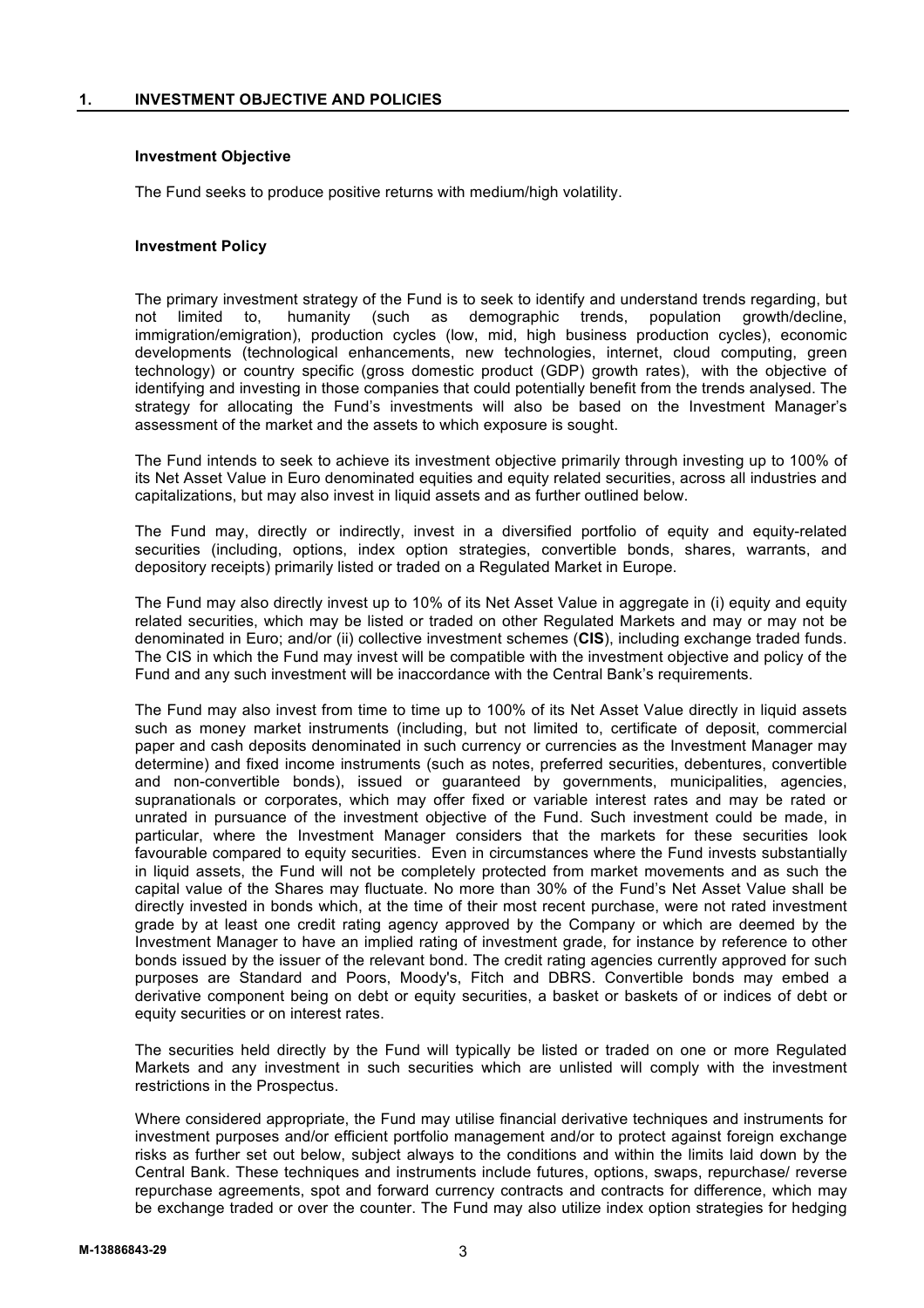purposes.

# **2. FINANCIAL DERIVATIVE INSTRUMENTS & EFFICIENT PORTFOLIO MANAGEMENT**

The Fund may, subject to the conditions and limits of the Central Bank, enter into futures contracts on securities, securities indexes (for example DJSTOXX600, DJSTOXX50, S&P100 whose underlyings are equity and equity related securities) and currencies and also use options on futures contracts. The Fund may use these techniques for investment purposes and/or efficient portfolio management and/or to hedge against changes in (i) exchange rates, (ii) securities prices.

The Fund may, subject to the conditions and limits of the Central Bank, purchase and write call and put options on securities (or a combination of both), securities indexes (for example DJSTOXX600, DJSTOXX50, S&P100 whose underlyings are equity and equity related securities) and currencies. For example, the Fund may purchase put options (including equity index options: which are options regarding equity indexes such as for example DJSTOXX50, DJSTOXX600, S&P100) to provide an efficient, liquid and effective mechanism for "locking in" gains and/or protecting against future declines in value on securities that it owns. This allows the Fund to benefit from future gains in the value of a security without the risk of the fall in value of the security. The Fund may also purchase call options (including equity index options) to provide an efficient, liquid and effective mechanism for taking positions in securities. This allows the Fund to benefit from future gains in the value of a security without the need to purchase and hold the security. The Fund may use these techniques for investment purposes and/or efficient portfolio management and/or to hedge against changes in (i) exchange rates, (ii) securities prices.

The Fund may, subject to the conditions and limits of the Central Bank, utilise repurchase/reverse repurchase agreements. The Fund may only use these techniques for efficient portfolio management.

Forward currency contracts may, subject to the conditions and limits of the Central Bank, be used for investment purposes and/or to hedge currency exposures of the Fund or any Class in accordance with the requirements of the Central Bank. Such currency exposure will arise where the assets in which the Fund invests are denominated in a different currency than the Base Currency of the Fund or the designated currency of the relevant Class.

Spot and forward currency contracts, currency swaps and currency futures may, at the discretion of the Investment Manager, be used to hedge currency exposures of the Fund or of any Class in accordance with the requirements of the Central Bank. Such currency exposure will arise where assets in which the Fund invests are denominated in a different currency than the Base Currency of the Fund or the designated currency of the relevant Class.

The Fund may also use interest rate swap contracts for hedging purposes to seek to manage its interest rate exposures and/or reduce the effect of interest rate fluctuations on debt securities held. In addition, interest rate swaps may be used for speculative purposes to seek to enhance the Fund's return. An interest rate swap involves the exchange by the Fund with another party of their respective commitments to pay or receive cash flows (e.g., an exchange of floating rate payments for fixed-rate payments) and the return to the Fund will be based on the movement of interest rates relative to a fixed rate agreed by the parties to the swap.

The Fund may enter into CFD which allow a direct exposure to the market, a sector or an individual security. Unlike a forward contract, there is no final maturity, the position being closed out at the discretion of the position taker. CFD may be used to gain exposure to share price movements without buying the shares themselves. A CFD on a company's shares will specify the price of the shares when the contract is started. The contract is an agreement to pay out cash on the difference between the starting share price and when the contract is closed out.

Efficient portfolio management transactions relating to the assets of the Fund are transactions with the one of the following aims a) a reduction of risk b) a reduction of cost with no increase or a minimal increase in risk; c) generation of additional capital or income with no, or an acceptably low level of risk (relative to the expected return). In relation to efficient portfolio management operations the Investment Manager will look to ensure that the transaction is economically appropriate.

The Fund may leverage itself through the use of derivatives, provided however that such leverage will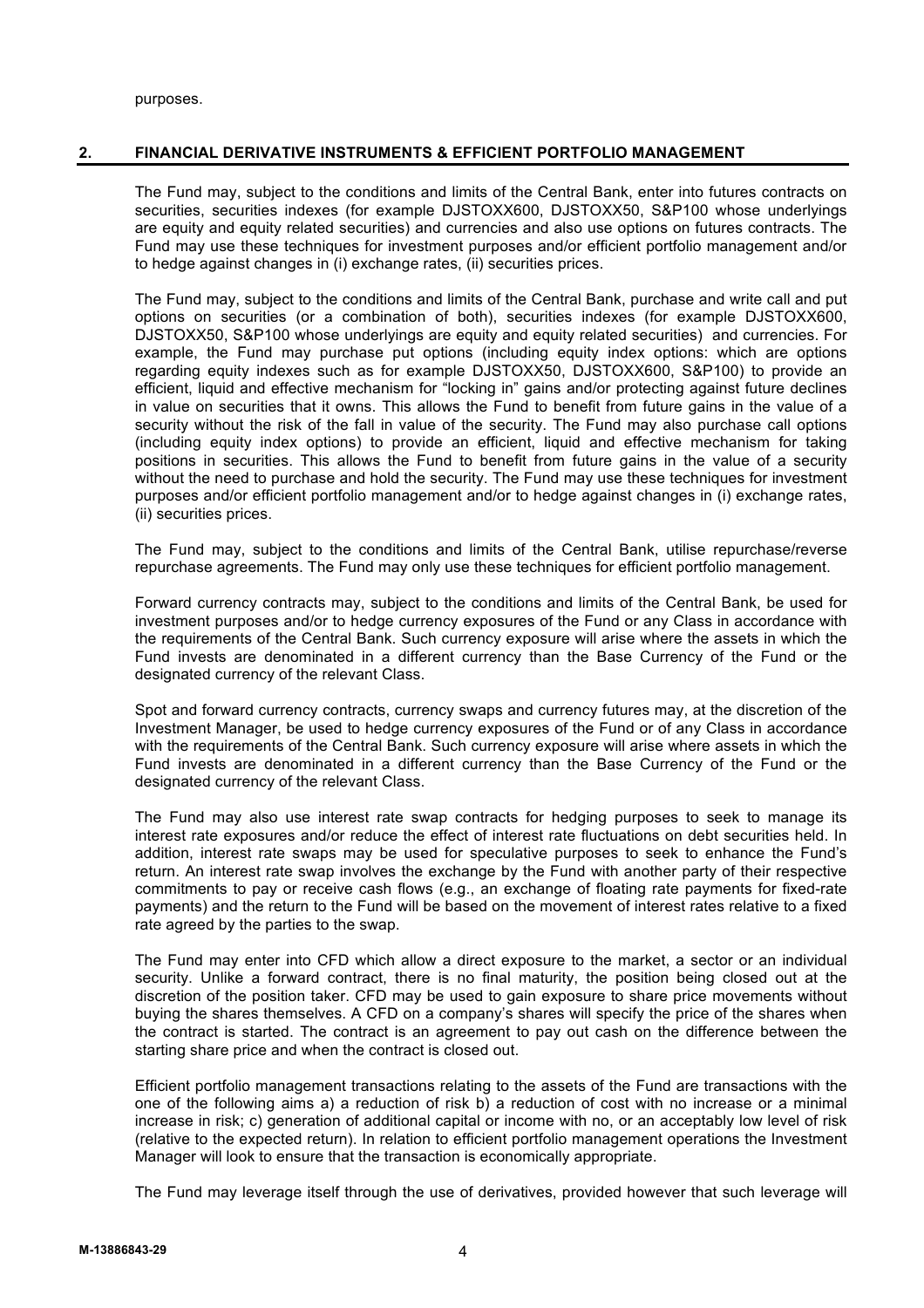not exceed an aggregate exposure of 100% of the Fund's NAV. Leverage will be calculated in accordance with the requirements of the Central Bank. It is expected that the use of financial derivative techniques and instruments will not materially increase the Fund's risk level.

The Fund will use the commitment approach to calculate its daily global exposure, being the incremental exposure and leverage generated through the use of FDI, in accordance with its risk management process and the requirements of the Central Bank.

Any FDI not included in the Risk Management Process (**RMP**) of the Company will not be utilised until such time as a revised RMP including such FDI has been submitted to and cleared by the Central Bank.

#### **3. BORROWING**

In accordance with the general provisions set out in the Prospectus under the heading Borrowing and Lending Powers and Restrictions, the Fund may borrow up to 10% of its total Net Asset Value on a temporary basis and not for speculative purposes.

# **4. INVESTMENT RESTRICTIONS**

The investment restrictions applicable to the Fund are set out under the section entitled **Investment Restrictions** in the Prospectus.

# **5. PROFILE OF A TYPICAL INVESTOR**

The Fund is suitable for investors who are seeking long term capital appreciation, who are prepared to accept high volatility. Therefore, investors should expect to hold their investment in the Fund for approximately 5-7 years.

# **6. RISK FACTORS**

The risk factors under the section entitled Risk Factors in the Prospectus apply to this Fund.

**Investors should note the difference between the nature of a deposit and the nature of an investment in the Fund, in particular, the risk that the principal invested in the Fund is capable of fluctuation and thus Shareholders may not have all of their principal returned to them on redemption. In addition, investment in the Fund will not benefit from any deposit protection scheme such as might be applicable to an investment in a deposit.**

# **7. DIVIDEND POLICY**

No declarations or distributions shall be made in respect of the Accumulating Shares. The net income earned per Accumulating Share will be accumulated and reinvested on behalf of Shareholders of Accumulating Shares.

# **8. KEY INFORMATION FOR SUBSCRIBING AND REDEEMING**

#### **Base Currency**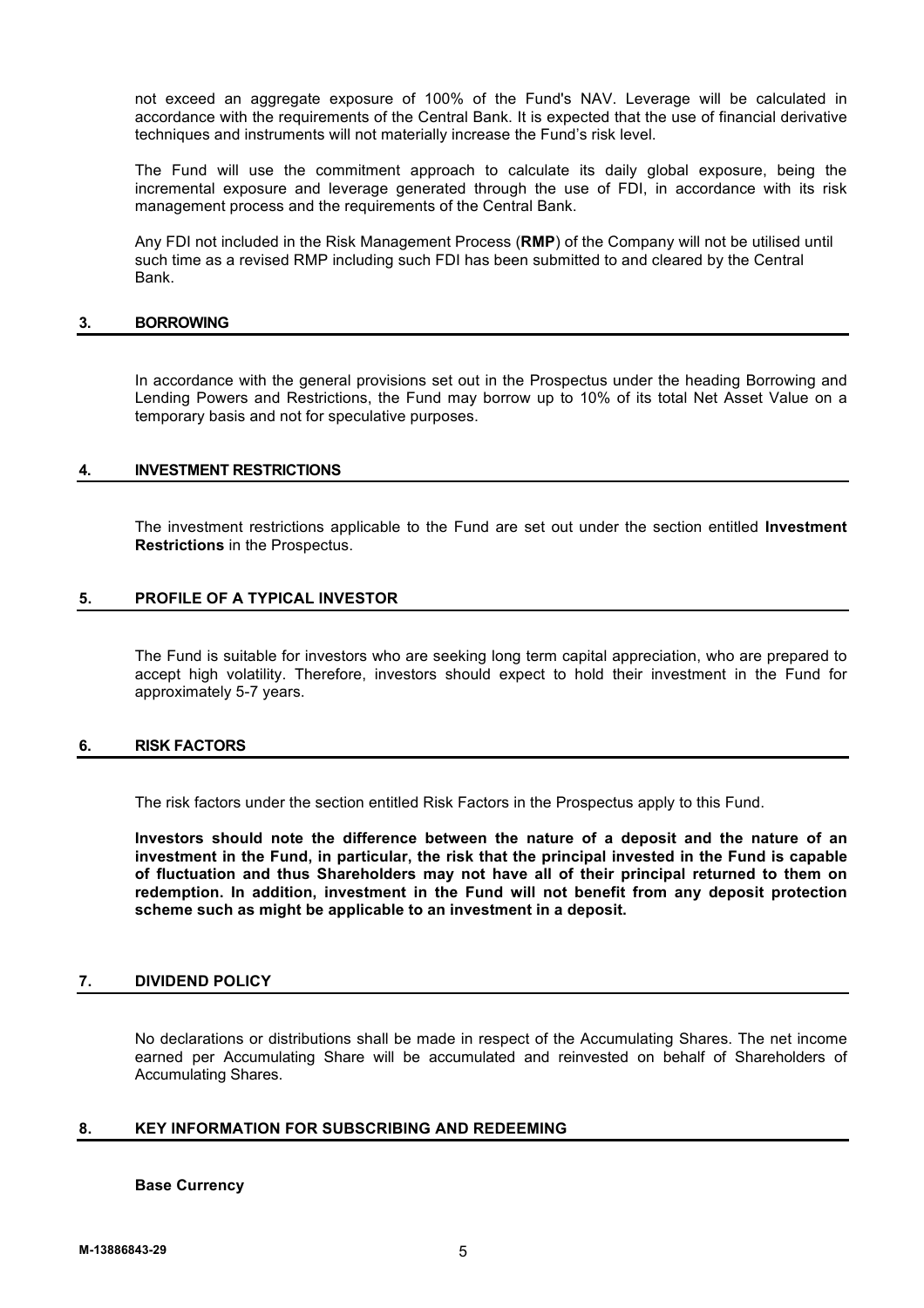The Base Currency of the Fund is Euro but investments may be denominated in other currencies.

# **Available Share Classes**

The Company may issue Shares in each of the Share Classes set out in the table below.

| <b>Share Class</b>                                         | Denominated<br>Currency | <b>Minimum</b><br>Shareholding* | <b>Minimum</b><br>Investment<br>Amount* | <b>InitialMinimum</b><br><b>Additional</b><br><b>Investment Amount*</b> |
|------------------------------------------------------------|-------------------------|---------------------------------|-----------------------------------------|-------------------------------------------------------------------------|
| <b>Retail Accumulating Share Class</b>                     | Euro                    | N/A                             | €5,000                                  | N/A                                                                     |
| <b>Accumulating Share</b><br>Institutional<br><b>Class</b> | Euro                    | N/A                             | €500,000                                | N/A                                                                     |

**\***currency equivalent in the denominated currency of a Share Class and in accordance with the section entitled **Currency of Payment** below.

The Directors (upon written confirmation to the Administrator) reserve the right to differentiate between Shareholders and to waive or reduce the Minimum Shareholding, Minimum Initial Investment Amount, and Minimum Additional Investment Amount for any such Shareholders or to refuse an application for any such Shares in their absolute discretion.

Additional classes of Shares may be created in accordance with the requirements of the Central Bank.

# **Initial Offer Period & Issue Price**

Shares in the Institutional Accumulating Share Class and the Retail Accumulating Share Class are continuously open for subscriptions at the Issue Price per Share of the relevant Share Class on the relevant Dealing Day.

# **Currency of Payment**

Subscription and redemption monies are payable in the denominated currency of the Share Class in respect of which Shares are being subscribed for or redeemed as set out in the table above.

# **Subscription Charge**

A Subscription Charge of up to 3% of the Issue Price may be charged at the discretion of the Directors for payment to the Investment Manager or Distributor.

# **Redemption Charge**

A Redemption Charge of up to 3% of the Redemption Price may be charged at the discretion of the Directors for payment to the Company.

# **Exchange Charge**

Subject to compliance with the relevant exchange provisions contained in the Prospectus and, where relevant to the creation of additional Funds by the Company, an exchange fee of up to 3**%** may be imposed at the discretion of the Directors on all applications to exchange from one Share Class to another Share Class within the Fund or to a Share Class within another Fund of the Company.

# **Business Day**

A day on which banks are open for business in Dublin and London or such other day as the Directors may, with the approval of the Custodian, determine.

# **Dealing Day**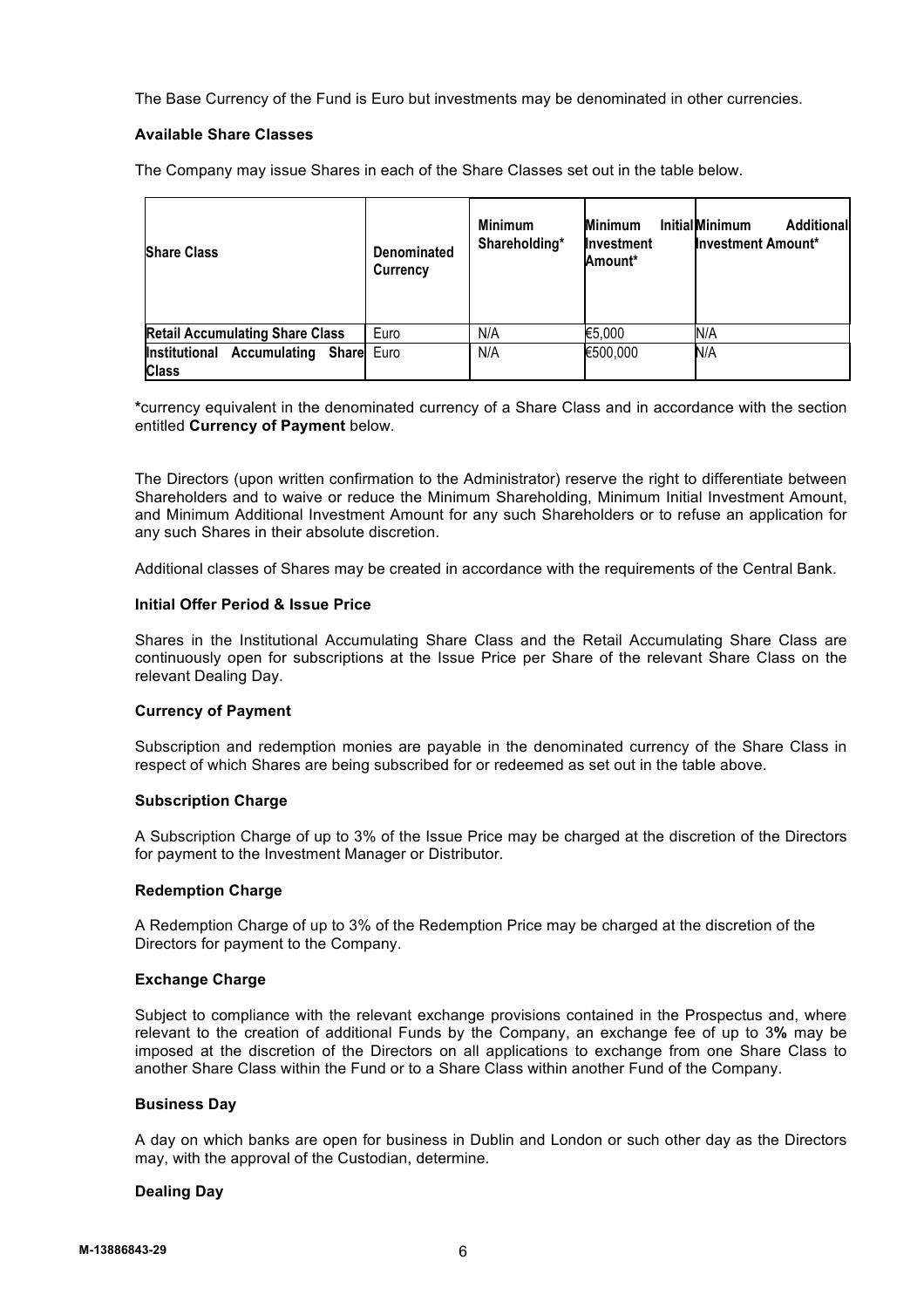The Dealing Day for the Fund is every Business Day.

# **Dealing Deadline**

The Dealing Deadline is 12 noon (Irish time) one Business Day prior to the relevant Dealing Day.

# **Valuation Point**

The Valuation Point is close of business in the last relevant market on the Business Day immediately preceding the relevant Dealing Day.

# **Settlement Date**

The Settlement Date for the receipt of monies for subscription for Shares is the second Business Day following the relevant Dealing Day. The Settlement Date for the dispatch of monies for the redemption of Shares is the third Business Day following the relevant Dealing Day, provided that all the required documentation has been furnished to and received by the Administrator.

# **9. HOW TO SUBSCRIBE FOR SHARES**

Requests for the subscription for Shares should be made in accordance with the provisions set out in the section entitled **Subscription for Shares** in the Prospectus.

# **10. HOW TO REDEEM SHARES**

Requests for the redemption of Shares should be made in accordance with the provisions set out in the section entitled **Redemption of Shares** in the Prospectus.

# **11. FEES AND EXPENSES**

The following sections on fees should be read in conjunction with the section entitled **Fees and Expenses** in the Prospectus.

# **Investment Management Fee**

The Investment Manager shall be entitled to receive out of the assets of the Fund an annual fee, accrued on each Dealing Day and payable monthly in arrears, at an annual rate of up to and not exceeding (i) 1.8% of the Net Asset Value of the Retail Accumulating Share Class; and (ii) 1.2% of the Net Asset Value of the Institutional Accumulating Share Class (the **Capped Fee**). The Investment Manager is also entitled to be reimbursed out of the assets of the Fund for the reasonable out-of-pocket costs and expenses incurred by the Investment Manager in the performance of its duties (plus VAT thereon, if any).

Subject to the Capped Fee, the Investment Manager may, with the agreement of the Directors and with prior notification to the Administrator, waive, reduce or increase all or part of the investment management fee charged to certain Shareholders and accordingly may differentiate between Shareholders in the Fund in that regard. Any such waiver or reduction shall be effected by way of a cash rebate paid by or on behalf of the Investment Manager to the relevant Shareholder's account. The Investment Manager will determine the rebate amount in each case, which will not exceed the Capped Fee, based on the assets invested in the Fund or a Share Class thereof, and accordingly, the investment management fee charged to certain Shareholders may be reduced or increased in accordance with the amount of fees rebated to the relevant Shareholders subject to the applicable Capped Fee.

# **Performance Fee**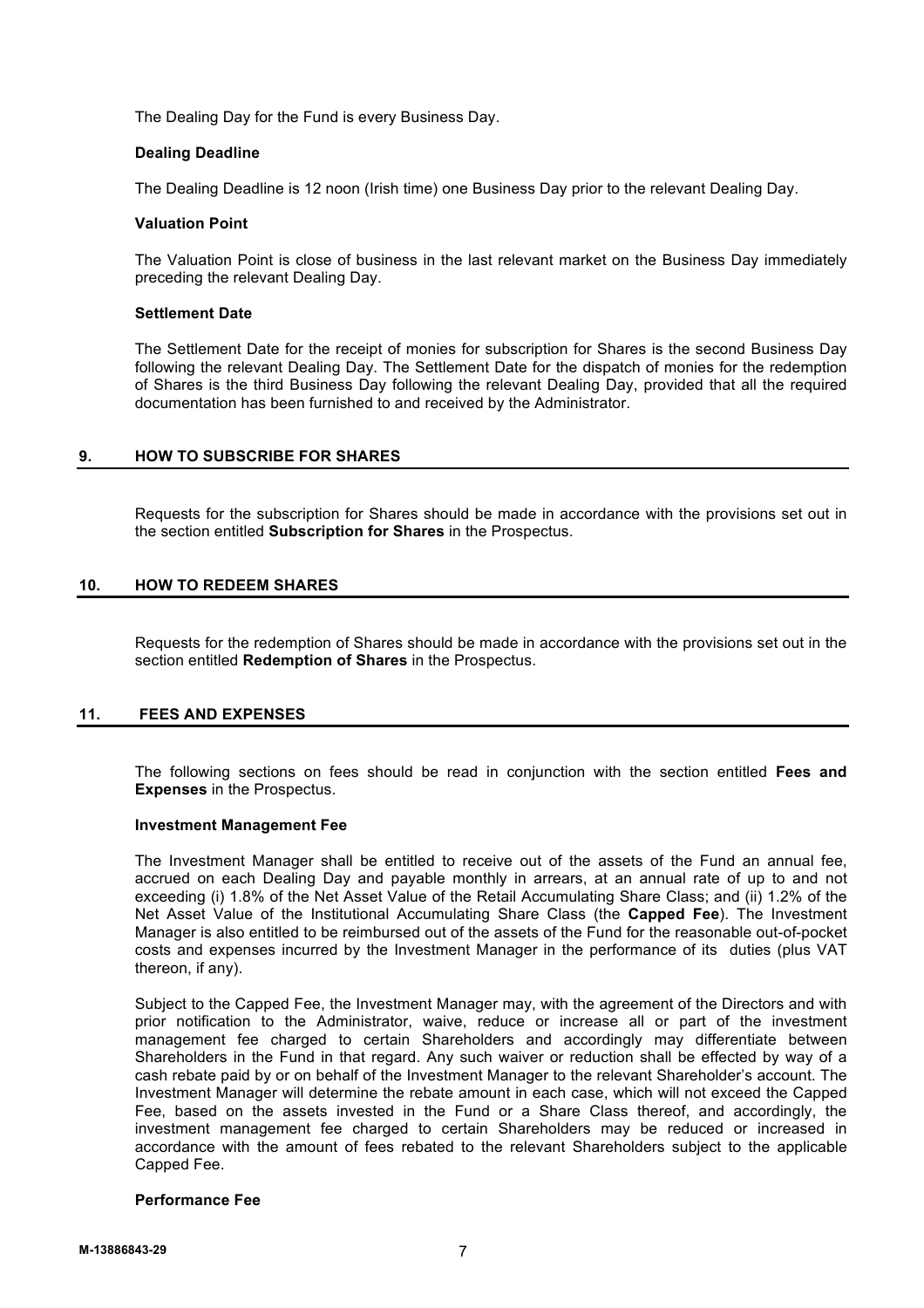# **(1) Retail Accumulating Share Class**

The Investment Manager will be entitled to receive out of the assets of the Fund a performance fee in respect of the Retail Accumulating Share Class (the **Performance Fee**) calculated on a per Share basis so that each Share is only charged a Performance Fee which equates with that Share's performance. Generally this method of calculation is intended to ensure so far as possible (and with respect to each Class of Shares) that (i) any Performance Fee paid to the Investment Manager is charged only to those Shares which have appreciated in value, (ii) all holders of Shares of the same Class have the same amount of capital per Share at risk in the Fund and (iii) all Shares of the same Class have the same Net Asset Value per Share.

As of the first Dealing Day following the close of the Initial Offer Period for the relevant Share Class (**First Calculation Period**) and for each subsequent Dealing Day (each Dealing Day being a **Calculation Period**), for each Calculation Period, the Investment Manager shall be entitled to receive out of the assets of the Fund attributable to the Retail Accumulating Share Class a Performance Fee equal to 20% of the percentage increase in the Gross Asset Value per Share (i) from the Initial Issue Price during the first calendar month from the First Calculation Period (the **First Month**); (ii) with effect from the first Calculation Period following the First Month, from the Gross Asset Value per Share on the corresponding Dealing Day which is one calendar month immediately preceding the relevant Calculation Period, in each case calculated as follows:

- (i) the percentage increase in the Gross Asset Value per Share of the Retail Accumulating Share Class for each Calculation Period during the First Month is calculated by comparing the Gross Asset Value per Share for the relevant Dealing Day to the Initial Issue Price per Share (**A**). The Investment Manager is only entitled to a Performance Fee in respect of each Calculation Period within the First Month if A is a positive figure for the Calculation Period. Where A is a positive figure for a Calculation Period, to determine the amount of the Performance Fee to be accrued in respect of the Calculation Period, A will be annualised by multiplying A by 12 and diving the amount by the number of Dealing Days in a calendar year (250) and that amount shall be multiplied by the number of Shares in the Class determined as at the relevant Dealing Day and by the Net Asset Value per Share determined as at Valuation Point for the relevant Dealing Day;
- (ii) the percentage increase in the Gross Asset Value per Share of the Retail Accumulating Share Class for each Calculation Period following the First Month is calculated by comparing the Gross Asset Value per Share for the relevant Dealing Day to the Gross Asset Value per Share on the corresponding Dealing Day which is one calendar month immediately preceding the relevant Calculation Period (**B**)**.** The Investment Manager is only entitled to a Performance Fee in respect of a Calculation Period following the First Month if B is a positive figure. Where B is a positive figure for a Calculation Period, to determine the amount of the Performance Fee to be accrued in respect of the Calculation Period, B will be annualised by multiplying B by 12 and diving the amount by the number of Dealing Days in a calendar year (250) and that amount shall be multiplied by the number of Shares in the Class determined as at the relevant Dealing Day and by the Net Asset Value per Share determined as at Valuation Point for the relevant Dealing Day;
- (iii) the Performance Fee shall be calculated by the Administrator (subject to the verification by the Custodian);
- (iv) the Performance Fee is accrued daily on a pro quota basis from the relevant Class, starting from the First Calculation Period and shall be payable to the Investment Manager monthly in arrears.

Included in the calculation shall be net realised and unrealised capital gains plus net realised and unrealised capital losses as at the end of each calculation period. As a result, Performance Fees may be paid on unrealised gains which may subsequently never be realised.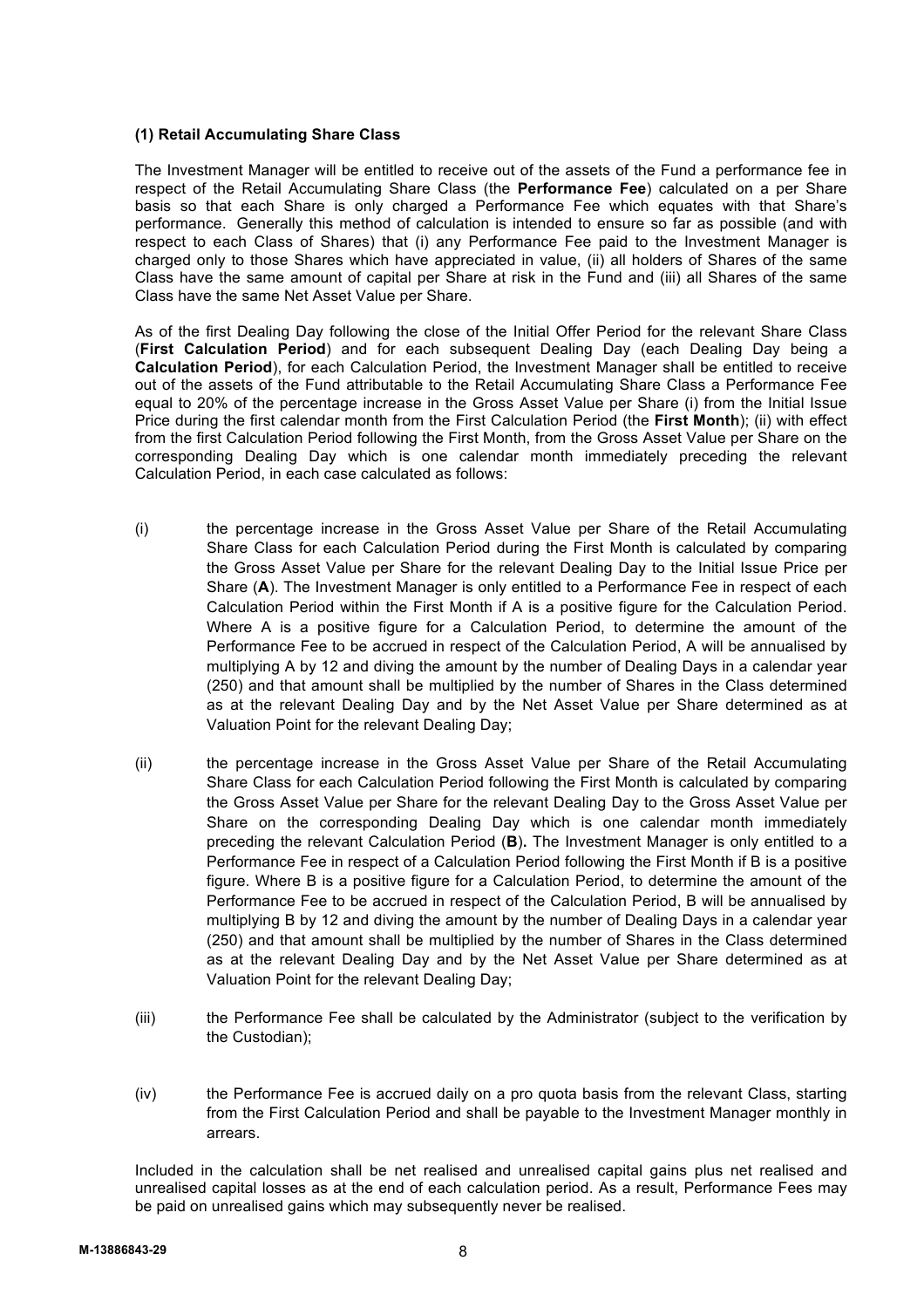**Gross Asset Value per Share** is calculated using the following formula suggested by the Association of Italian Fund Management Companies (Assogestioni):

**Q1(t) = Q1(t-1) x ( [NAV(t) x N(t)] + OG(t) + CG(t) ) ( [NAV(t-1) x N(t)] + OG(t-1) )**

**Where:**

- **Q1(t)** is the Fund's Gross Asset Value per Share on the previous Dealing Day;
- **NAV(t)** is the Net Asset Value per Share on the previous Dealing Day;
- **N(t)** is the number of Shares in issue on the previous Dealing Day;
- **OG(t)** is the cumulative amount of the investment management fees from the beginning of the month to the previous Dealing Day;
- **CG(t)** is the amount of the investment management fees paid on the previous Dealing Day.
- **CG(t)** is always equal to zero except in the day in which the investment management fees are effectively paid (the second Business Day of each month).

#### **(2) Institutional Accumulating Share Class**

For each Performance Period, the Investment Manager shall be entitled to receive a performance fee (the **Performance Fee**) out of the assets attributable to the Institutional Accumulating Share Class of 10% of the amount by which the Net Asset Value of the Share exceeds the Benchmark (plus VAT, if any), taking subscriptions and redemptions into account and calculated in the following manner:

- 1. For the first Performance Period in the first calendar year during which the Institutional Accumulating Share Class is launched, the **Benchmark** is the Initial Issue Price per Share. For the first Performance Period in each subsequent calendar year, the **Benchmark** is the Net Asset Value per Share at the last Valuation Point in the immediately preceding calendar year.
- 2. If the Net Asset Value per Share at the end of a Performance Period exceeds the Benchmark, a performance fee is payable. For each subsequent Performance Period, the Benchmark is the reported, final Net Asset Value per Share at the end of the previous Performance Period for which a performance fee was payable.
- 3. If the Net Asset Value per Share at the end of a Performance Period is lower than the Benchmark, no performance fee is payable. In this case, the Benchmark for the next Performance Period is the Benchmark for the previous Performance Period being the previous Performance Period for which a performance fee was payable.
- 4. When a performance fee is payable on Shares, it is calculated as the Net Asset Value per Share less the Benchmark multiplied by the performance fee rate for the Class set out above, multiplied by the number of Shares in issue at the end of the Performance Period. The number of Shares in issue at the end of the Performance Period shall be deemed to include Shares which fall to be redeemed and exclude Shares which fall to be issued as at the end of the Performance Period.

The Performance Fee will be calculated and be taken into account in the calculation of the Net Asset Value per Share as at the Valuation Point in respect of each Dealing Day.

A **Performance Period** means the period from one Valuation Point to the next. The first calculation period shall be the period from the close of the Initial Offer Period of the Class to the first Valuation Point. Fees payable to the Investment Manager shall be calculated and accrued on as at the Valuation Point in respect of each Dealing Day and shall be payable monthly in arrears.

The calculation of the performance fee will be verified by the Custodian.

**Where a Performance Fee is payable out of the Fund it shall be calculated on the increase in the Net Asset Value per Share at the end of the relevant Performance Period. Included in that calculation shall be net realised and unrealised capital gains plus net realised and unrealised capital losses as at the end of the Performance period and as a result Performance Fees may be paid on unrealised gains which may subsequently never be realised.**

#### **Administration Fee**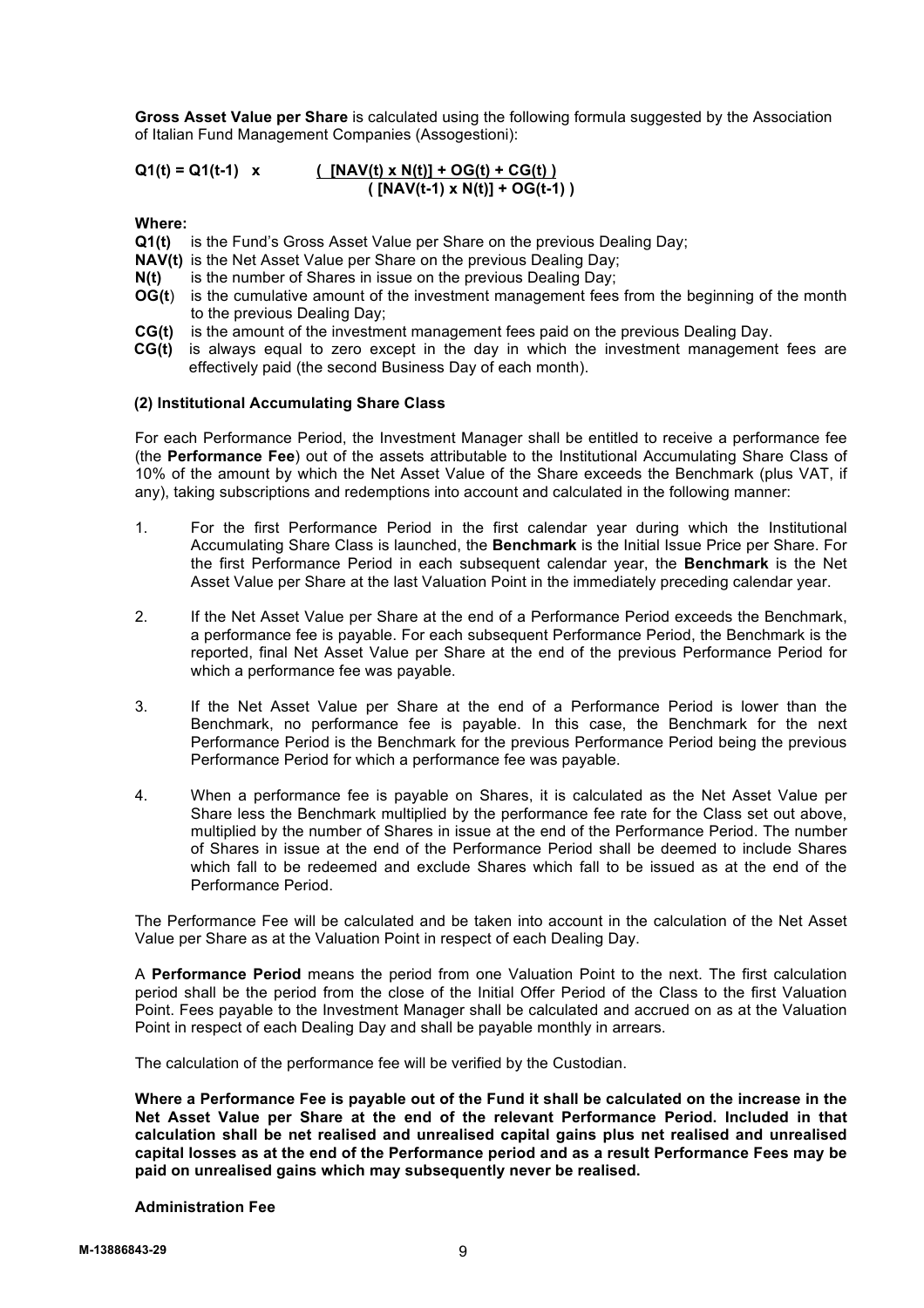The Administrator shall be entitled to receive out of the assets of the Fund an annual fee, accrued on each Dealing Day and calculated and payable monthly in arrears, at an annual rate of up to 0.045% of the Net Asset Value of the Fund (plus VAT thereon), if any subject to an annual minimum fee of €20,000. The Administrator is also entitled to a fee of €10,000 for the provision of registrar and transfer agency services to the Fund plus additional fees charged at normal commercial rates where the scope of the services exceeds the thresholds initially agreed. The Administrator is also entitled to be repaid all of its reasonable agreed upon transaction and other charges (which will be at normal commercial rates) and other out-of-pocket expenses out of the assets of the Fund (plus VAT thereon, if any).

# **Custodian Fee**

The Custodian shall be entitled to receive out of the assets of the Fund an annual fee, accrued on each Dealing Day and calculated and payable monthly in arrears, at an annual rate of up to 0.02% of the Net Asset Value of the Fund (plus VAT thereon, if any) subject to a minimum annual fee of €10,000. The Custodian shall also be entitled to be reimbursed for the fees paid by the Custodian to any subcustodian and agreed upon transactions charges (which in all cases shall be charged at normal commercial rates) sand other out-of-pocket expenses out of the assets of the Fund (plus VAT thereon, if any).

#### **Formation Costs**

The preliminary expenses incurred in connection with the establishment and initial issue of Shares in the Fund are estimated to amount to €20,000 and are will be amortised over the first five financial years of the Fund. In the event of a merger between this Fund and any other fund whereby this Fund receives the assets and liabilities of a fund as a result of the merger, the merging fund's unamortised formation expenses will also be transferred as part of the merger and amortised over a period which shall be no longer than two years.

#### **12. MISCELLANEOUS**

At the date of this Supplement, there are four other Funds of the Company in existence, namely Tendercapital Cash 12 Months, Tendercapital Income Premium, Tendercapital Bond Two Steps and Tendercapital US Turnaround.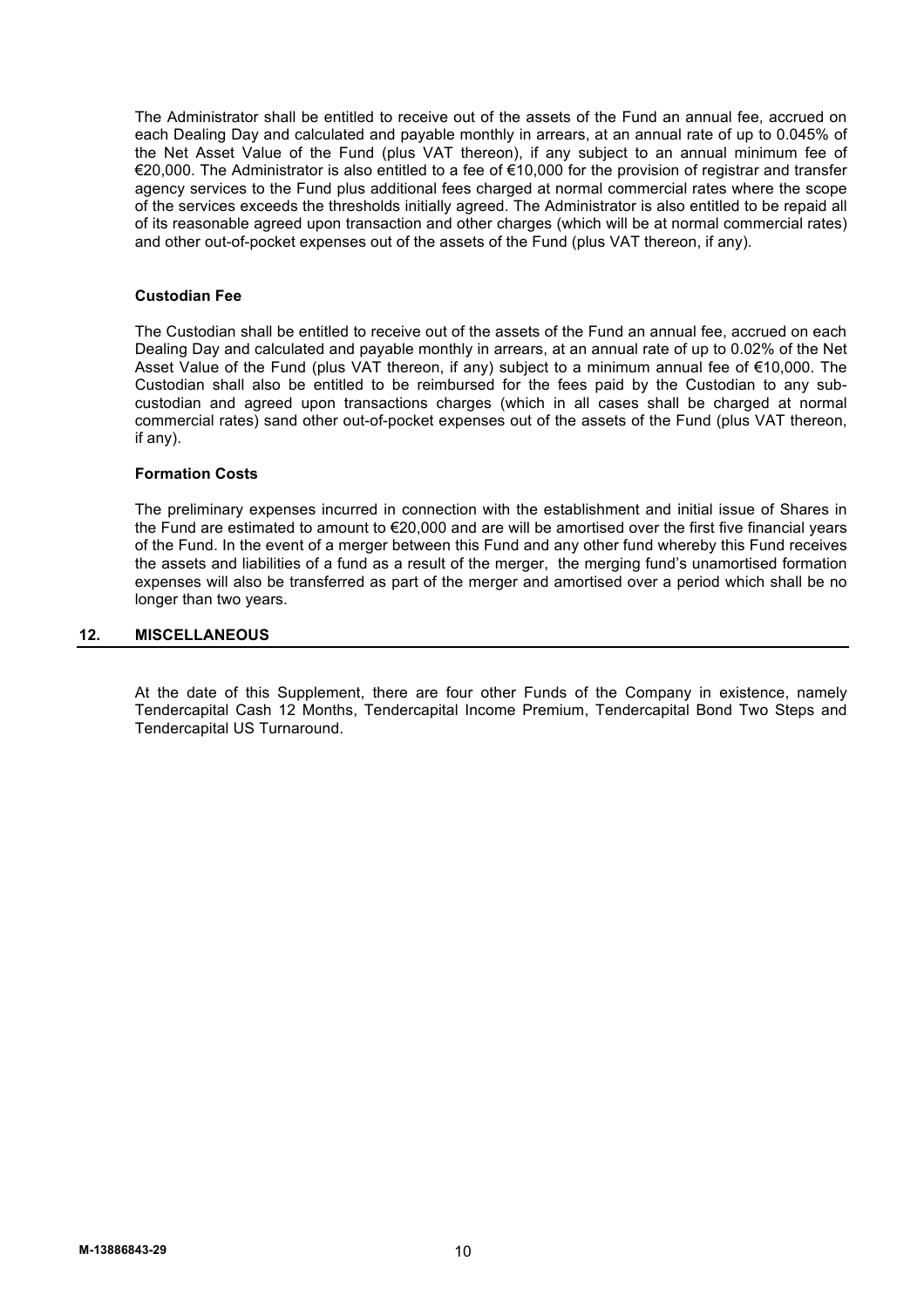# **Tendercapital Income Premium (**the **Fund**)

**a sub-fund of**

#### **TENDERCAPITAL FUNDS PLC**

# **Supplement to the Prospectus**

**This Supplement contains specific information in relation to Tendercapital Income Premium (**the **Fund), a sub-fund of TENDERCAPITAL FUNDS PLC (**the **Company), an open-ended umbrella limited liability investment company, with variable capital and segregated liability between sub-funds, which is incorporated in Ireland and authorised under the European Communities (Undertakings for Collective Investment in Transferable Securities) Regulations, 2011 (as amended).**

**This Supplement forms part of the Prospectus of the Company dated 10 May 2013 (**the **Prospectus) and should be read in the context of and together with the Prospectus.**

The Directors of the Company, whose names appear under the section entitled **Directors of the Company** in the Prospectus, accept responsibility for the information contained in the Prospectus and this Supplement. To the best of the knowledge and belief of the Directors (who have taken all reasonable care to ensure that such is the case) such information is in accordance with the facts and does not omit anything likely to affect the import of such information. The Directors accept responsibility accordingly.

Words and expressions defined in the Prospectus shall, unless the context otherwise requires, have the same meaning when used in this Supplement.

**Dated**: **7 March 2014**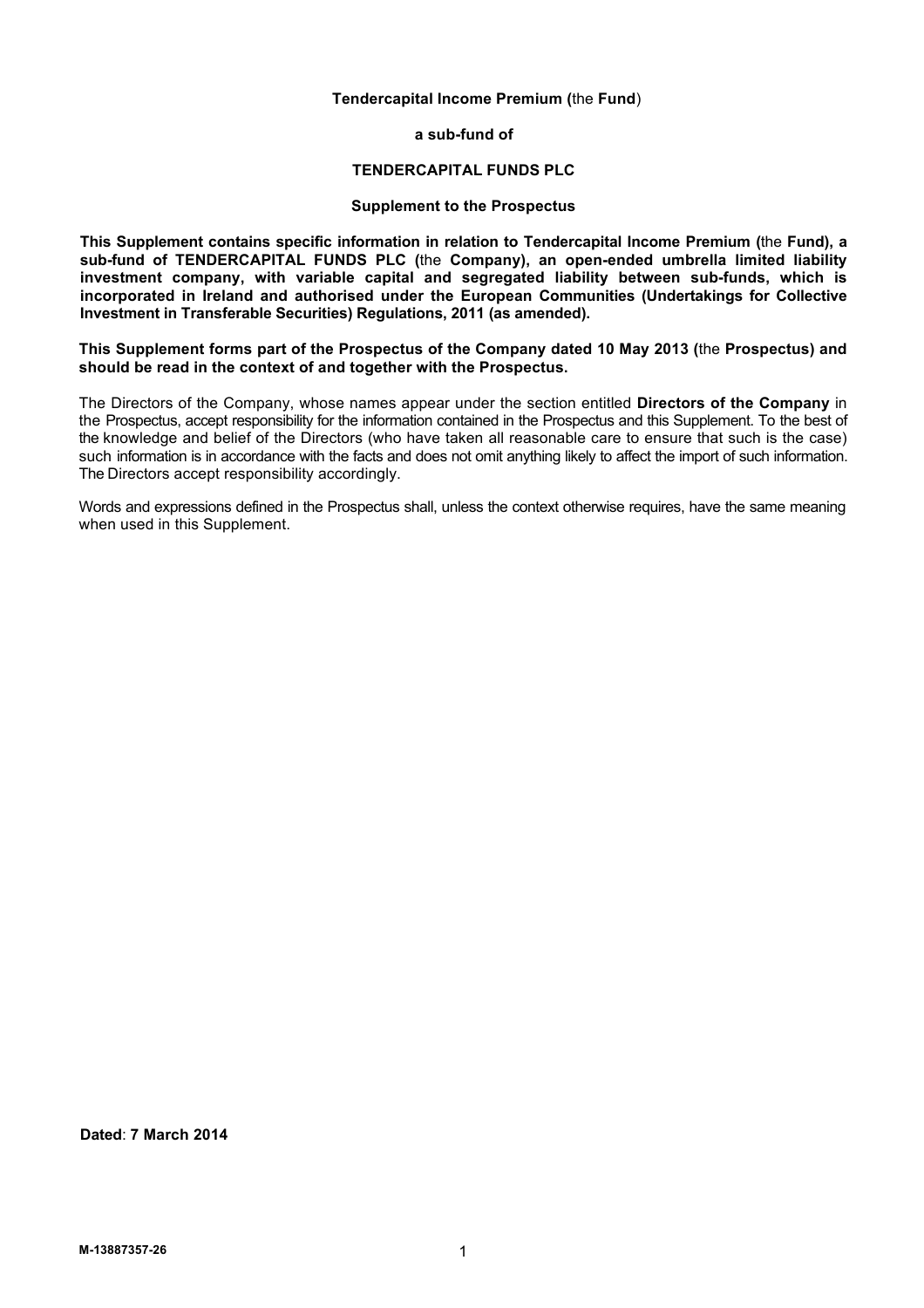# **DIRECTORY**

| 1.              |                                                                                |  |
|-----------------|--------------------------------------------------------------------------------|--|
| 2.              | <b>FINANCIAL DERIVATIVE INSTRUMENTS &amp; EFFICIENT PORTFOLIO MANAGEMENT 4</b> |  |
| 3.              |                                                                                |  |
| 4.              |                                                                                |  |
| 5.              |                                                                                |  |
| 6.              |                                                                                |  |
| 7.              |                                                                                |  |
| 8.              | KEY INFORMATION FOR SUBSCRIBING AND REDEEMING                                  |  |
| 9.              |                                                                                |  |
| 10.             |                                                                                |  |
| 11 <sub>1</sub> |                                                                                |  |
| 12.             |                                                                                |  |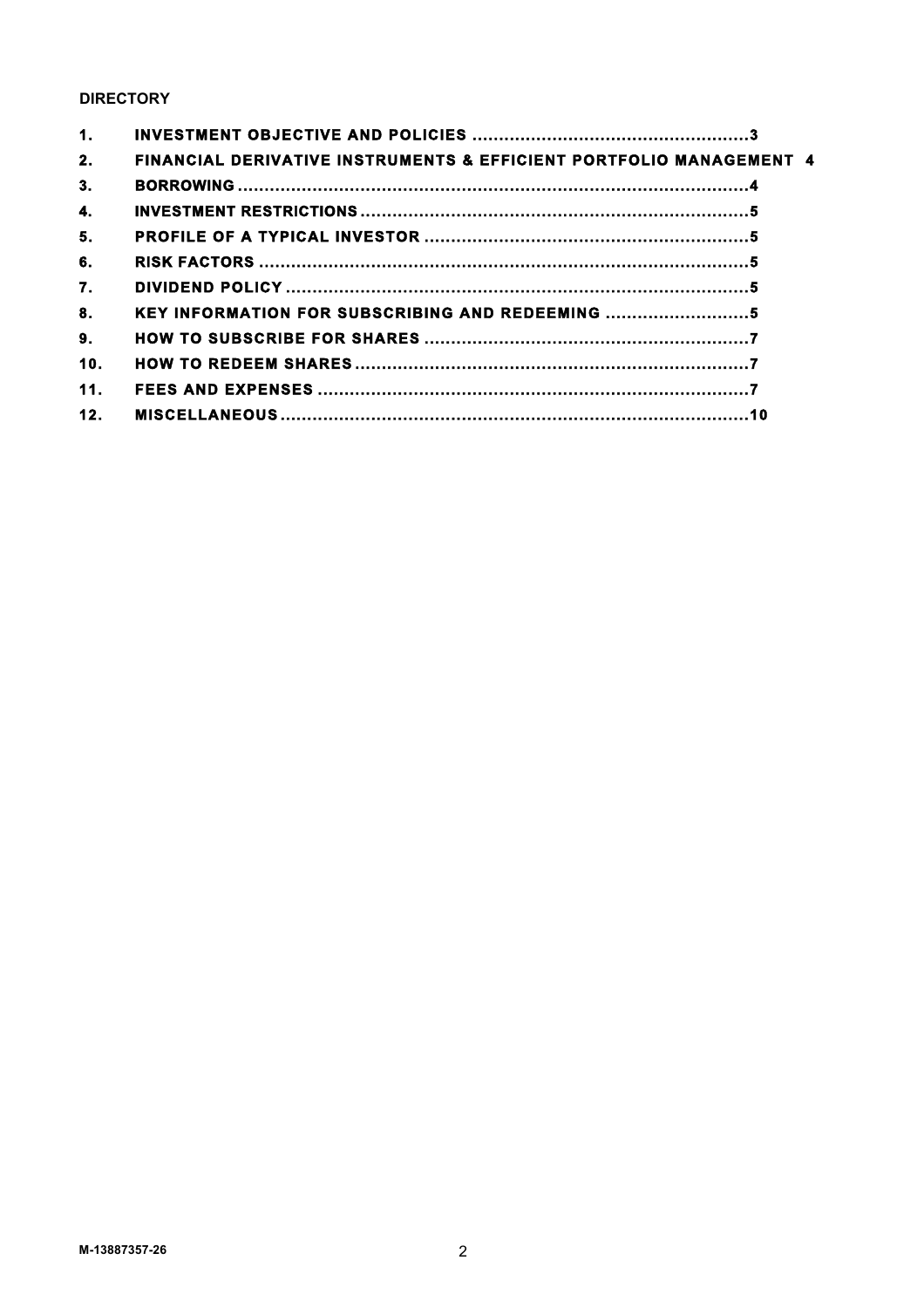# **Investment Objective**

The investment objective of the Fund is to generate both income and capital appreciation over a long term horizon.

# **Investment Policy**

The Fund intends to seek to achieve its investment objective by investing in a global and diversified portfolio of debt securities as described below, primarily denominated in Euro. Investments may be made directly or indirectly. Indirect investments made by way of investment in collective investment schemes, including exchange traded funds (**CIS**) will amount to a maximum of 10% of the Fund's NAV. Indirect investments may also be made through investing in financial derivative instruments (**FDI**), such as futures and options and as further described below. No more than 20% of the Fund's Net Asset Value will be invested in debt securities issued by issuers located in countries which the Investment Manager considers to be emerging markets. This limit excludes any exposure to such emerging markets which may be held indirectly in the portfolios of CIS in which the Fund invests.

The Fund may invest in fixed income, debt and debt related securities (such as notes, preferred securities, debentures), which may be issued by corporate and/or sovereign issuers or guaranteed by sovereign governments, supranational entities, their agencies or instrumentalities, may offer fixed or variable interest rates, may be rated or unrated, including but not limited to convertible and nonconvertible bonds, money market instruments, municipal, state, local authority and supranational issues, floating rate notes, medium term notes, promissory notes, commercial paper, debentures, bankers acceptances, certificates of deposit, asset and mortgage backed securities, collateralised debt and exchange rate obligations. Convertible bonds may embed a derivative component being on debt or equity securities, a basket or baskets of or indices of debt or equity securities or on interest rates.

The securities in which the Fund invests will typically be listed or traded on one or more Regulated Markets and any investment in such securities which are unlisted will comply with the investment restrictions in the Prospectus. No more than 30% of the Fund's Net Asset Value shall be directly invested in debt securities or bonds which, at the time of their most recent purchase, were not rated investment grade by at least one credit rating agency approved by the Company or which are deemed by the Investment Manager to have an implied rating of investment grade, for instance by reference to other securities or bonds issued by the issuer of the relevant security or bond. The credit rating agencies currently approved for such purposes are Standard and Poors, Moody's, Fitch and DBRS.

The Fund has no limitations on the range of maturities of the debt securities in which it can invest and may hold securities with short, medium or long-term maturities as well as fixed and floating rate securities and coupon or non-coupon bearing securities.

The performance of the Fund's portfolio of investments will be measured against EONIA (Euro Overnight Index Average) (or any other index which replaces it or is considered by the Investment Manager to be the market standard in place of that index, any such change in that index to be notified to Shareholders in the semi-annual and annual accounts). EONIA is an effective overnight rate computed as a weighted average of all overnight unsecured lending transactions in the interbank market, initiated within the euro area by the contributing panel banks.

The exposure of the Fund to currencies other than Euro through direct investment in securities denominated in such other currencies will not exceed 10% of the NAV.

The Fund may also hold or maintain ancillary liquid assets, including but not limited to, time deposits and variable rate demand notes with a maturity of less than one week issued by an entity with at least a minimum credit rating of A2 or equivalent.

The Fund may invest up to 10% of its Net Asset Value, in aggregate, in CIS in accordance with Central Bank requirements and where the exposure provided is considered to be in line with the Fund's investment objective and policy.

Where considered appropriate, the Fund may utilise financial derivative techniques and instruments for investment purposes and/or efficient portfolio management and/or to protect against foreign exchange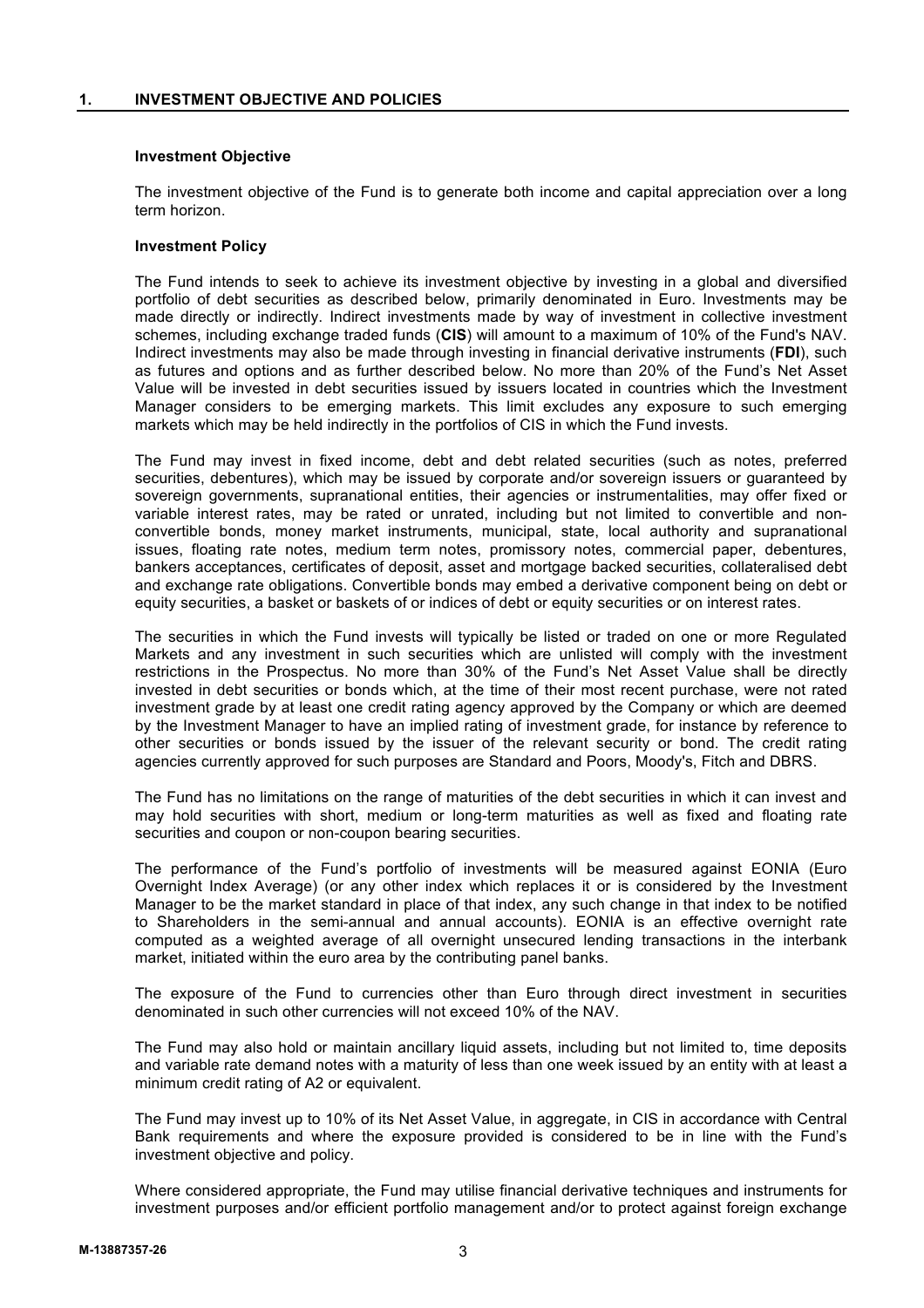risks as further set out below, subject always to the conditions and within the limits laid down by the Central Bank. These techniques and instruments include futures, options, swaps, spot and forward currency contracts and contracts for differences, which may be exchange traded or over the counter.

# **2. FINANCIAL DERIVATIVE INSTRUMENTS & EFFICIENT PORTFOLIO MANAGEMENT**

The Fund may, subject to the conditions and limits of the Central Bank and in accordance with the section entitled **Utilisation of FDI and Efficient Portfolio Management** in the Prospectus, enter into futures contracts on debt securities, debt securities indexes (for example, exchange traded funds (**ETFs**) which seek to replicate a debt security index) and currencies and also use options on futures contracts. The Fund may use these techniques for investment purposes and/or efficient portfolio management and/or to hedge against changes in (i) exchange rates and (ii) securities prices.

The Fund may, subject to the conditions and limits of the Central Bank, purchase and write call and put options on debt securities, debt securities indexes and currencies. The Fund may use these techniques for investment purposes and/or efficient portfolio management and/or to hedge against changes in (i) exchange rates and (ii) securities prices.

Spot and forward currency contracts, currency swaps and currency futures may, at the discretion of the Investment Manager, be used to hedge currency exposures of the Fund or of any Class in accordance with the requirements of the Central Bank. Such currency exposure will arise where assets in which the Fund invests are denominated in a different currency than the Base Currency of the Fund or the designated currency of the relevant Class.

The Fund may also use interest rate swap contracts for hedging purposes to seek to manage its interest rate exposures and/or reduce the effect of interest rate fluctuations on debt securities held. In addition, interest rate swaps may be used for speculative purposes to seek to enhance the Fund's return. An interest rate swap involves the exchange by the Fund with another party of their respective commitments to pay or receive cash flows (e.g., an exchange of floating rate payments for fixed-rate payments) and the return to the Fund will be based on the movement of interest rates relative to a fixed rate agreed by the parties to the swap.

Efficient portfolio management transactions relating to the assets of the Fund are transactions with the one of the following aims a) a reduction of risk b) a reduction of cost with no increase or a minimal increase in risk; c) generation of additional capital or income with no, or an acceptably low level of risk (relative to the expected return). In relation to efficient portfolio management operations, the Portfolio Manager will look to ensure that the transaction is economically appropriate.

The Fund may, subject to the conditions and limits of Central Bank, utilise repurchase/reverse repurchase agreements for efficient portfolio management purposes only.

In the event that the Fund leverages itself through the use of derivatives, the expected level of leverage will not exceed an aggregate exposure of 100% of the Net Asset Value of the Fund. It is expected that the use of financial derivative techniques and instruments will not materially increase the Fund's risk level.

The Fund will use the commitment approach to calculate its daily global exposure, being the incremental exposure and leverage generated through the use of FDI, in accordance with its risk management process and the requirements of the Central Bank.

Any FDI not included in the Risk Management Process (**RMP**) of the Company will not be utilised until such time as a revised RMP including such FDI has been submitted to and cleared by the Central Bank.

# **3. BORROWING**

In accordance with the general provisions set out in the Prospectus under the heading Borrowing and Lending Powers and Restrictions, the Fund may borrow up to 10% of its total Net Asset Value on a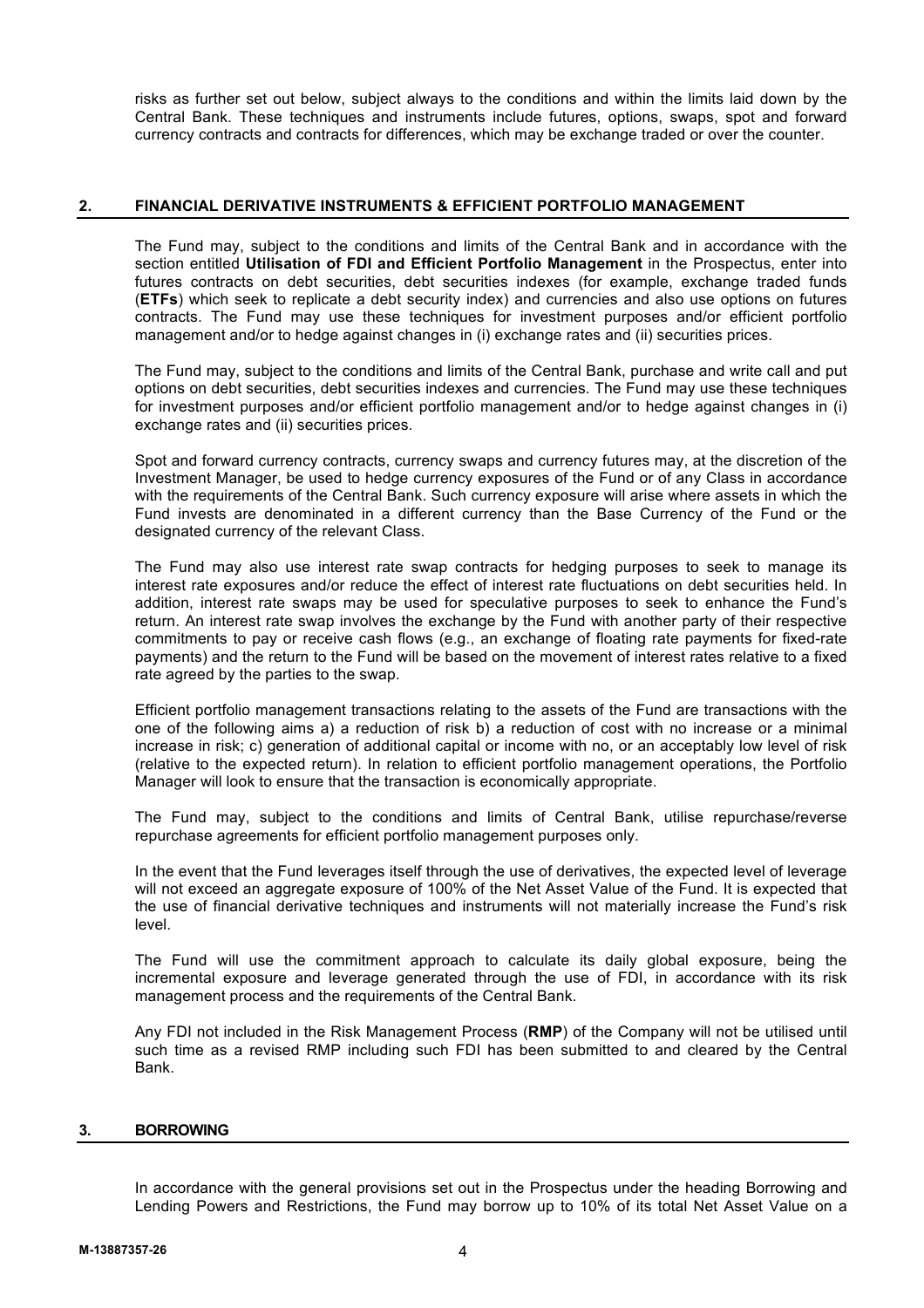temporary basis and not for speculative purposes.

# **4. INVESTMENT RESTRICTIONS**

The investment restrictions applicable to the Fund are set out under the section entitled **Investment Restrictions** in the Prospectus.

# **5. PROFILE OF A TYPICAL INVESTOR**

The Fund is suitable for investors who have a long term investment horizon and who are prepared to accept moderate variability of return.

# **6. RISK FACTORS**

The risk factors under the section entitled Risk Factors in the Prospectus apply to this Fund.

**Investors should note the difference between the nature of a deposit and the nature of an investment in the Fund, in particular, the risk that the principal invested in the Fund is capable of fluctuation and thus Shareholders may not have all of their principal returned to them on redemption. In addition, investment in the Fund will not benefit from any deposit protection scheme such as might be applicable to an investment in a deposit.**

# **7. DIVIDEND POLICY**

The Directors may determine in their sole discretion to declare dividends and to distribute any income on the Distributing Shares.

Any dividends payable on the Distributing Shares will be declared bi-annually on the last Business Day of the month in which the dividend is declared and paid within four months of the declaration date.

# **8. KEY INFORMATION FOR SUBSCRIBING AND REDEEMING**

# **Base Currency**

The Base Currency of the Fund is Euro but investments may be denominated in other currencies.

# **Available Share Classes**

The Company may issue Shares in each of the Share Classes set out in the table below.

| <b>Share Class</b>                     | Denominated<br>Currency | <b>Minimum</b><br>Shareholding* | <b>Minimum Initial</b><br>Investment<br>Amount* | <b>Minimum Additional</b><br><b>Investment Amount*</b> |
|----------------------------------------|-------------------------|---------------------------------|-------------------------------------------------|--------------------------------------------------------|
| <b>Retail Distributing Share Class</b> | Euro                    | N/A                             | €5,000                                          | N/A                                                    |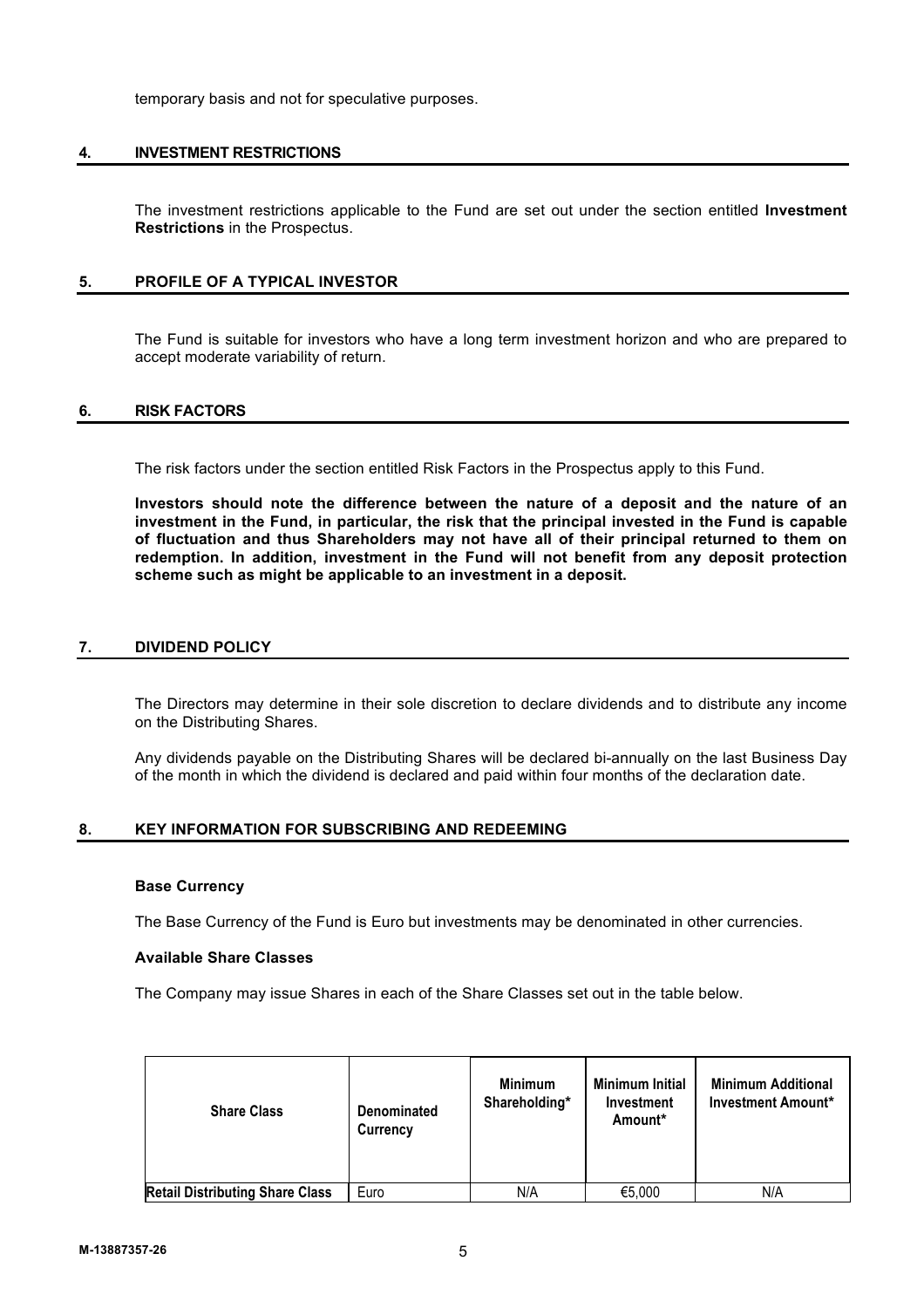| <b>Institutional Distributing Share</b> | <b>Luro</b> | N/L | €500,000 | N/A |
|-----------------------------------------|-------------|-----|----------|-----|
| <b>Class</b>                            |             |     |          |     |

**\***currency equivalent in the denominated currency of a Share Class and in accordance with the section entitled **Currency of Payment** below.

The Directors (upon written confirmation to the Administrator) reserve the right to differentiate between Shareholders and to waive or reduce the Minimum Shareholding, Minimum Initial Investment Amount, and Minimum Additional Investment Amount for any such Shareholders or to refuse an application for any such Shares in their absolute discretion.

Additional classes of Shares may be created in accordance with the requirements of the Central Bank.

# **Initial Offer Period & Issue Price**

The Initial Offer Period for Shares in the Institutional Distributing Share Class will commence at 9am (Irish time) on 10 March 2014 and end at 5pm (Irish time) on 9 September 2014 or such earlier or later time as the Directors may decide and notify the Central Bank. During the Initial Offer Period, Shares in the Institutional Distributing Share Class will be issued at a price of €5.

After the Initial Offer Period, Shares in the Institutional Distributing Share Class will be continuously open for subscriptions at the Issue Price on the relevant Dealing Day.

Shares in the Retail Distributing Share Class are continuously open for subscriptions at the Issue Price on the relevant Dealing Day.

#### **Currency of Payment**

Subscription and redemption monies are payable in the denominated currency of the Share Class in respect of which Shares are being subscribed for or redeemed as set out in the table above.

#### **Subscription Charge**

A Subscription Charge of up to 3% of the Issue Price may be charged at the discretion of the Directors for payment to the Investment Manager or Distributor.

#### **Redemption Charge**

A Redemption Charge of up to 3% of the Redemption Price may be charged at the discretion of the Directors for payment to the Company.

# **Exchange Charge**

Subject to compliance with the relevant exchange provisions contained in the Prospectus and, where relevant to the creation of additional Funds by the Company, an exchange fee of up to 3**%** may be imposed at the discretion of the Directors on all applications to exchange from one Share Class to another Share Class within the Fund or to a Share Class within another Fund of the Company.

#### **Business Day**

A day on which banks are open for business in Dublin and London or such other day as the Directors may, with the approval of the Custodian, determine.

# **Dealing Day**

The Dealing Day for the Fund is every Business Day.

# **Dealing Deadline**

The Dealing Deadline is 12 noon (Irish time) one Business Day prior to the relevant Dealing Day.

# **Valuation Point**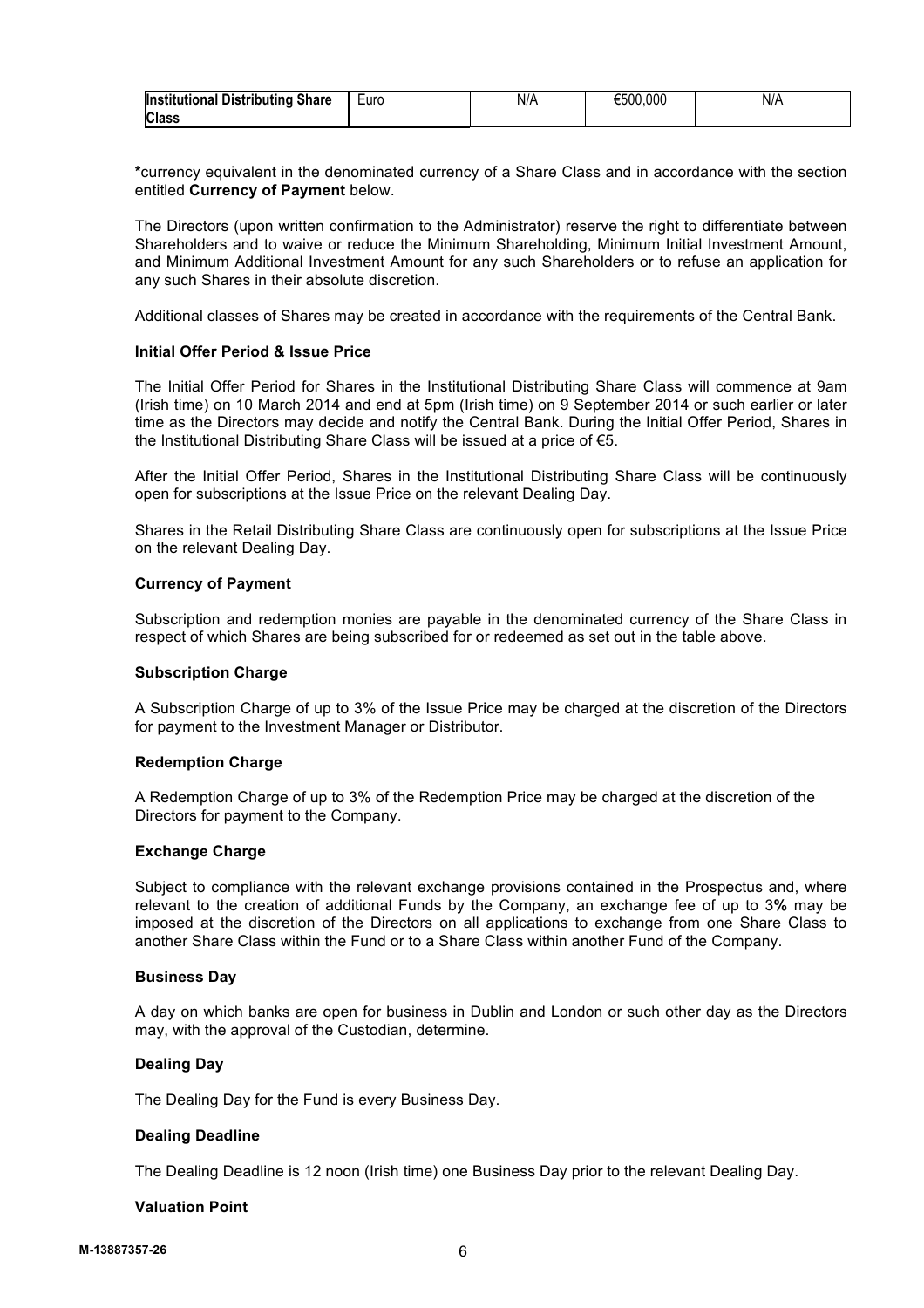The Valuation Point is close of business in the last relevant market on the Business Day immediately preceding the relevant Dealing Day.

# **Settlement Date**

The Settlement Date for the receipt of monies for subscription for Shares is the second Business Day following the relevant Dealing Day. The Settlement Date for the dispatch of monies for the redemption of Shares is the third Business Day following the relevant Dealing Day, provided that all the required documentation has been furnished to and received by the Administrator.

# **9. HOW TO SUBSCRIBE FOR SHARES**

Requests for the subscription for Shares should be made in accordance with the provisions set out in the section entitled **Subscription for Shares** in the Prospectus.

# **10. HOW TO REDEEM SHARES**

Requests for the redemption of Shares should be made in accordance with the provisions set out in the section entitled **Redemption of Shares** in the Prospectus.

# **11. FEES AND EXPENSES**

The following sections on fees should be read in conjunction with the section entitled **Fees and Expenses** in the Prospectus.

# **Investment Management Fee**

The Investment Manager shall be entitled to receive out of the assets of the Fund an annual fee, accrued on each Dealing Day and payable monthly in arrears, at an annual rate of up to and not exceeding (i) 1% of the Net Asset Value of the Retail Distributing Share Class; and (ii) 0.65% of the Net Asset Value of the Institutional Distributing Share Class (the **Capped Fee**). The Investment Manager is also entitled to be reimbursed out of the assets of the Fund for the reasonable out-of-pocket costs and expenses incurred by the Investment Manager in the performance of its duties (plus VAT thereon, if any).

Subject to the Capped Fee, the Investment Manager may, with the agreement of the Directors and with prior notification to the Administrator, waive, reduce or increase all or part of the investment management fee charged to certain Shareholders and accordingly may differentiate between Shareholders in the Fund in that regard. Any such waiver or reduction shall be effected by way of a cash rebate paid by or on behalf of the Investment Manager to the relevant Shareholder's account. The Investment Manager will determine the rebate amount in each case, which will not exceed the Capped Fee, based on the assets invested in the Fund or a Share Class thereof, and accordingly, the investment management fee charged to certain Shareholders may be reduced or increased in accordance with the amount of fees rebated to the relevant Shareholders subject to the applicable Capped Fee.

# **Performance Fee**

# **(1) Retail Distributing Share Class**

The Investment Manager will be entitled to receive out of the assets of the Fund a performance fee in respect of the Retail Distributing Share Class (the **Performance Fee**) calculated on a per Share basis so that each Share is only charged a Performance Fee which equates with that Share's performance. Generally this method of calculation is intended to ensure so far as possible (and with respect to each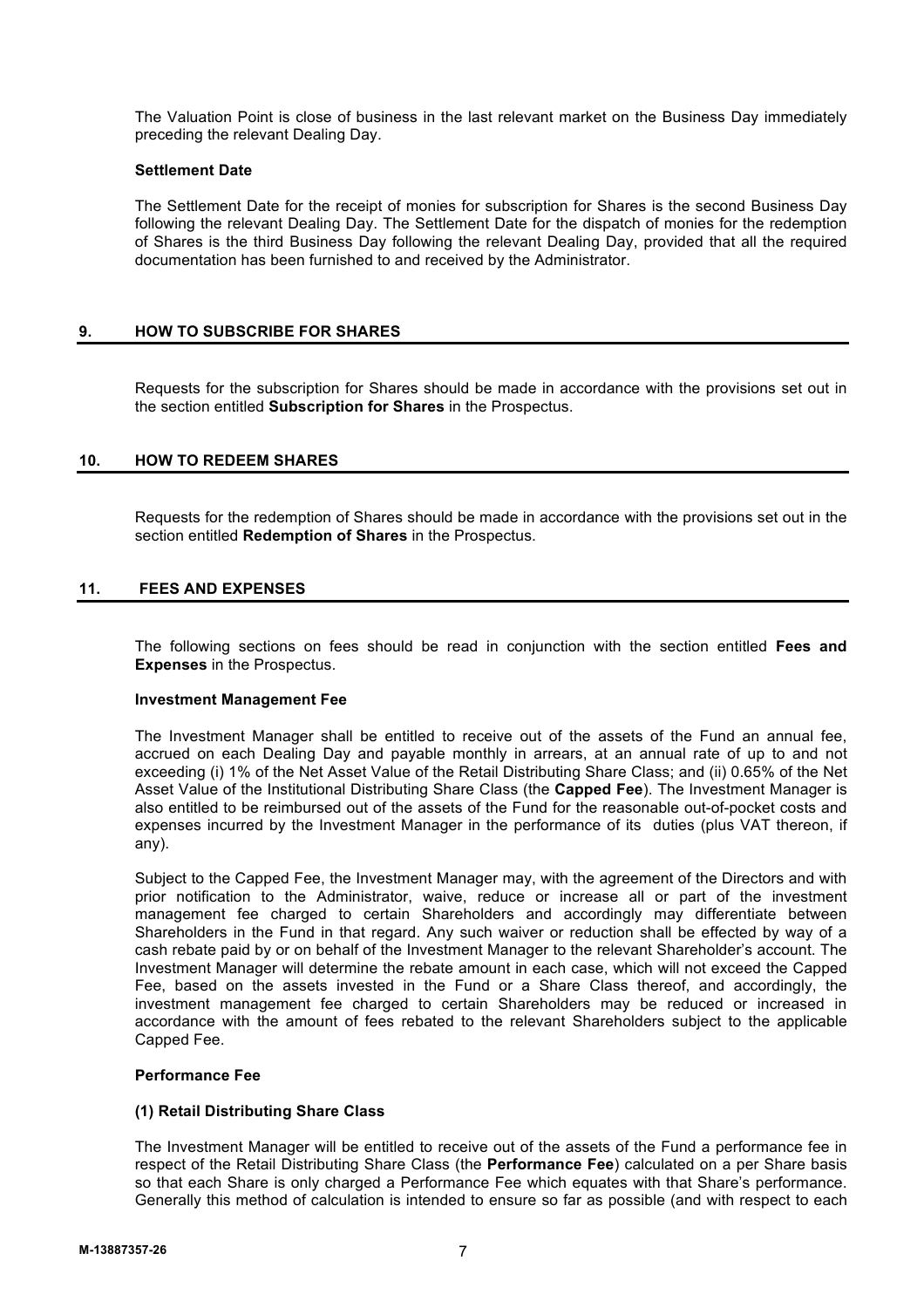Class of Shares) that (i) any Performance Fee paid to the Investment Manager is charged only to those Shares which have appreciated in value, (ii) all holders of Shares of the same Class have the same amount of capital per Share at risk in the Fund and (iii) all Shares of the same Class have the same Net Asset Value per Share.

As of the first Dealing Day following the close of the Initial Offer Period for the Retail Distributing Share Class (**First Calculation Period**) and for each subsequent Dealing Day (each Dealing Day being a **Calculation Period**), for each Calculation Period, the Investment Manager shall be entitled to receive out of the assets of the Fund attributable to the Retail Distributing Share Class a Performance Fee equal to 20% of the amount by which the Gross Asset Value per Share (1) exceeds the Relevant Index (2) as outlined below and accordingly, the positive difference between:

- (1) the percentage increase in the Gross Asset Value per Share of the Retail Distributing Share Class (expressed in the Base Currency) on the relevant Dealing Day for the Calculation Period (i) from the Initial Issue Price during the first calendar month from the First Calculation Period (the **First Month**); (ii) with effect from the first Calculation Period following the First Month, from the Gross Asset Value per Share on the corresponding Dealing Day which is one calendar month immediately preceding the relevant Dealing Day for the Calculation Period; and
- (2) the percentage increase in the value of the EONIA Total Return Index  $+2\%$  (the **Relevant Index**) (expressed in the Base Currency) on the relevant Dealing Day for the Calculation Period (i) from the value of the Relevant Index (expressed in the Base Currency) on the closing date of the Initial Offer Period during the First Month; (ii) with effect from the first Calculation Period following the First Month, from the value of the Relevant Index on the corresponding Dealing Day which is one calendar month immediately preceding the relevant Calculation Period,

calculated as follows:

- (i) the percentage increase in the Gross Asset Value per Share of the Retail Distributing Share Class for each Calculation Period is computed (i) during the First Month, by comparing the Gross Asset Value per Share on the Dealing Day for the Calculation Period to the Initial Issue Price per Share; (ii) for each Calculation Period following the First Month, by comparing the Gross Asset Value per Share for the relevant Dealing Day to the Gross Asset Value per Share on the corresponding Dealing Day which is one calendar month immediately preceding the relevant Calculation Period (**A**);
- (ii) the percentage increase in the Relevant Index for each Calculation Period for the Retail Distributing Share Class is computed (i) during the First Month, by comparing the value of the Relevant Index (converted into the Base Currency) on each Dealing Day to the value of the Relevant Index (converted into the Base Currency) on the closing date of the Initial Offer Period; (ii) for each Calculation Period following the First Month, by comparing the value of the Relevant Index (converted into the Base Currency) on the Dealing Day for the Calculation Period to the value of the Relevant Index (converted into the Base Currency) on the corresponding Dealing Day which is one calendar month immediately preceding the relevant Calculation Period (**B**);
- (iii) A is then compared to B and the Investment Manager is only entitled to a Performance Fee if A is a positive figure and if A is greater than B. Furthermore, where a Performance Fee is payable and B is a negative figure, B is deemed to be equal to zero;
- (iv) Where A is a positive figure and is greater than B for a Calculation Period, as A and B will reflect the performance of the Gross Asset Value and the Relevant Index respectively over the course of the preceding calendar month, in order to ascertain the amount of the Performance Fee to be accrued on the Dealing Day or the Calculation Period, the difference between A and B will be annualised by multiplying the amount of the difference by 12 and diving the amount by the number of Dealing Days in a calendar year (250) and that amount shall be multiplied by the number of Shares in the Class determined as at the relevant Dealing Day and by the Net Asset Value per Share determined as at Valuation Point for the relevant Dealing Day;
- (v) the Performance Fee shall be calculated by the Administrator (subject to the verification by the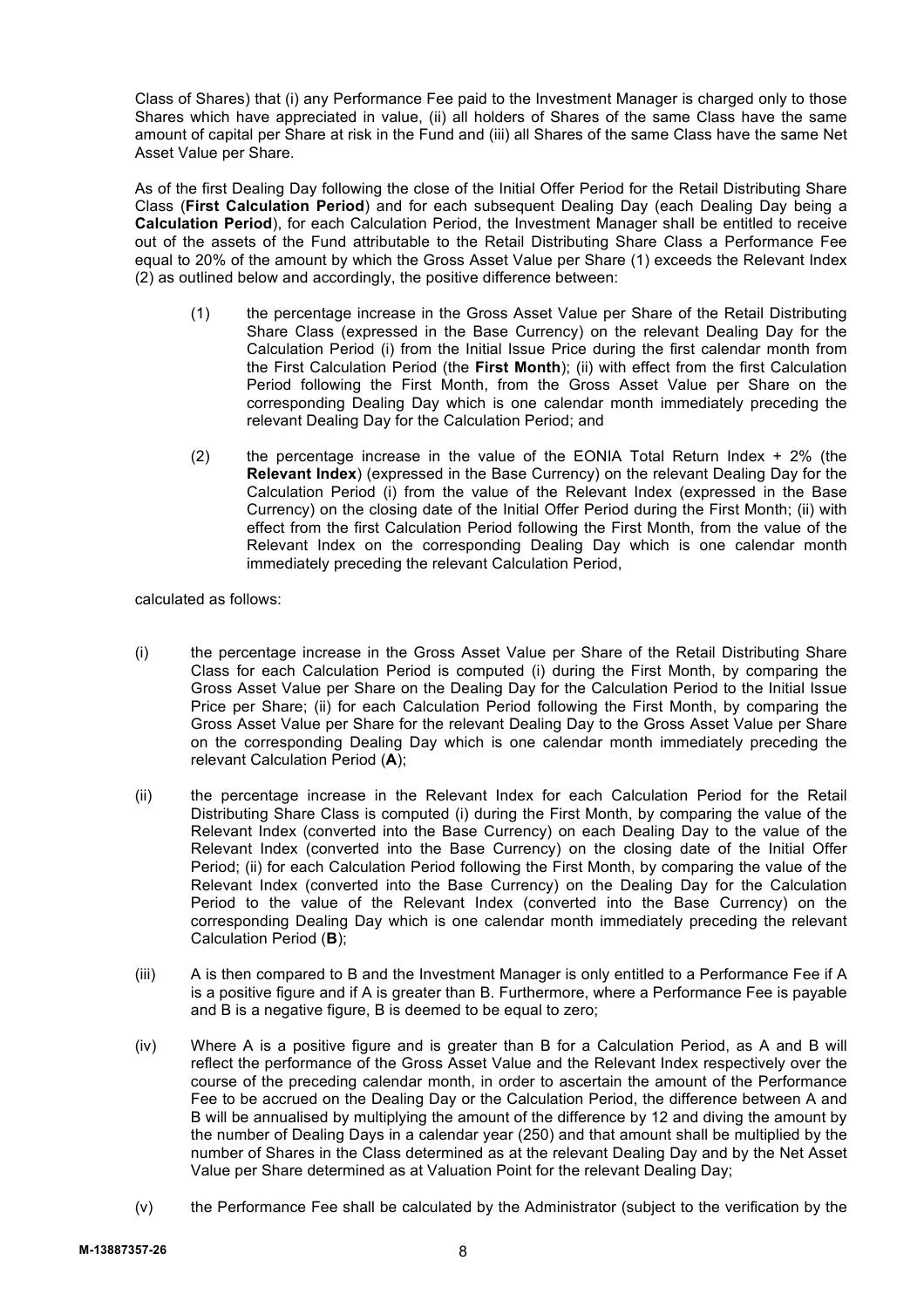Custodian);

(vi) the Performance Fee determined in this manner is accrued daily on a pro quota basis from the Class, starting from the First Calculation Period and shall be payable to the Investment Manager monthly in arrears;

Included in the calculation shall be net realised and unrealised capital gains plus net realised and unrealised capital losses as at the end of each Calculation Period. As a result, Performance Fees may be paid on unrealised gains which may subsequently never be realised.

**In calculating the Performance Fee, under-performance in any previous Calculation Period against the Relevant Index is not carried forward and, therefore, does not have to be made up before a Performance Fee can be paid.**

**Gross Asset Value per Share** is calculated using the following formula suggested by the Association of Italian Fund Management Companies (Assogestioni):

$$
Q1(t) = Q1(t-1) \times \frac{[NAV(t) \times N(t)] + OG(t) + CG(t))}{([NAV(t-1) \times N(t)] + OG(t-1))}
$$

**Where:**

| Q1(t)  | is the Fund's Gross Asset Value per Share on the previous Dealing Day;                                                                             |
|--------|----------------------------------------------------------------------------------------------------------------------------------------------------|
| NAV(t) | is the Net Asset Value per Share on the previous Dealing Day;                                                                                      |
| N(t)   | is the number of Shares in issue on the previous Dealing Day;                                                                                      |
| OG(t)  | is the cumulative amount of the investment management fees from the beginning of the<br>month to the previous Dealing Day;                         |
| CG(t)  | is the amount of the investment management fees paid on the previous Dealing Day.                                                                  |
| CG(t)  | is always equal to zero except in the day in which the investment management fees are<br>effectively paid (the second Business Day of each month). |

# **2) Institutional Distributing Share Class**

For each Performance Period, the Investment Manager shall be entitled to receive a performance fee (the **Performance Fee**) out of the assets attributable to the Institutional Distributing Share Class of 10% of the amount by which the Net Asset Value of the Share exceeds the Benchmark (plus VAT, if any), taking subscriptions and redemptions into account and calculated in the following manner:

- 1. For the first Performance Period in the first calendar year during which the Institutional Distributing Share Class is launched, the **Benchmark** is the Initial Issue Price per Share. For the first Performance Period in each subsequent calendar year, the **Benchmark** is the Net Asset Value per Share at the last Valuation Point in the immediately preceding calendar year.
- 2. If the Net Asset Value per Share at the end of a Performance Period exceeds the Benchmark, a performance fee is payable. For each subsequent Performance Period, the Benchmark is the reported, final Net Asset Value per Share at the end of the previous Performance Period for which a performance fee was payable.
- 3. If the Net Asset Value per Share at the end of a Performance Period is lower than the Benchmark, no performance fee is payable. In this case, the Benchmark for the next Performance Period is the Benchmark for the previous Performance Period being the previous Performance Period for which a performance fee was payable.
- 4. When a performance fee is payable on Shares, it is calculated as the Net Asset Value per Share less the Benchmark multiplied by the performance fee rate for the Class set out above, multiplied by the number of Shares in issue at the end of the Performance Period. The number of Shares in issue at the end of the Performance Period shall be deemed to include Shares which fall to be redeemed and exclude Shares which fall to be issued as at the end of the Performance Period.

The Performance Fee will be calculated and be taken into account in the calculation of the Net Asset Value per Share as at the Valuation Point in respect of each Dealing Day.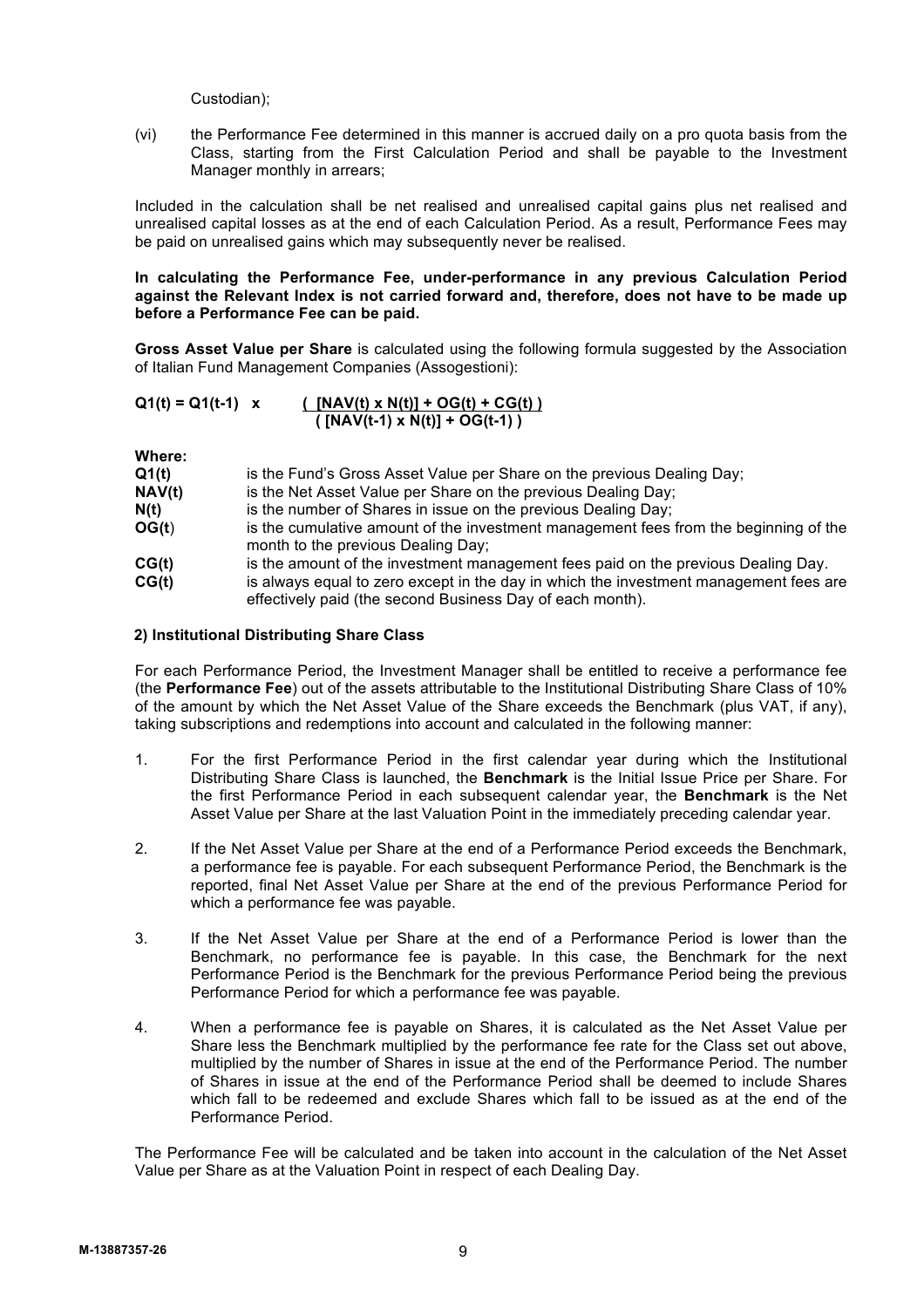A **Performance Period** means the period from one Valuation Point to the next. The first calculation period shall be the period from the close of the Initial Offer Period of the Class to the first Valuation Point. Fees payable to the Investment Manager shall be calculated and accrued on as at the Valuation Point in respect of each Dealing Day and shall be payable monthly in arrears.

The calculation of the performance fee will be verified by the Custodian.

**Where a Performance Fee is payable out of the Fund it shall be calculated on the increase in the Net Asset Value per Share at the end of the relevant Performance Period. Included in that calculation shall be net realised and unrealised capital gains plus net realised and unrealised capital losses as at the end of the Performance period and as a result Performance Fees may be paid on unrealised gains which may subsequently never be realised.**

# **Administration Fee**

The Administrator shall be entitled to receive out of the assets of the Fund an annual fee, accrued on each Dealing Day and calculated and payable monthly in arrears, at an annual rate of up to 0.045% of the Net Asset Value of the Fund (plus VAT thereon), if any subject to an annual minimum fee of €20,000. The Administrator is also entitled to a fee of €10,000 for the provision of registrar and transfer agency services to the Fund plus additional fees charged at normal commercial rates where the scope of the services exceeds the thresholds initially agreed. The Administrator is also entitled to be repaid all of its reasonable agreed upon transaction and other charges (which will be at normal commercial rates) and other out-of-pocket expenses out of the assets of the Fund (plus VAT thereon, if any).

# **Custodian Fee**

The Custodian shall be entitled to receive out of the assets of the Fund an annual fee, accrued on each Dealing Day and calculated and payable monthly in arrears, at an annual rate of up to 0.02% of the Net Asset Value of the Fund (plus VAT thereon, if any) subject to a minimum annual fee of €10,000. The Custodian shall also be entitled to be reimbursed for the fees paid by the Custodian to any subcustodian and agreed upon transactions charges (which in all cases shall be charged at normal commercial rates) sand other out-of-pocket expenses out of the assets of the Fund (plus VAT thereon, if any).

# **Formation Costs**

The preliminary expenses incurred in connection with the establishment and initial issue of Shares in the Fund are estimated to amount to €20,000 and are will be amortised over the first five financial years of the Fund. In the event of a merger between this Fund and any other fund whereby this Fund receives the assets and liabilities of a fund as a result of the merger, the merging fund's unamortised formation expenses will also be transferred as part of the merger and amortised over a period which shall be no longer than two years.

# **12. MISCELLANEOUS**

At the date of this Supplement, there are four other Funds of the Company in existence, namely Tendercapital Bond Two Steps, Tendercapital Cash 12 Months, and Tendercapital Secular Euro and Tendercapital US Turnaround.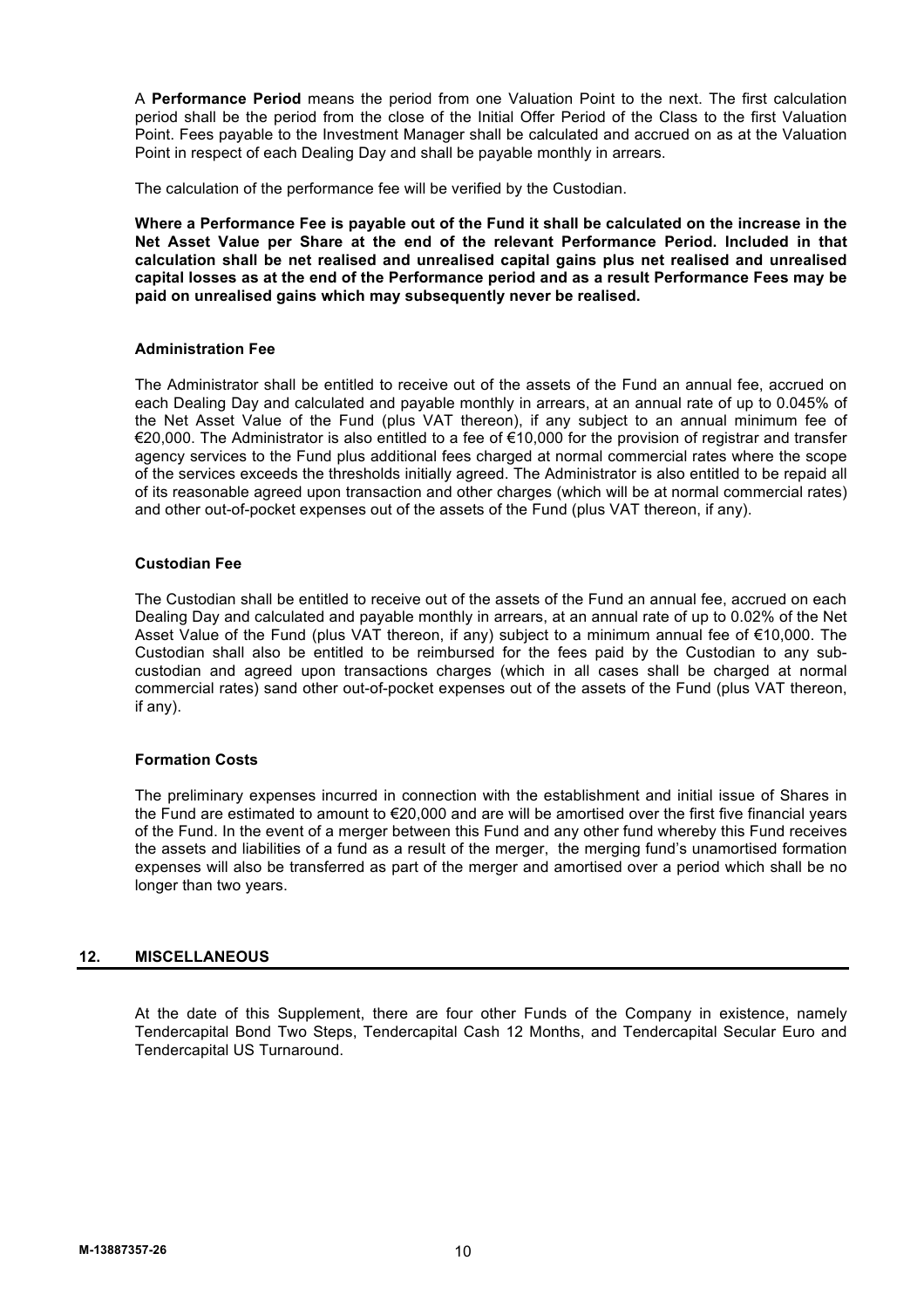# **Tendercapital Cash 12 Months (**the **Fund**)

**a sub-fund of**

#### **TENDERCAPITAL FUNDS PLC**

# **Supplement to the Prospectus**

**This Supplement contains specific information in relation to Tendercapital Cash 12 Months (**the **Fund), a sub-fund of TENDERCAPITAL FUNDS PLC (**the **Company), an open-ended umbrella limited liability investment company, with variable capital and segregated liability between sub-funds, which is incorporated in Ireland and authorised under the European Communities (Undertakings for Collective Investment in Transferable Securities) Regulations, 2011 (as amended).**

**This Supplement forms part of the Prospectus of the Company dated 10 May 2013 (**the **Prospectus) and should be read in the context of and together with the Prospectus.**

The Directors of the Company, whose names appear under the section entitled **Directors of the Company** in the Prospectus, accept responsibility for the information contained in the Prospectus and this Supplement. To the best of the knowledge and belief of the Directors (who have taken all reasonable care to ensure that such is the case) such information is in accordance with the facts and does not omit anything likely to affect the import of such information. The Directors accept responsibility accordingly.

Words and expressions defined in the Prospectus shall, unless the context otherwise requires, have the same meaning when used in this Supplement.

**Dated**: **7 March 2014**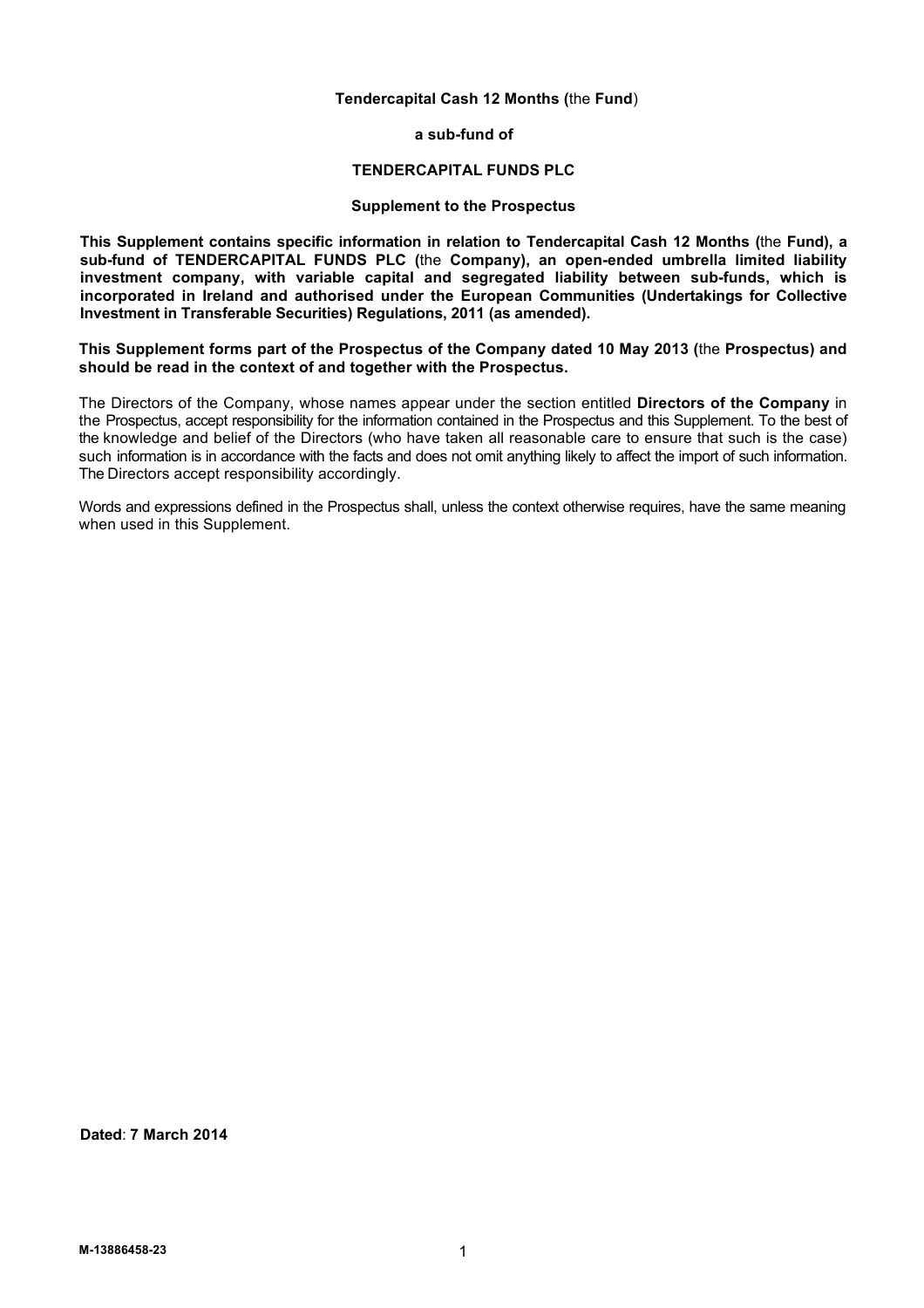# **DIRECTORY**

| 1.  |                                                                                |  |
|-----|--------------------------------------------------------------------------------|--|
| 2.  | <b>FINANCIAL DERIVATIVE INSTRUMENTS &amp; EFFICIENT PORTFOLIO MANAGEMENT 4</b> |  |
| 3.  |                                                                                |  |
| 4.  |                                                                                |  |
| 5.  |                                                                                |  |
| 6.  |                                                                                |  |
| 7.  |                                                                                |  |
| 8.  | KEY INFORMATION FOR SUBSCRIBING AND REDEEMING                                  |  |
| 9.  |                                                                                |  |
| 10. |                                                                                |  |
| 11. |                                                                                |  |
| 12. |                                                                                |  |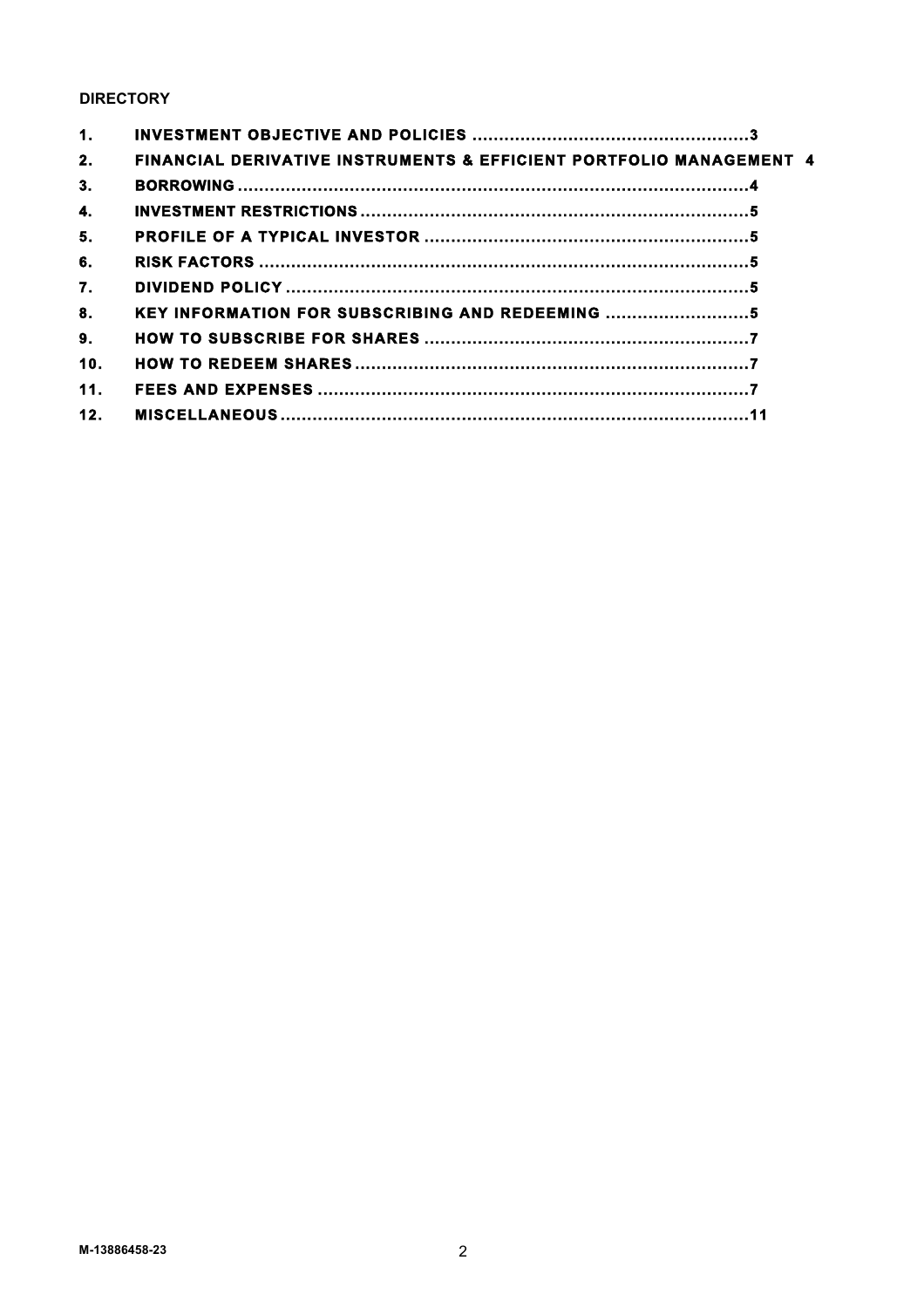# **Investment Objective**

The investment objective of the Fund is to generate income while preserving the value of capital.

# **Investment Policy**

The Fund intends to seek to achieve its investment objective by investing, inter alia, directly in:

- Short-term (with a maturity of less than 12 months) Euro fixed income and variable rate securities (such as treasury bills, commercial paper and certificates of deposit) issued or guaranteed by EU or non/EU corporate entities and/or EU sovereign and supranational entities;
- Short-term (with a maturity of less than 12 months) fixed and variable rate bonds, convertible bonds, commercial paper, bankers acceptances, certificates of deposit, medium term notes, asset and mortgage backed securities, collateralised debt, exchange rate obligations and other securitisation instruments and securities or instruments of a similar nature issued or guaranteed by any OECD government and/or by corporate or other issuers (including special purpose vehicles); and
- Short term Euro deposits

In seeking to achieve its objective, the Fund may also invest in in collective investment schemes (**CIS**), including exchange traded funds or financial derivative instruments (**FDI)** as further described below. Investment in CIS shall be in accordance with Central Bank requirements, the Fund's investment objective and policies and shall be limited to 10% of the Net Asset Value of the Fund.

The securities in which the Fund invests will typically be listed or traded on one or more Regulated Markets and any investment in such securities which are unlisted will comply with the investment restrictions in the Prospectus. No more than 10% of the Fund's Net Asset Value shall be directly invested in debt securities or bonds which, at the time of their most recent purchase, were not rated investment grade by at least one credit rating agency approved by the Company or which are deemed by the Investment Manager to have an implied rating of investment grade, for instance by reference to other securities or bonds issued by the issuer of the relevant security or bond. The credit rating agencies currently approved for such purposes are Standard and Poors, Moody's, Fitch and DBRS. This limit excludes any sub investment grade debt and debt related securities or bonds which may be held indirectly in the portfolios of CIS. No more than 20% of the Fund's Net Asset Value will be invested in debt securities issued by issuers located in countries which the Investment Manager considers to be emerging markets. This limit excludes any exposure to such emerging markets which may be held indirectly in the portfolios of CIS in which the Fund invests.

The performance of the Fund's investments will be measured against EONIA (Euro Overnight Index Average) (or any such other index which replaces it or is considered by the Investment Manager to be the market standard in place of it and any such change in that index will be notified to Shareholders in the semi-annual and annual accounts). EONIA is an effective overnight rate computed as a weighted average of all overnight unsecured lending transactions in the interbank market, initiated within the euro area by the contributing panel banks.

It is intended that the weighted average maturity (**WAM**) of the Fund's investments will not exceed 6 months and that the weighted average life (**WAL**) until the legal redemption date of the Fund's investments will not exceed 12 months. While the Fund is not a money market fund, the WAM and the WAL of the Fund's investments will be calculated in accordance with the UCITS Notices applicable to money market funds.

Where considered appropriate, the Fund may utilise financial derivative techniques and instruments for investment purposes and/or efficient portfolio management and/or to protect against foreign exchange risks as further set out below, subject always to the conditions and within the limits laid down by the Central Bank. These techniques and instruments may include futures, options, swaps, spot and forward currency contracts, and contracts for difference which may be exchange traded or over the counter.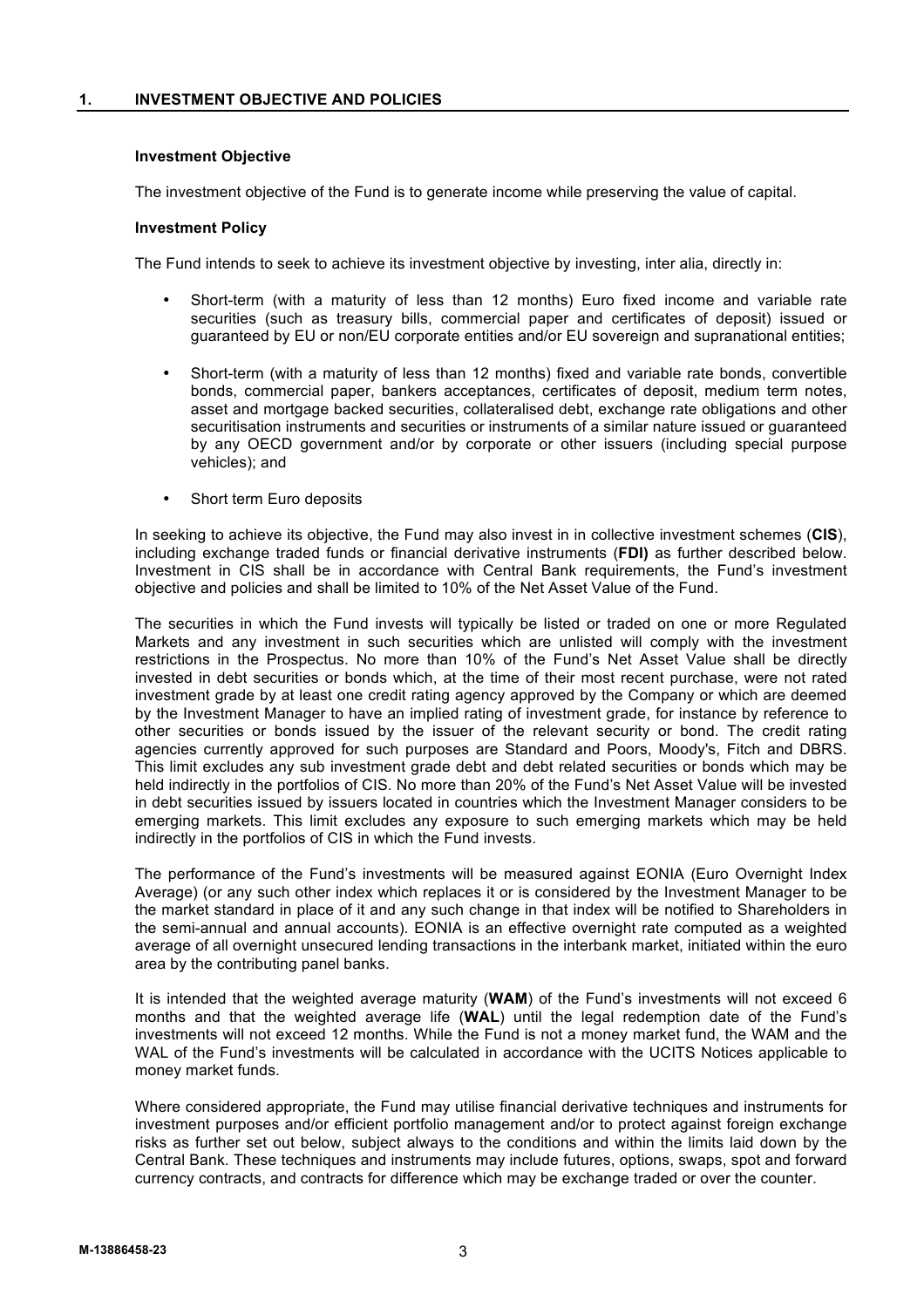# **2. FINANCIAL DERIVATIVE INSTRUMENTS & EFFICIENT PORTFOLIO MANAGEMENT**

The Fund may use FDI for investment and efficient portfolio management purposes in accordance with the section entitled **Utilisation of FDI and Efficient Portfolio Management** in the Prospectus and as further described below.

The Fund may, subject to the conditions and limits of the Central Bank, enter into futures contracts on debt securities, debt securities indexes (for example, exchange traded funds (**ETFs**) which seek to replicate a debt security index) and currencies and also use options on futures contracts. The Fund may use these techniques for investment purposes and/or efficient portfolio management and/or to hedge against changes in (i) exchange rates and (ii) securities prices.

The Fund may, subject to the conditions and limits of the Central Bank, purchase and write call and put options on debt securities, debt securities indexes and currencies. The Fund may use these techniques for investment purposes and/or efficient portfolio management and/or to hedge against changes in (i) exchange rates and (ii) securities prices.

Spot and forward currency contracts, currency swaps and currency futures may, at the discretion of the Investment Manager, be used for investment purposes and/or to hedge currency exposures of the Fund or any Class in accordance with the requirements of the Central Bank. Such currency exposure will arise where assets in which the Fund invests are denominated in a different currency than the Base Currency of the Fund or the designated currency of the relevant Class.

The Fund may also use interest rate swap contracts for hedging purposes to seek to manage its interest rate exposures and/or reduce the effect of interest rate fluctuations on debt securities held. In addition, interest rate swaps may be used for speculative purposes to seek to enhance the Fund's return. An interest rate swap involves the exchange by the Fund with another party of their respective commitments to pay or receive cash flows (e.g., an exchange of floating rate payments for fixed-rate payments) and the return to the Fund will be based on the movement of interest rates relative to a fixed rate agreed by the parties to the swap.

Efficient portfolio management transactions relating to the assets of the Fund are transactions with the one of the following aims a) a reduction of risk b) a reduction of cost with no increase or a minimal increase in risk; c) generation of additional capital or income with no, or an acceptably low level of risk (relative to the expected return). In relation to efficient portfolio management operations, the Portfolio Manager will look to ensure that the transaction is economically appropriate.

The Fund may, subject to the conditions and limits of the Central Bank, utilise repurchase/ reverse repurchase agreements for efficient portfolio management purposes only.

In the event that the Fund leverages itself through the use of derivatives, the expected level of leverage will not exceed an aggregate exposure of 100% of the Net Asset Value of the Fund. It is expected that the use of financial derivative techniques and instruments will not materially increase the Fund's risk level.

The Fund will use the commitment approach to calculate its daily global exposure, being the incremental exposure and leverage generated through the use of FDI, in accordance with its risk management process and the requirements of the Central Bank.

Any FDI not included in the Risk Management Process (**RMP**) of the Company will not be utilised until such time as a revised RMP including such FDI has been submitted to and cleared by the Central Bank.

# **3. BORROWING**

In accordance with the general provisions set out in the Prospectus under the heading Borrowing and Lending Powers and Restrictions, the Fund may borrow up to 10% of its total Net Asset Value on a temporary basis and not for speculative purposes.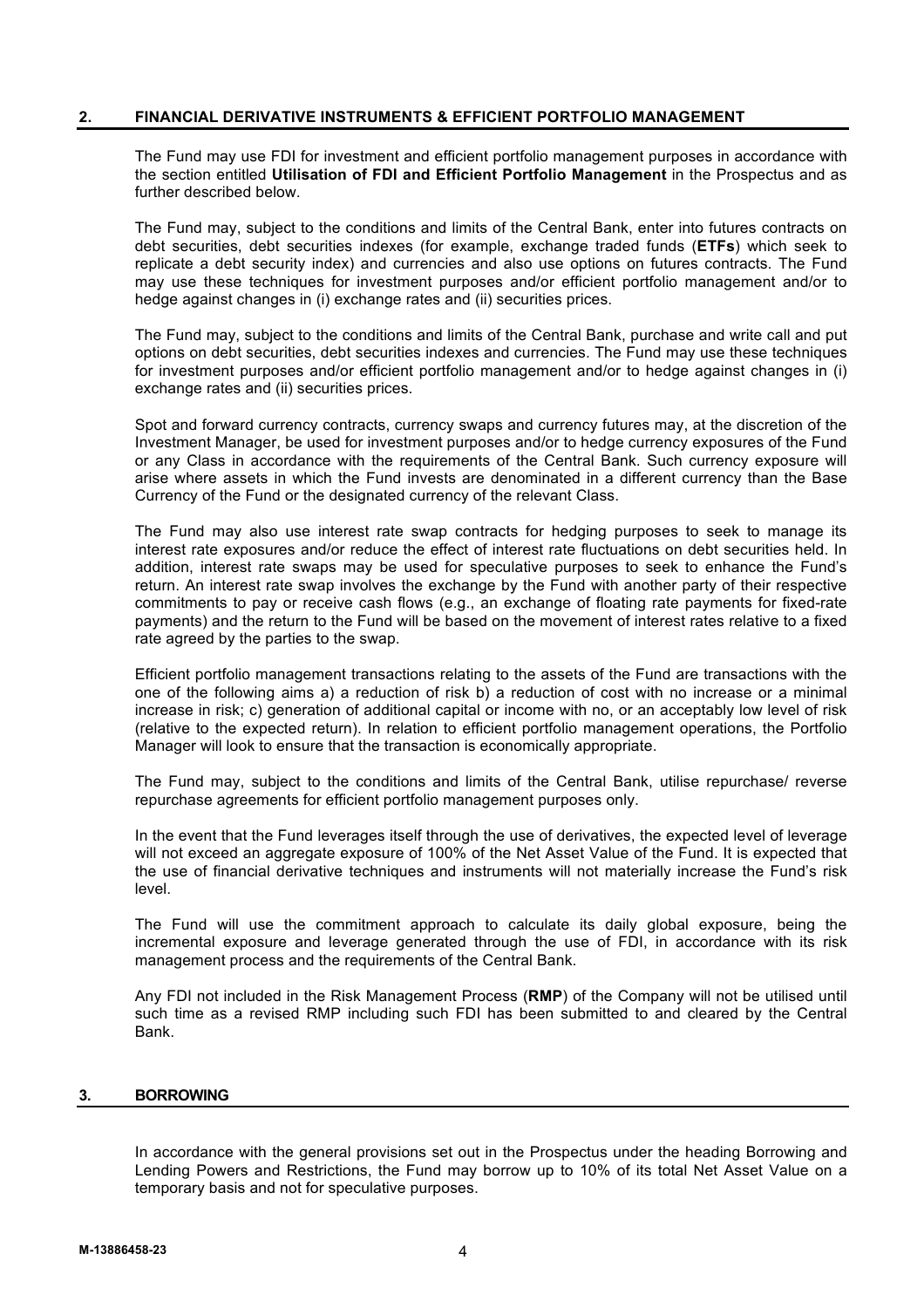# **4. INVESTMENT RESTRICTIONS**

The investment restrictions applicable to the Fund are set out under the section entitled **Investment Restrictions** in the Prospectus.

# **5. PROFILE OF A TYPICAL INVESTOR**

The Fund is suitable for investors who have a short term investment horizon and who are only prepared to accept a low variability of return. Investors should expect to hold their investment in the Fund for a minimum of one year.

# **6. RISK FACTORS**

The risk factors under the section entitled Risk Factors in the Prospectus apply to this Fund. In addition the following risk factors are also relevant:

**The Fund may invest substantially in deposits with credit institutions. Investors should note the difference between the nature of a deposit and the nature of an investment in the Fund, in particular, the risk that the principal invested in the Fund is capable of fluctuation and thus Shareholders may not have all of their principal returned to them on redemption. In addition, investment in the Fund will not benefit from any deposit protection scheme such as might be applicable to an investment in a deposit.**

# **7. DIVIDEND POLICY**

No declarations or distributions shall be made in respect of the Accumulating Shares. The net income earned per Accumulating Share will be accumulated and reinvested on behalf of Shareholders of Accumulating Shares.

# **8. KEY INFORMATION FOR SUBSCRIBING AND REDEEMING**

# **Base Currency**

The Base Currency of the Fund is Euro but investments may be denominated in other currencies.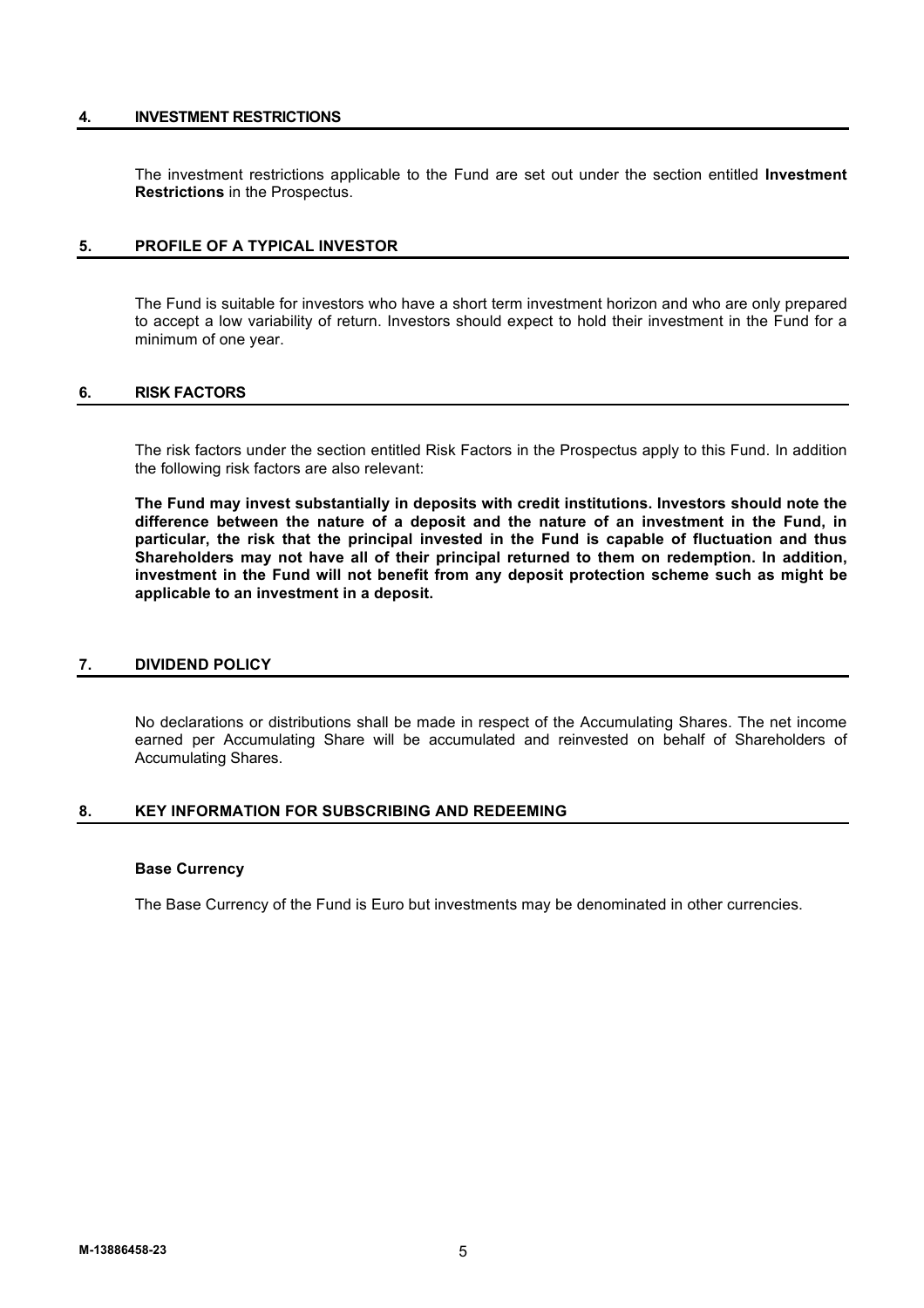# **Available Share Classes**

The Company may issue Shares in each of the Share Classes set out in the table below.

| <b>Share Class</b>                                      | <b>Denominated</b><br>Currency | <b>Minimum</b><br>Shareholding* | <b>Minimum Initial</b><br>Investment<br>Amount* | <b>Minimum Additional</b><br><b>Investment Amount*</b> |
|---------------------------------------------------------|--------------------------------|---------------------------------|-------------------------------------------------|--------------------------------------------------------|
| <b>Retail Accumulating Share Class</b>                  | Euro                           | N/A                             | €5,000                                          | N/A                                                    |
| <b>Institutional Accumulating Share</b><br><b>Class</b> | Euro                           | N/A                             | €500,000                                        | N/A                                                    |

**\***currency equivalent in the denominated currency of a Share Class and in accordance with the section entitled **Currency of Payment** below.

The Directors (upon written confirmation to the Administrator) reserve the right to differentiate between Shareholders and to waive or reduce the Minimum Shareholding, Minimum Initial Investment Amount, and Minimum Additional Investment Amount for any such Shareholders or to refuse an application for any such Shares in their absolute discretion.

Additional Classes of Shares may be created in accordance with the requirements of the Central Bank.

# **Initial Offer Period & Issue Price**

The Initial Offer Period for Shares in the Institutional Accumulating Share Class will commence at 9am (Irish time) on 10 March 2014 and end at 5pm (Irish time) on 9 September 2014 or such earlier or later time as the Directors may decide and notify the Central Bank. During the Initial Offer Period, Shares in the Institutional Accumulating Share Class will be issued at a price of €5.

After the Initial Offer Period, Shares in the Institutional Accumulating Share Class will be continuously open for subscriptions at the Issue Price on the relevant Dealing Day.

Shares in the Retail Accumulating Share Class are continuously open for subscriptions at the Issue Price on the relevant Dealing Day.

# **Currency of Payment**

Subscription and redemption monies are payable in the denominated currency of the Share Class in respect of which Shares are being subscribed for or redeemed as set out in the table above.

# **Subscription Charge**

A Subscription Charge of up to 3% of the Issue Price may be charged at the discretion of the Directors for payment to the Investment Manager or Distributor.

# **Redemption Charge**

A Redemption Charge of up to 3% of the Redemption Price may be charged at the discretion of the Directors for payment to the Company.

# **Exchange Charge**

Subject to compliance with the relevant exchange provisions contained in the Prospectus and, where relevant to the creation of additional Funds by the Company, an exchange fee of up to 3**%** may be imposed at the discretion of the Directors on all applications to exchange from one Share Class to another Share Class within the Fund or to a Share Class within another Fund of the Company.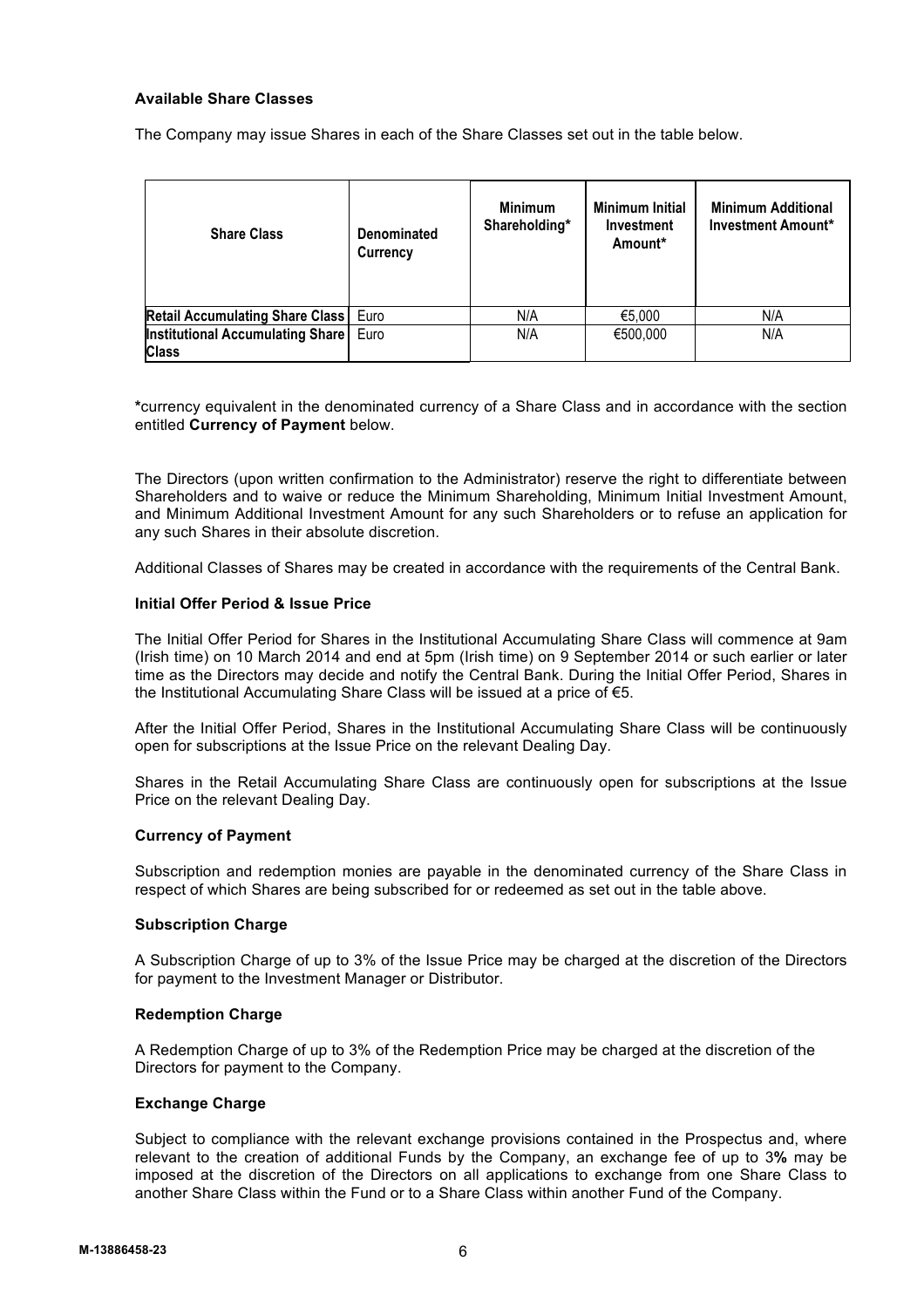# **Business Day**

A day on which banks are open for business in Dublin and London or such other day as the Directors may, with the approval of the Custodian, determine.

# **Dealing Day**

The Dealing Day for the Fund is every Business Day.

# **Dealing Deadline**

The Dealing Deadline is 12 noon (Irish time) one Business Day prior to the relevant Dealing Day.

# **Valuation Point**

The Valuation Point is close of business in the last relevant market on the Business Day immediately preceding the relevant Dealing Day.

# **Settlement Date**

The Settlement Date for the receipt of monies for subscription for Shares is the second Business Day following the relevant Dealing Day. The Settlement Date for the dispatch of monies for the redemption of Shares is the third Business Day following the relevant Dealing Day, provided that all the required documentation has been furnished to and received by the Administrator.

# **9. HOW TO SUBSCRIBE FOR SHARES**

Requests for the subscription for Shares should be made in accordance with the provisions set out in the section entitled **Subscription for Shares** in the Prospectus.

# **10. HOW TO REDEEM SHARES**

Requests for the redemption of Shares should be made in accordance with the provisions set out in the section entitled **Redemption of Shares** in the Prospectus.

# **11. FEES AND EXPENSES**

The following sections on fees should be read in conjunction with the section entitled **Fees and Expenses** in the Prospectus.

# **Investment Management Fee**

The Investment Manager shall be entitled to receive out of the assets of the Fund an annual fee, accrued on each Dealing Day and payable monthly in arrears, at an annual rate of up to and not exceeding (i) 0.35% of the Net Asset Value of the Retail Accumulating Share Class; and (ii) 0.20% of the Net Asset Value of the Institutional Accumulating Share Class (the **Capped Fee**). The Investment Manager is also entitled to be reimbursed out of the assets of the Fund for the reasonable out-of-pocket costs and expenses incurred by the Investment Manager in the performance of its duties (plus VAT thereon, if any).

Subject to the Capped Fee, the Investment Manager may, with the agreement of the Directors and with prior notification to the Administrator, waive, reduce or increase all or part of the investment management fee charged to certain Shareholders and accordingly may differentiate between Shareholders in the Fund in that regard. Any such waiver or reduction shall be effected by way of a cash rebate paid by or on behalf of the Investment Manager to the relevant Shareholder's account. The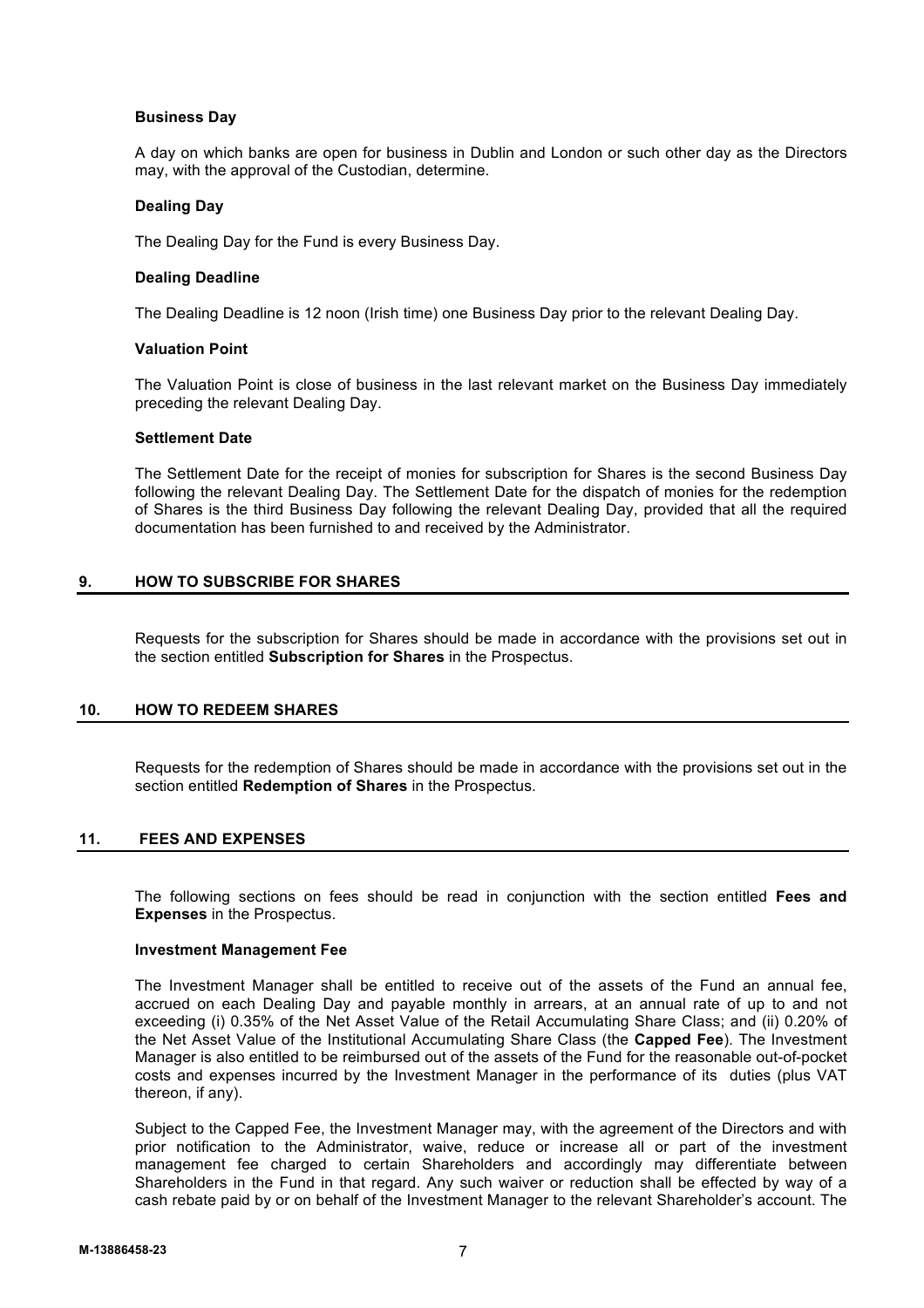Investment Manager will determine the rebate amount in each case, which will not exceed the Capped Fee, based on the assets invested in the Fund or a Share Class thereof, and accordingly, the investment management fee charged to certain Shareholders may be reduced or increased in accordance with the amount of fees rebated to the relevant Shareholders subject to the applicable Capped Fee.

# **Performance Fee**

# **(1) Retail Accumulating Share Class**

The Investment Manager will be entitled to receive out of the assets of the Fund a performance fee in respect of the Retail Accumulating Share Class (the **Performance Fee**) calculated on a per Share basis so that each Share is only charged a Performance Fee which equates with that Share's performance. Generally this method of calculation is intended to ensure so far as possible (and with respect to each Class of Shares) that (i) any Performance Fee paid to the Investment Manager is charged only to those Shares which have appreciated in value, (ii) all holders of Shares of the same Class have the same amount of capital per Share at risk in the Fund and (iii) all Shares of the same Class have the same Net Asset Value per Share.

As of the first Dealing Day following the close of the Initial Offer Period for the relevant Share Class (**First Calculation Period**) and for each subsequent Dealing Day (each Dealing Day being a **Calculation Period**), for each Calculation Period, the Investment Manager shall be entitled to receive out of the assets of the Fund attributable to the Retail Accumulating Share Class a Performance Fee equal to 20% of the amount by which the Gross Asset Value per Share (1) exceeds the Relevant Index (2) as outlined below and accordingly, the positive difference between:

- (1) the percentage increase in the Gross Asset Value per Share of the Retail Accumulating Share Class (expressed in the Base Currency) on the relevant Dealing Day for the Calculation Period (i) from the Initial Issue Price during the first calendar month from the First Calculation Period (the **First Month**); (ii) with effect from the first Calculation Period following the First Month, from the Gross Asset Value per Share on the corresponding Dealing Day which is one calendar month immediately preceding the relevant Dealing Day for the Calculation Period; and
- (2) the percentage increase in the value of the EONIA Total Return Index  $+ 2\%$  (the **Relevant Index**) (expressed in the Base Currency) on the relevant Dealing Day for the Calculation Period (i) from the value of the Relevant Index (expressed in the Base Currency) on the closing date of the Initial Offer Period during the First Month; (ii) with effect from the first Calculation Period following the First Month, from the value of the Relevant Index on the corresponding Dealing Day which is one calendar month immediately preceding the relevant Calculation Period,

calculated as follows:

- (i) the percentage increase in the Gross Asset Value per Share of the Retail Accumulating Share Class for each Calculation Period is computed (i) during the First Month, by comparing the Gross Asset Value per Share on the Dealing Day for the Calculation Period to the Initial Issue Price per Share; (ii) for each Calculation Period following the First Month, by comparing the Gross Asset Value per Share for the relevant Dealing Day to the Gross Asset Value per Share on the corresponding Dealing Day which is one calendar month immediately preceding the relevant Calculation Period (**A**);
- (ii) the percentage increase in the Relevant Index for each Calculation Period for the Retail Accumulating Share Class is computed (i) during the First Month, by comparing the value of the Relevant Index (converted into the Base Currency) on each Dealing Day to the value of the Relevant Index (converted into the Base Currency) on the closing date of the Initial Offer Period; (ii) for each Calculation Period following the First Month, by comparing the value of the Relevant Index (converted into the Base Currency) on the Dealing Day for the Calculation Period to the value of the Relevant Index (converted into the Base Currency) on the corresponding Dealing Day which is one calendar month immediately preceding the relevant Calculation Period (**B**);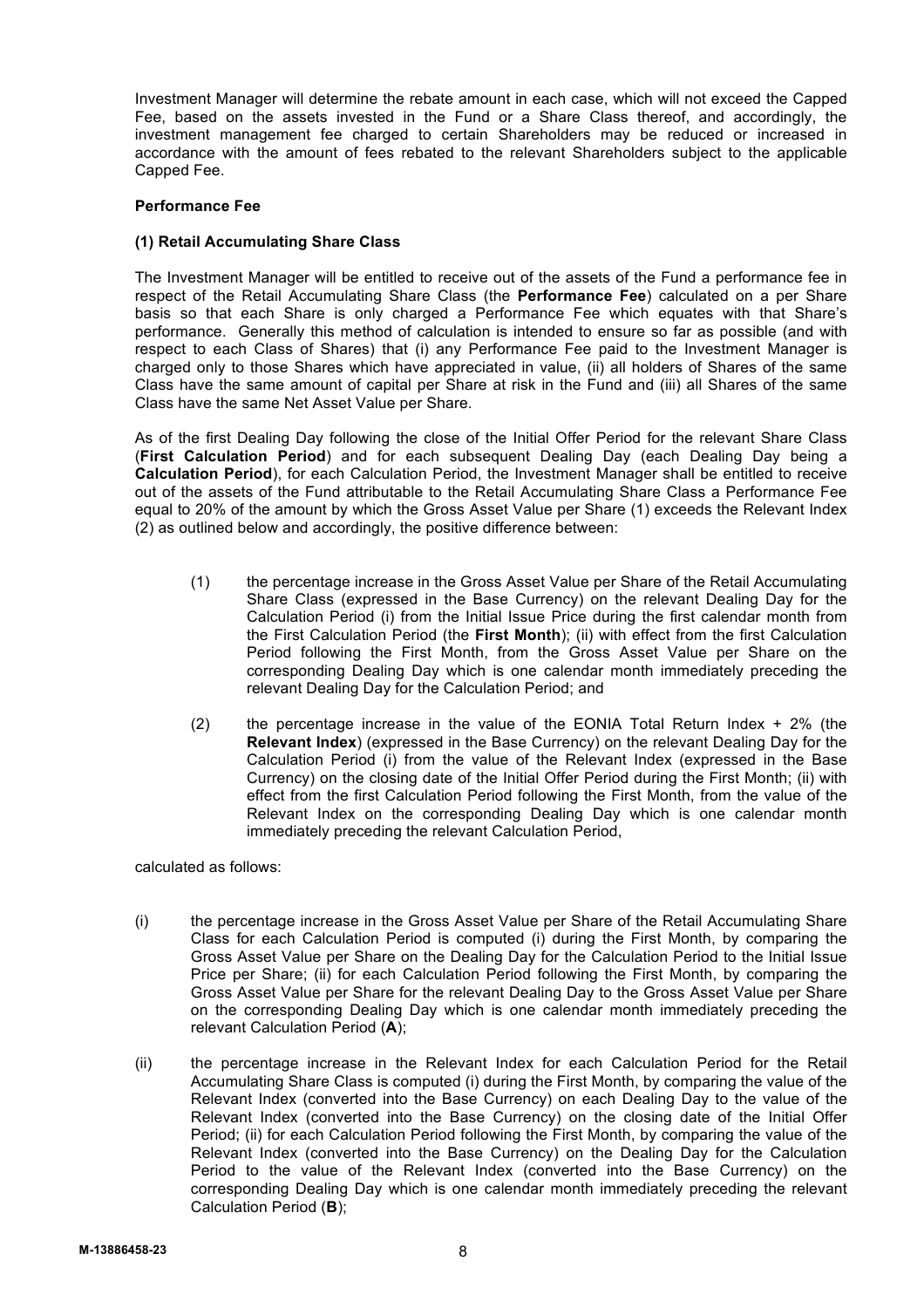- (iii) A is then compared to B and the Investment Manager is only entitled to a Performance Fee if A is a positive figure and if A is greater than B. Furthermore, where a Performance Fee is payable and B is a negative figure, B is deemed to be equal to zero;
- (iv) Where A is a positive figure and is greater than B for a Calculation Period, as A and B will reflect the performance of the Gross Asset Value and the Relevant Index respectively over the course of the preceding calendar month, in order to ascertain the amount of the Performance Fee to be accrued on the Dealing Day or the Calculation Period, the difference between A and B will be annualised by multiplying the amount of the difference by 12 and diving the amount by the number of Dealing Days in a calendar year (250) and that amount shall be multiplied by the number of Shares in the Class determined as at the relevant Dealing Day and by the Net Asset Value per Share determined as at Valuation Point for the relevant Dealing Day;
- (v) the Performance Fee shall be calculated by the Administrator (subject to the verification by the Custodian);
- (vi) the Performance Fee determined in this manner is accrued daily on a pro quota basis from the Class, starting from the First Calculation Period and shall be payable to the Investment Manager monthly in arrears;

Included in the calculation shall be net realised and unrealised capital gains plus net realised and unrealised capital losses as at the end of each Calculation Period. As a result, Performance Fees may be paid on unrealised gains which may subsequently never be realised.

**In calculating the Performance Fee, under-performance in any previous Calculation Period against the Relevant Index is not carried forward and, therefore, does not have to be made up before a Performance Fee can be paid.**

**Gross Asset Value per Share** is calculated using the following formula suggested by the Association of Italian Fund Management Companies (Assogestioni):

| $Q1(t) = Q1(t-1)$ x    | $(NAV(t) \times N(t)) + OG(t) + CG(t))$<br>$(NAV(t-1) \times N(t)) + OG(t-1)$ |
|------------------------|-------------------------------------------------------------------------------|
| Where:<br>$\sim$ $\mu$ | ia ika Fundia Onesa Asaai Valus nan Okane an ika noocisus F                   |

**Q1(t)** is the Fund's Gross Asset Value per Share on the previous Dealing Day;

**NAV(t)** is the Net Asset Value per Share on the previous Dealing Day;

- **N(t)** is the number of Shares in issue on the previous Dealing Day;
- **OG(t)** is the cumulative amount of the investment management fees from the beginning of the month to the previous Dealing Day;
- **CG(t)** is the amount of the investment management fees paid on the previous Dealing Day.

**CG(t)** is always equal to zero except in the day in which the investment management fees are effectively paid (the second Business Day of each month).

# **(2) Institutional Accumulating Share Class**

For each Performance Period, the Investment Manager shall be entitled to receive a performance fee (the **Performance Fee**) out of the assets attributable to the Institutional Accumulating Share Class of 10% of the amount by which the Net Asset Value of the Share exceeds the Benchmark (plus VAT, if any), taking subscriptions and redemptions into account and calculated in the following manner:

- 1. For the first Performance Period in the first calendar year during which the Institutional Accumulating Share Class is launched, the **Benchmark** is the Initial Issue Price per Share. For the first Performance Period in each subsequent calendar year, the **Benchmark** is the Net Asset Value per Share at the last Valuation Point in the immediately preceding calendar year.
- 2. If the Net Asset Value per Share at the end of a Performance Period exceeds the Benchmark, a performance fee is payable. For each subsequent Performance Period, the Benchmark is the reported, final Net Asset Value per Share at the end of the previous Performance Period for which a performance fee was payable.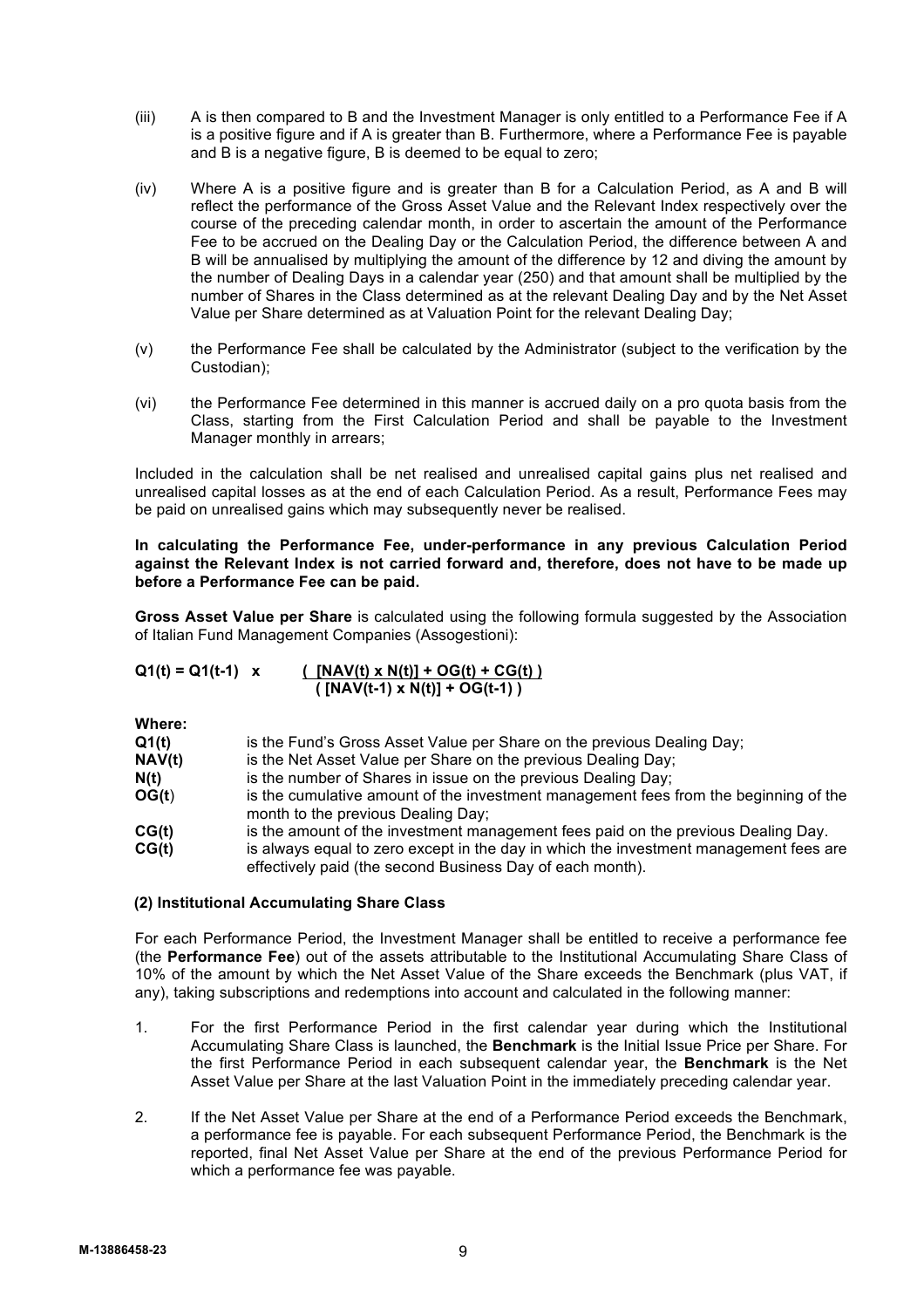- 3. If the Net Asset Value per Share at the end of a Performance Period is lower than the Benchmark, no performance fee is payable. In this case, the Benchmark for the next Performance Period is the Benchmark for the previous Performance Period being the previous Performance Period for which a performance fee was payable.
- 4. When a performance fee is payable on Shares, it is calculated as the Net Asset Value per Share less the Benchmark multiplied by the performance fee rate for the Class set out above, multiplied by the number of Shares in issue at the end of the Performance Period. The number of Shares in issue at the end of the Performance Period shall be deemed to include Shares which fall to be redeemed and exclude Shares which fall to be issued as at the end of the Performance Period.

The Performance Fee will be calculated and be taken into account in the calculation of the Net Asset Value per Share as at the Valuation Point in respect of each Dealing Day.

A **Performance Period** means the period from one Valuation Point to the next. The first calculation period shall be the period from the close of the Initial Offer Period of the Class to the first Valuation Point. Fees payable to the Investment Manager shall be calculated and accrued on as at the Valuation Point in respect of each Dealing Day and shall be payable monthly in arrears.

The calculation of the performance fee will be verified by the Custodian.

**Where a Performance Fee is payable out of the Fund it shall be calculated on the increase in the Net Asset Value per Share at the end of the relevant Performance Period. Included in that calculation shall be net realised and unrealised capital gains plus net realised and unrealised capital losses as at the end of the Performance period and as a result Performance Fees may be paid on unrealised gains which may subsequently never be realised.**

# **Administration Fee**

The Administrator shall be entitled to receive out of the assets of the Fund an annual fee, accrued on each Dealing Day and calculated and payable monthly in arrears, at an annual rate of up to 0.045% of the Net Asset Value of the Fund (plus VAT thereon), if any subject to an annual minimum fee of €20,000. The Administrator is also entitled to a fee of €10,000 for the provision of registrar and transfer agency services to the Fund plus additional fees charged at normal commercial rates where the scope of the services exceeds the thresholds initially agreed. The Administrator is also entitled to be repaid all of its reasonable agreed upon transaction and other charges (which will be at normal commercial rates) and other out-of-pocket expenses out of the assets of the Fund (plus VAT thereon, if any).

# **Custodian Fee**

The Custodian shall be entitled to receive out of the assets of the Fund an annual fee, accrued on each Dealing Day and calculated and payable monthly in arrears, at an annual rate of up to 0.02% of the Net Asset Value of the Fund (plus VAT thereon, if any) subject to a minimum annual fee of €10,000. The Custodian shall also be entitled to be reimbursed for the fees paid by the Custodian to any subcustodian and agreed upon transactions charges (which in all cases shall be charged at normal commercial rates) sand other out-of-pocket expenses out of the assets of the Fund (plus VAT thereon, if any).

# **Formation Costs**

The preliminary expenses incurred in connection with the establishment and initial issue of Shares in the Fund are estimated to amount to €20,000 and are will be amortised over the first five financial years of the Fund. In the event of a merger between this Fund and any other fund whereby this Fund receives the assets and liabilities of a fund as a result of the merger, the merging fund's unamortised formation expenses will also be transferred as part of the merger and amortised over a period which shall be no longer than two years.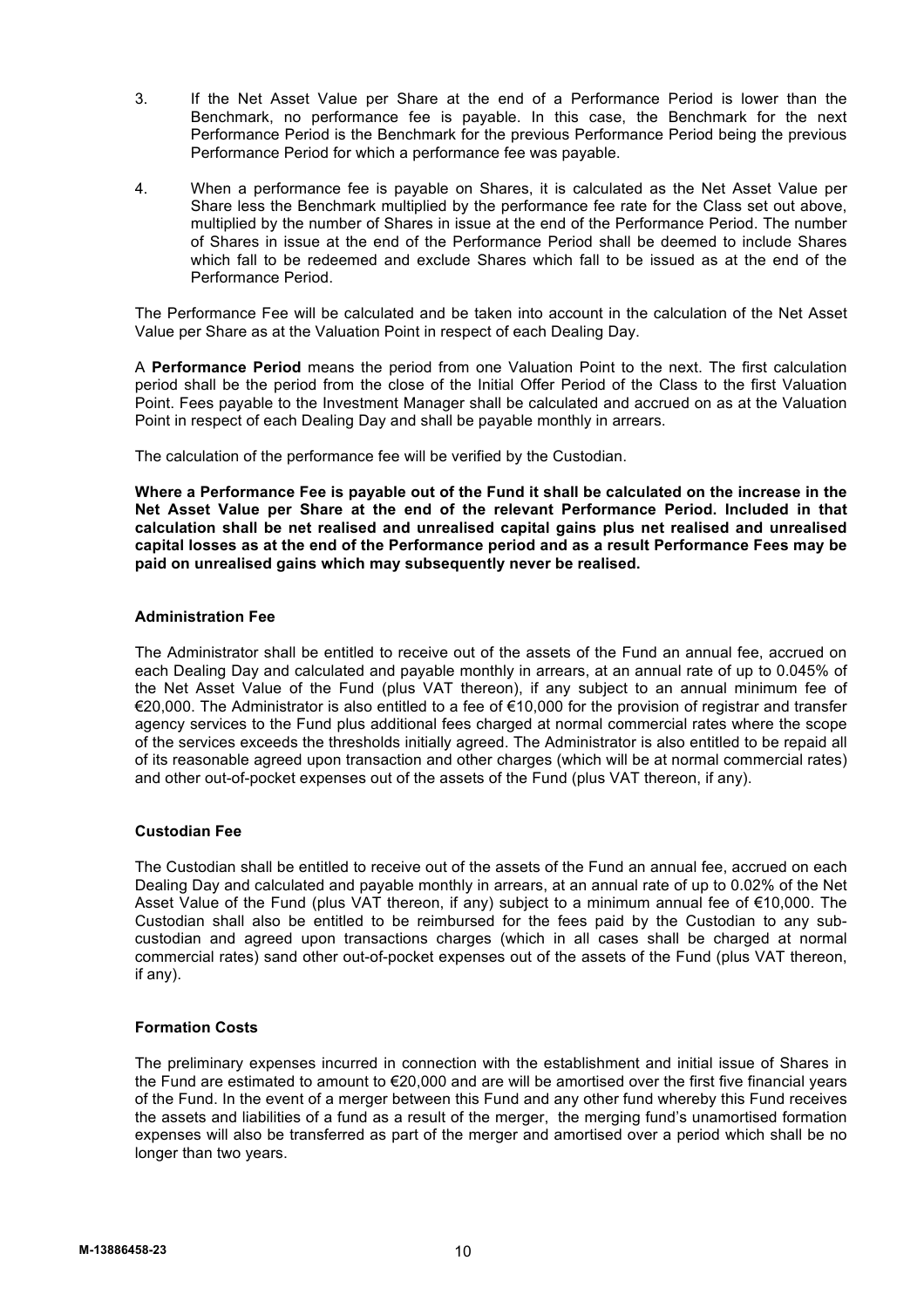At the date of this Supplement, there are four other Funds of the Company in existence, namely Tendercapital Bond Two Steps, Tendercapital Income Premium and Tendercapital Secular Euro and Tendercapital US Turnaround.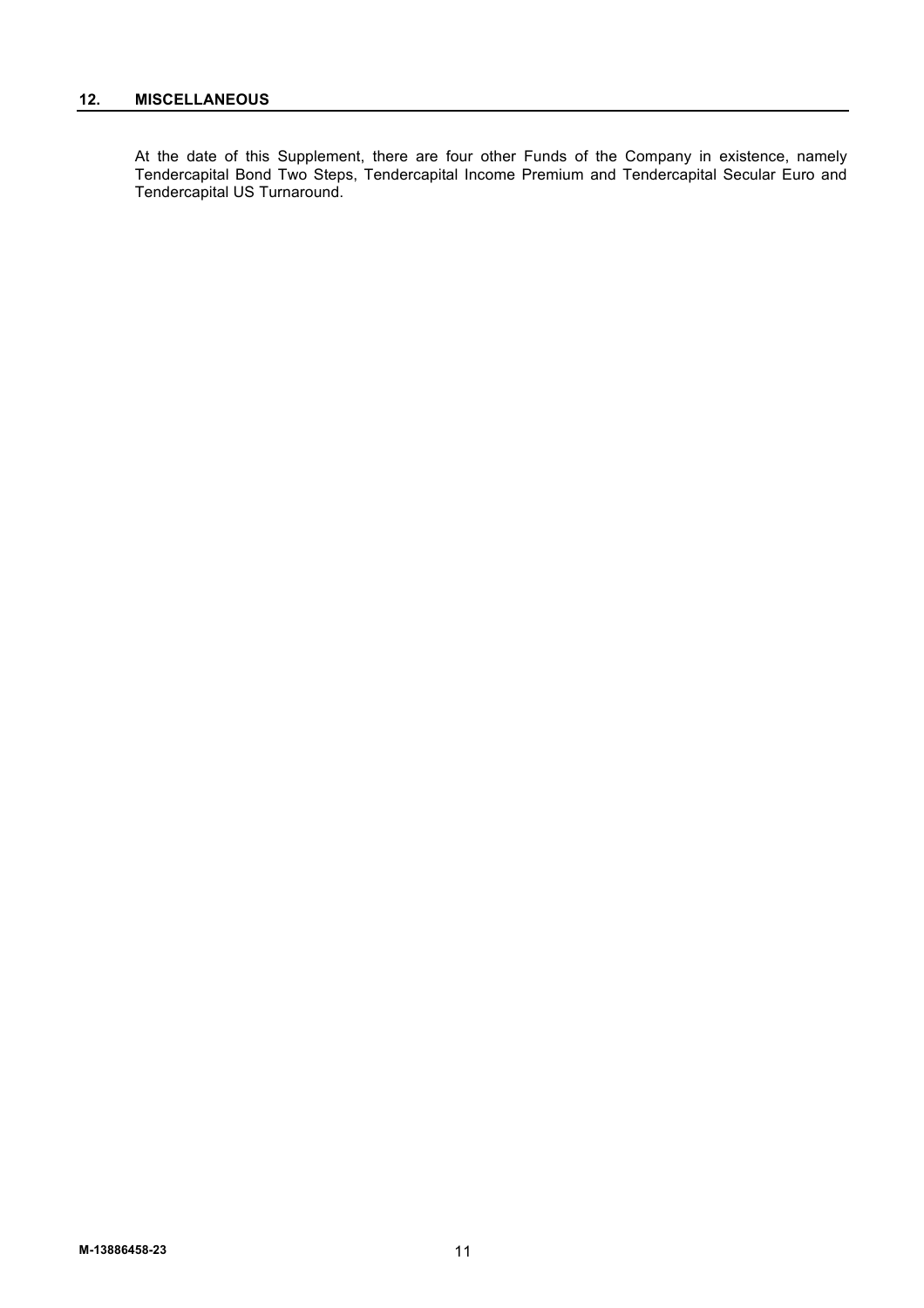# **Tendercapital Bond Two Steps (**the **Fund**)

**a sub-fund of**

#### **TENDERCAPITAL FUNDS PLC**

# **Supplement to the Prospectus**

**This Supplement contains specific information in relation to Tendercapital Bond Two Steps (**the **Fund) a sub-fund of TENDERCAPITAL FUNDS PLC (**the **Company), an open-ended umbrella limited liability investment company, with variable capital and segregated liability between sub-funds, which is incorporated in Ireland and authorised under the European Communities (Undertakings for Collective Investment in Transferable Securities) Regulations, 2011 (as amended).**

**This Supplement forms part of the Prospectus of the Company dated 10 May 2013 (**the **Prospectus) and should be read in the context of and together with the Prospectus.**

The Directors of the Company, whose names appear under the section entitled **Directors of the Company** in the Prospectus, accept responsibility for the information contained in the Prospectus and this Supplement. To the best of the knowledge and belief of the Directors (who have taken all reasonable care to ensure that such is the case) such information is in accordance with the facts and does not omit anything likely to affect the import of such information. The Directors accept responsibility accordingly.

Words and expressions defined in the Prospectus shall, unless the context otherwise requires, have the same meaning when used in this Supplement.

**Dated: 7 March 2014**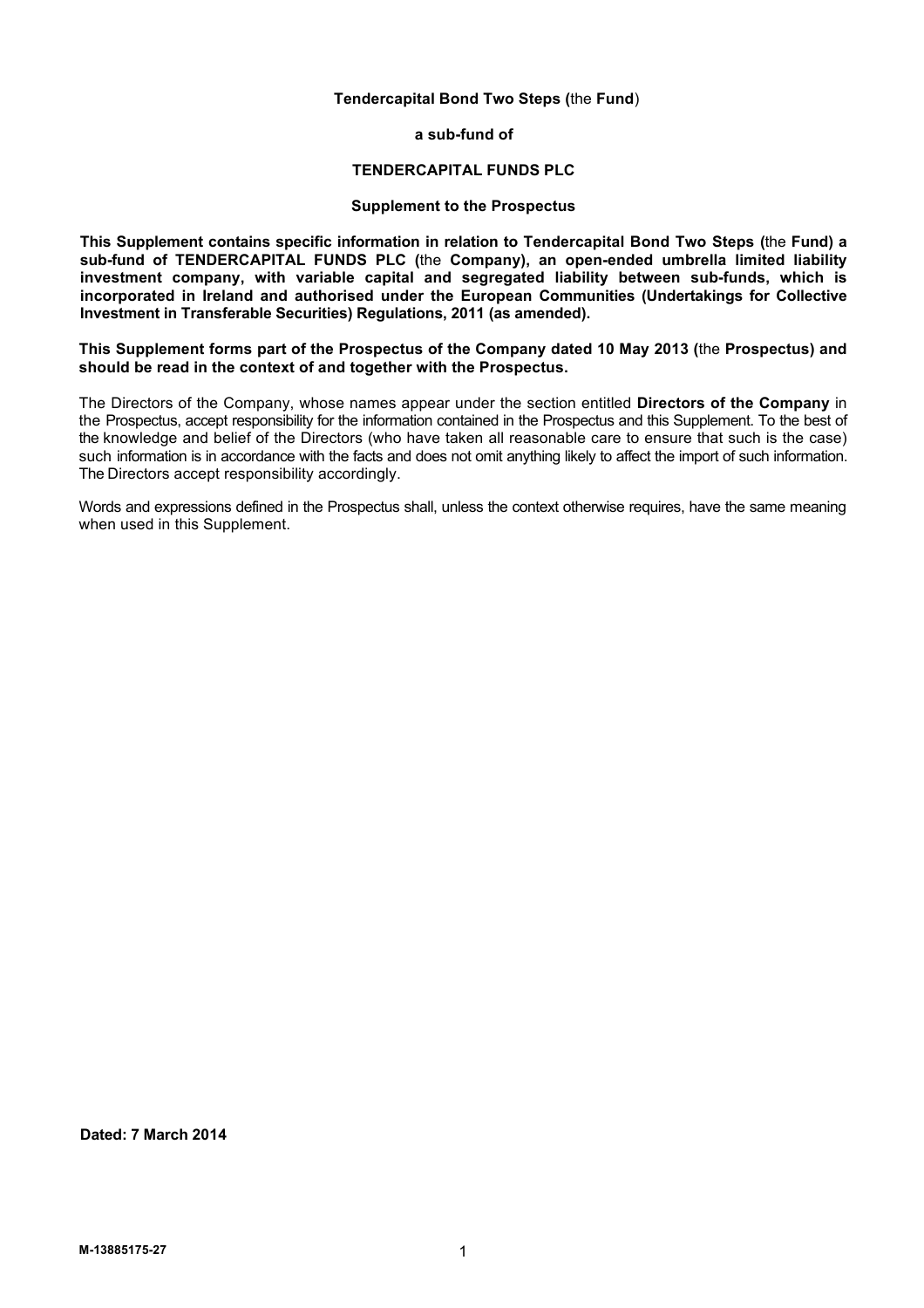# **DIRECTORY**

| 1.  |                                                                                |  |
|-----|--------------------------------------------------------------------------------|--|
| 2.  | <b>FINANCIAL DERIVATIVE INSTRUMENTS &amp; EFFICIENT PORTFOLIO MANAGEMENT 4</b> |  |
| 3.  |                                                                                |  |
| 4.  |                                                                                |  |
| 5.  |                                                                                |  |
| 6.  |                                                                                |  |
| 7.  |                                                                                |  |
| 8.  | KEY INFORMATION FOR SUBSCRIBING AND REDEEMING                                  |  |
| 9.  |                                                                                |  |
| 10. |                                                                                |  |
| 11. |                                                                                |  |
| 12. |                                                                                |  |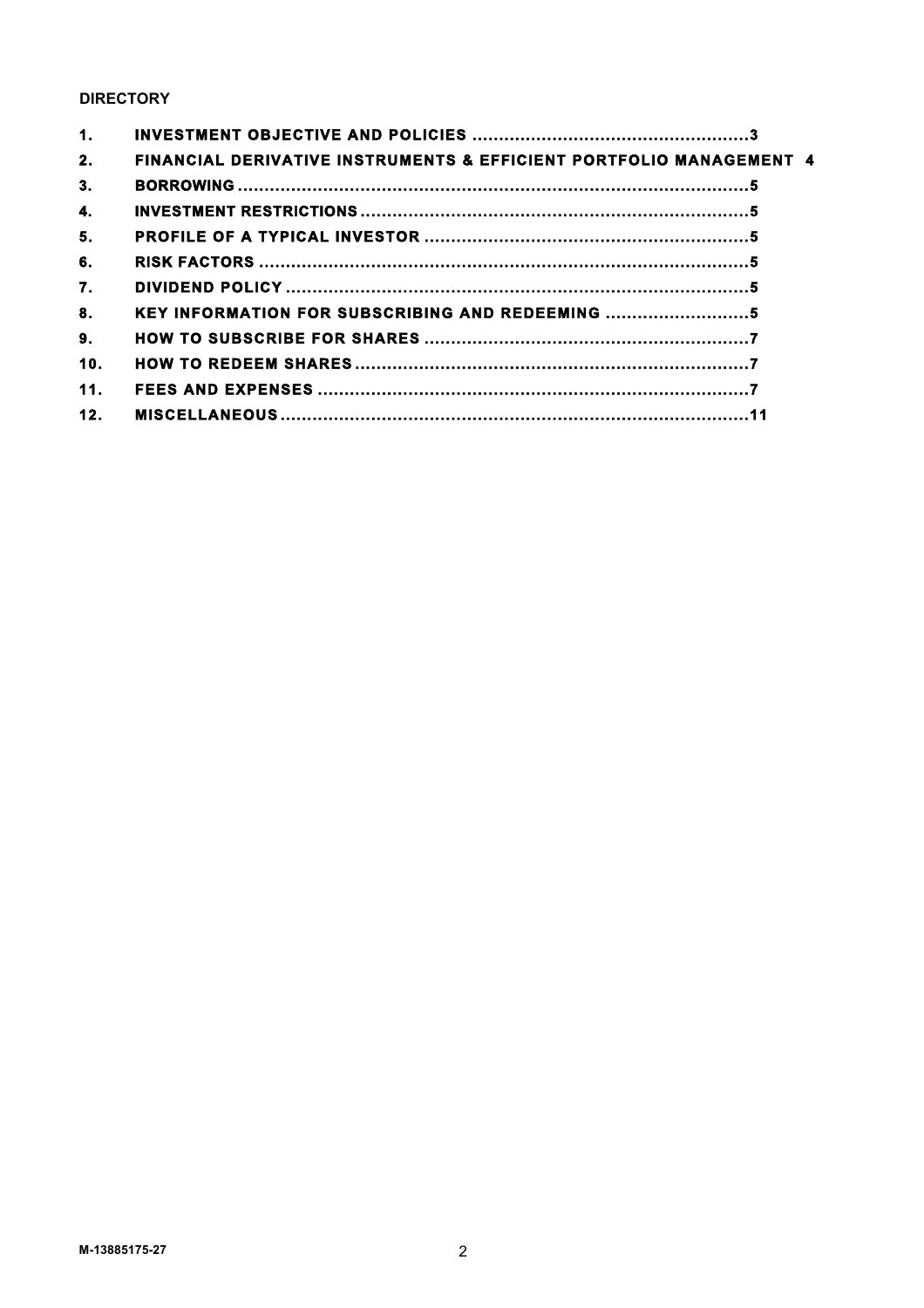# **1. INVESTMENT OBJECTIVE AND POLICIES**

# **Investment Objective**

The investment objective of the Fund is to achieve a positive return over the medium term.

#### **Investment Policy**

The Fund intends to seek to achieve its investment objective primarily through investing in a diversified portfolio of debt securities primarily denominated in Euro and mainly listed or traded on one or more Regulated Markets, but with some limited capacity to take equity exposures as further outlined below.

The performance of the Fund's investments will be benchmarked against EONIA (**Euro Overnight Index Average**) (or any such other index which replaces it or is considered by the Investment Manager to be the market standard in place of it and any such change in that index will be notified to Shareholders in the semi-annual and annual accounts). EONIA is an effective overnight rate computed as a weighted average of all overnight unsecured lending transactions in the interbank market, initiated within the euro area by the contributing panel banks.

The Fund will invest typically in (i) fixed income and variable rate debt securities including senior notes, subordinated debt and structured notes; and (ii) fixed and variable rate convertible and non-convertible bonds, bonds with warrants, negotiable credit securities (traded on the French markets for titres de creances negotiables, the over-the-counter markets in negotiable debt instruments), commercial paper, bankers acceptances, certificates of deposit, medium term notes, asset and mortgage backed securities, collateralised debt and other securitisation instruments and securities or instruments of a similar nature issued or guaranteed by any OECD government and/or by corporate or other issuers (including special purpose vehicles). Structured notes in which the Fund may invest include floating rate notes, where the coupon payment can be increased upon certain occurrences ("step up floaters") and convertible bonds which may embed a derivative component being on debt or equity securities, a basket or baskets of or indices of debt or equity securities or on interest rates.

The Fund may invest in aggregate up to 10% of its Net Asset Value directly or indirectly in a diversified portfolio of global equity securities across a wide range of industries. The primary means of obtaining equity exposure will be through convertible bonds and warrants.

The securities in which the Fund invests will typically be listed or traded on one or more Regulated Markets and any investment in such securities which are unlisted will comply with the investment restrictions in the Prospectus, and therefore will be limited to a maximum 10% of the Fund's Net Asset Value.

No more than 30% of the Fund's Net Asset Value shall be directly invested in debt securities or bonds which, at the time of their most recent purchase, were not rated investment grade by at least one credit rating agency approved by the Company or which are deemed by the Investment Manager to have an implied rating of investment grade, for instance by reference to other securities or bonds issued by the issuer of the relevant security or bond. The credit rating agencies currently approved for such purposes are Standard and Poors, Moody's, Fitch and DBRS.

The Fund may also hold or maintain ancillary liquid assets, including but not limited to, time deposits and variable rate demand notes with a maturity of less than one week issued by an entity with at least a minimum credit rating of A2/P2 or equivalent.

The Fund may invest up to 10% of its Net Asset Value, in aggregate, in collective investment schemes (**CIS**), including exchange traded funds, in accordance with Central Bank requirements where the exposure provided is in line with the Fund's investment objective.

In selecting suitable investment opportunities for the Fund, the Investment Manager intends to use a "two step" investment process; the first step involving a "top down" analysis focusing on the broader market conditions such as interest rates, macro-economic outlook, inflationary expectations, fiscal and external account balances and geo-political issues and the second step involving a "bottom up" analysis focusing on specific investment opportunities and the attributes of specific issuers, such as for example in terms of management, competitiveness, balance sheet multiples, and financial solidity (current and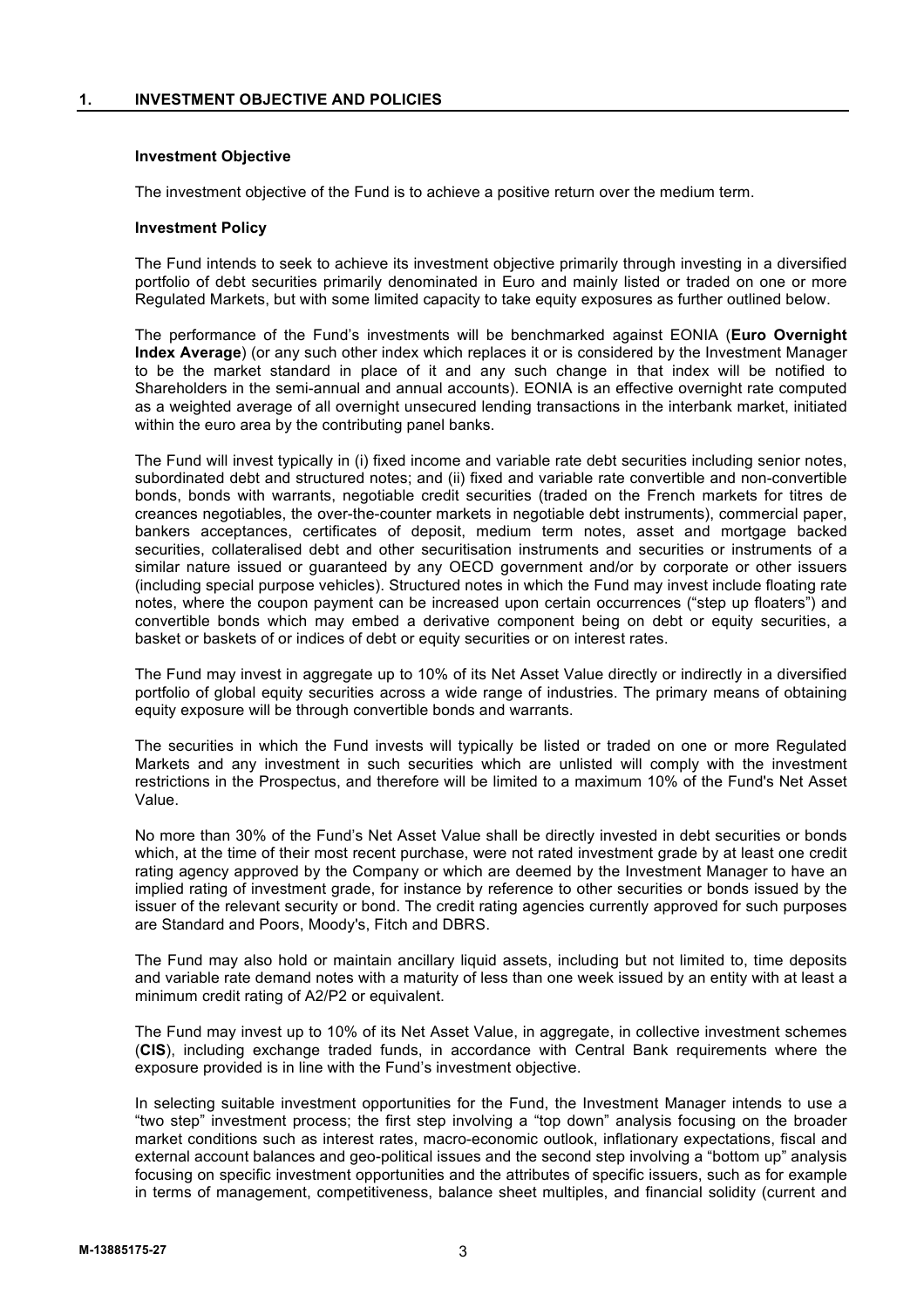prospective).

The Fund may also, subject to conditions and limits laid down by the Central Bank, utilise repurchase /reverse repurchase agreements for efficient portfolio management purposes only.

Where considered appropriate, the Fund may utilise financial derivative instruments and techniques for efficient portfolio management, investment purposes and/or for hedging as further set out below, subject always to the conditions and within the limits laid down by the Central Bank. These techniques and instruments include, inter alia, futures, options, swaps, spot and forward currency contracts, and contracts for difference which may be exchange traded or over the counter. The Fund may leverage itself through the use of derivatives, provided however that such leverage will not exceed an aggregate exposure of 100% of the Fund's NAV.

# **2. FINANCIAL DERIVATIVE INSTRUMENTS & EFFICIENT PORTFOLIO MANAGEMENT**

In the context of this Fund, efficient portfolio management transactions are transactions with the one of the following aims: (a) a reduction of risk, (b) a reduction of cost with no increase or a minimal increase in risk, and/or (c) generation of additional capital or income with no, or an acceptably low level of risk (relative to the expected return). In relation to efficient portfolio management operations the Investment Manager will look to ensure that the transaction is economically appropriate.

The financial derivative instruments and techniques which will be used for efficient portfolio management and/or hedging are futures, options, swaps, spot and forward currency contracts, contracts for difference and repurchase/reverse repurchase agreements which may be exchange traded or over-the-counter in accordance with the limitations and requirements of the Central Bank.

The Fund may buy and sell futures contracts on debt or equity securities, on debt or equity securities indices, on currencies and on interest rates and may also use options on futures contracts (e.g. on interest rates or on bond futures) to shorten or lengthen durations. The purchase of such contracts may provide a cost effective and efficient mechanism for taking a position in a bond, an equity, a bond market, an equity market or an index. The sale of such contracts may provide a means to hedge the Fund against a decline in value or change of rate of the underlying debt or equity security or securities index (for example DJTOXX50 index, DJSTOXX600 index, S&P100, exchange traded funds (**ETFs**) which seek to replicate a debt security index).

The Fund may purchase call and put options on debt or equity securities, on debt or equity securities indices and on currencies to gain exposure to a specific bond or equity or bond or equity market or index or to hedge against changes in exchange rates or in debt or equity prices.

Spot and forward currency contracts, currency swaps and currency futures may, at the discretion of the Investment Manager, be used to hedge currency exposures of the Fund or of any Class in accordance with the requirements of the Central Bank. Such currency exposure will arise where assets in which the Fund invests are denominated in a different currency than the Base Currency of the Fund or the designated currency of the relevant Class.

The Fund may also use interest rate swap contracts for hedging purposes to seek to manage its interest rate exposures and/or reduce the effect of interest rate fluctuations on debt securities held. In addition, interest rate swaps may be used for speculative purposes to seek to enhance the Fund's return. An interest rate swap involves the exchange by the Fund with another party of their respective commitments to pay or receive cash flows (e.g., an exchange of floating rate payments for fixed-rate payments) and the return to the Fund will be based on the movement of interest rates relative to a fixed rate agreed by the parties to the swap.

The Fund will use the commitment approach to calculate its daily global exposure, being the incremental exposure and leverage generated through the use of FDI, in accordance with its risk management process and the requirements of the Central Bank.

Any FDI not included in the Risk Management Process (**RMP**) of the Company will not be utilised until such time as a revised RMP including such FDI has been submitted to and cleared by the Central Bank.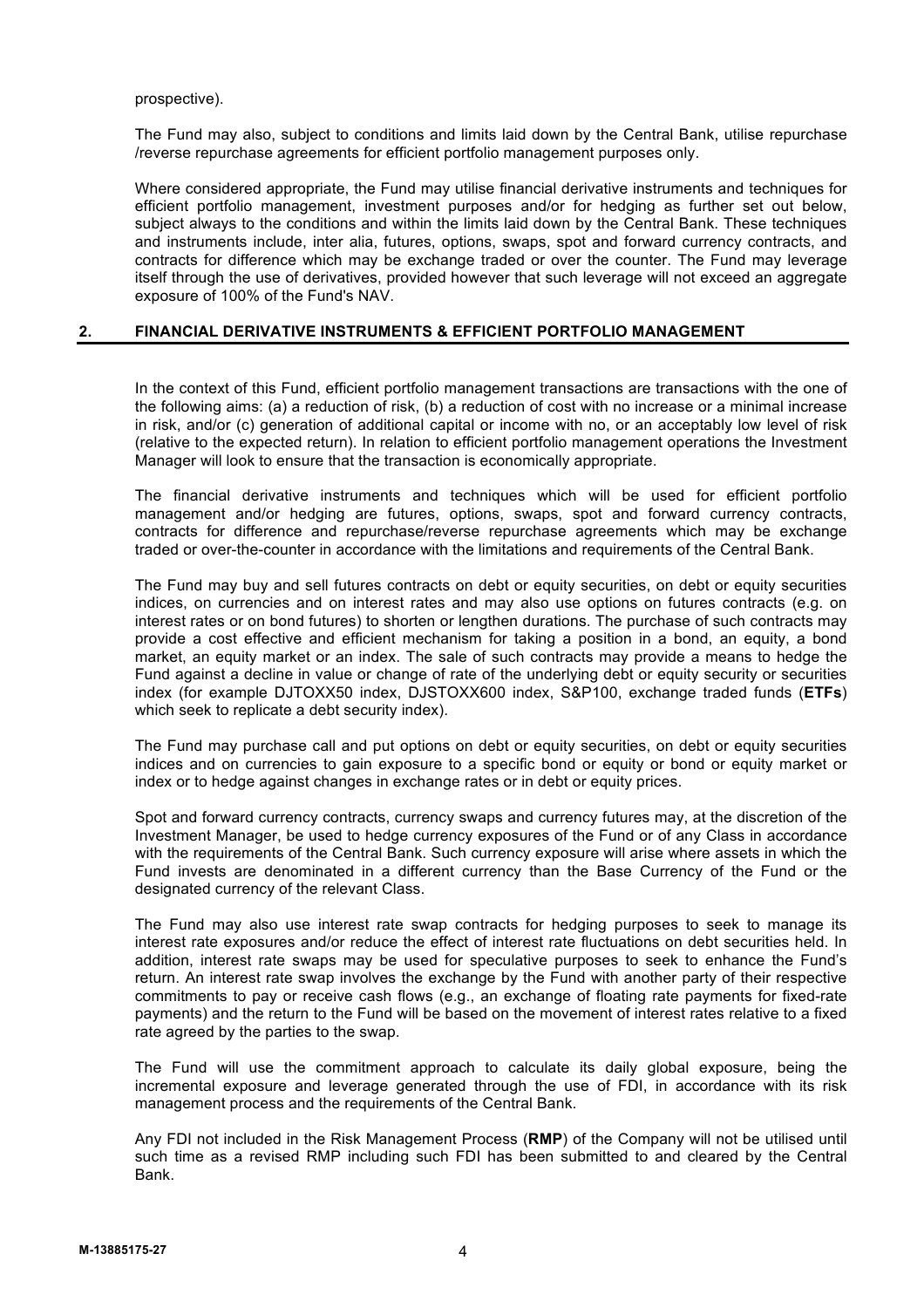#### **3. BORROWING**

In accordance with the general provisions set out in the Prospectus under the heading Borrowing and Lending Powers and Restrictions, the Fund may borrow up to 10% of its total Net Asset Value on a temporary basis and not for speculative purposes.

# **4. INVESTMENT RESTRICTIONS**

The investment restrictions applicable to the Fund are set out under the section entitled **Investment Restrictions** in the Prospectus.

# **5. PROFILE OF A TYPICAL INVESTOR**

The Fund is suitable for investors who have a medium term investment horizon, whose investment objectives are geared towards the preservation of the value of their savings and who want an investment strategy involving a medium level of volatility and risk in the management of their savings.

#### **6. RISK FACTORS**

The risk factors under the section entitled Risk Factors in the Prospectus apply to this Fund.

**Investors should note the difference between the nature of a deposit and the nature of an investment in the Fund, in particular, the risk that the principal invested in the Fund is capable of fluctuation and thus Shareholders may not have all of their principal returned to them on redemption. In addition, investment in the Fund will not benefit from any deposit protection scheme such as might be applicable to an investment in a deposit.**

# **7. DIVIDEND POLICY**

No declarations or distributions shall be made in respect of the Accumulating Shares. The net income earned per Accumulating Share will be accumulated and reinvested on behalf of Shareholders of Accumulating Shares.

# **8. KEY INFORMATION FOR SUBSCRIBING AND REDEEMING**

#### **Base Currency**

The Base Currency of the Fund is Euro but investments may be denominated in other currencies.

#### **Available Share Classes**

The Company may issue Shares in each of the Share Classes set out in the table below.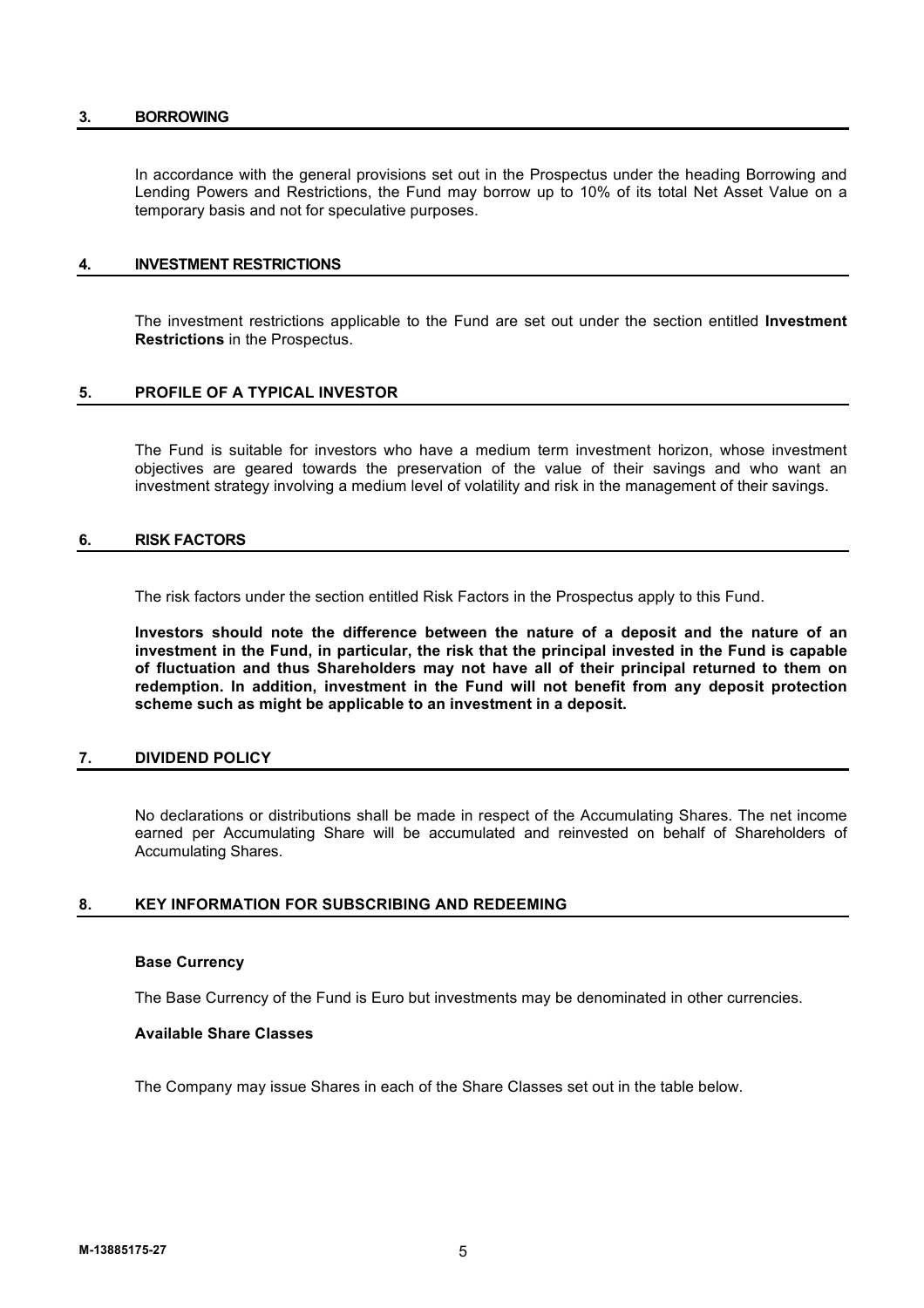| <b>Share Class</b>                                      | <b>Denominated</b><br>Currency* | <b>Minimum</b><br>Shareholding* | <b>Minimum Initial</b><br>Investment<br>Amount* | <b>Minimum Additional</b><br><b>Investment Amount*</b> |
|---------------------------------------------------------|---------------------------------|---------------------------------|-------------------------------------------------|--------------------------------------------------------|
| <b>Retail Accumulating Share</b><br><b>Class</b>        | Euro                            | N/A                             | €5,000                                          | N/A                                                    |
| <b>Institutional Accumulating</b><br><b>Share Class</b> | Euro                            | N/A                             | €500,000                                        | N/A                                                    |

**\***currency equivalent in the denominated currency of a Share Class and in accordance with the section entitled **Currency of Payment** below.

The Directors (upon written confirmation to the Administrator) reserve the right to differentiate between Shareholders and to waive or reduce the Minimum Shareholding, Minimum Initial Investment Amount, and Minimum Additional Investment Amount for any such Shareholders or to refuse an application for any such Shares in their absolute discretion.

Additional Classes of Shares may be created in accordance with the requirements of the Central Bank.

# **Initial Offer Period & Issue Price**

The Initial Offer Period for Shares in the Institutional Accumulating Share Class will commence at 9am (Irish time) on 10 March 2014 and end at 5pm (Irish time) on 9 September 2014 or such earlier or later time as the Directors may decide and notify the Central Bank. During the Initial Offer Period, Shares in the Institutional Accumulating Share Class will be issued at a price of €5.

After the Initial Offer Period, Shares in the Institutional Accumulating Share Class will be continuously open for subscriptions at the Issue Price on the relevant Dealing Day.

Shares in the Retail Accumulating Share Class are continuously open for subscriptions at the Issue Price on the relevant Dealing Day.

#### **Currency of Payment**

Subscription and redemption monies are payable in the denominated currency of the Share Class in respect of which Shares are being subscribed for or redeemed as set out in the table above.

# **Subscription Charge**

A Subscription Charge of up to 3% of the Issue Price may be charged at the discretion of the Directors for payment to the Investment Manager or Distributor.

#### **Redemption Charge**

A Redemption Charge of up to 3% of the Redemption Price may be charged at the discretion of the Directors for payment to the Company.

# **Exchange Charge**

Subject to compliance with the relevant exchange provisions contained in the Prospectus and, where relevant to the creation of additional Funds by the Company, an exchange fee of up to 3**%** may be imposed at the discretion of the Directors on all applications to exchange from one Share Class to another Share Class within the Fund or to a Share Class within another Fund of the Company.

# **Business Day**

A day on which banks are open for business in Dublin and London or such other day as the Directors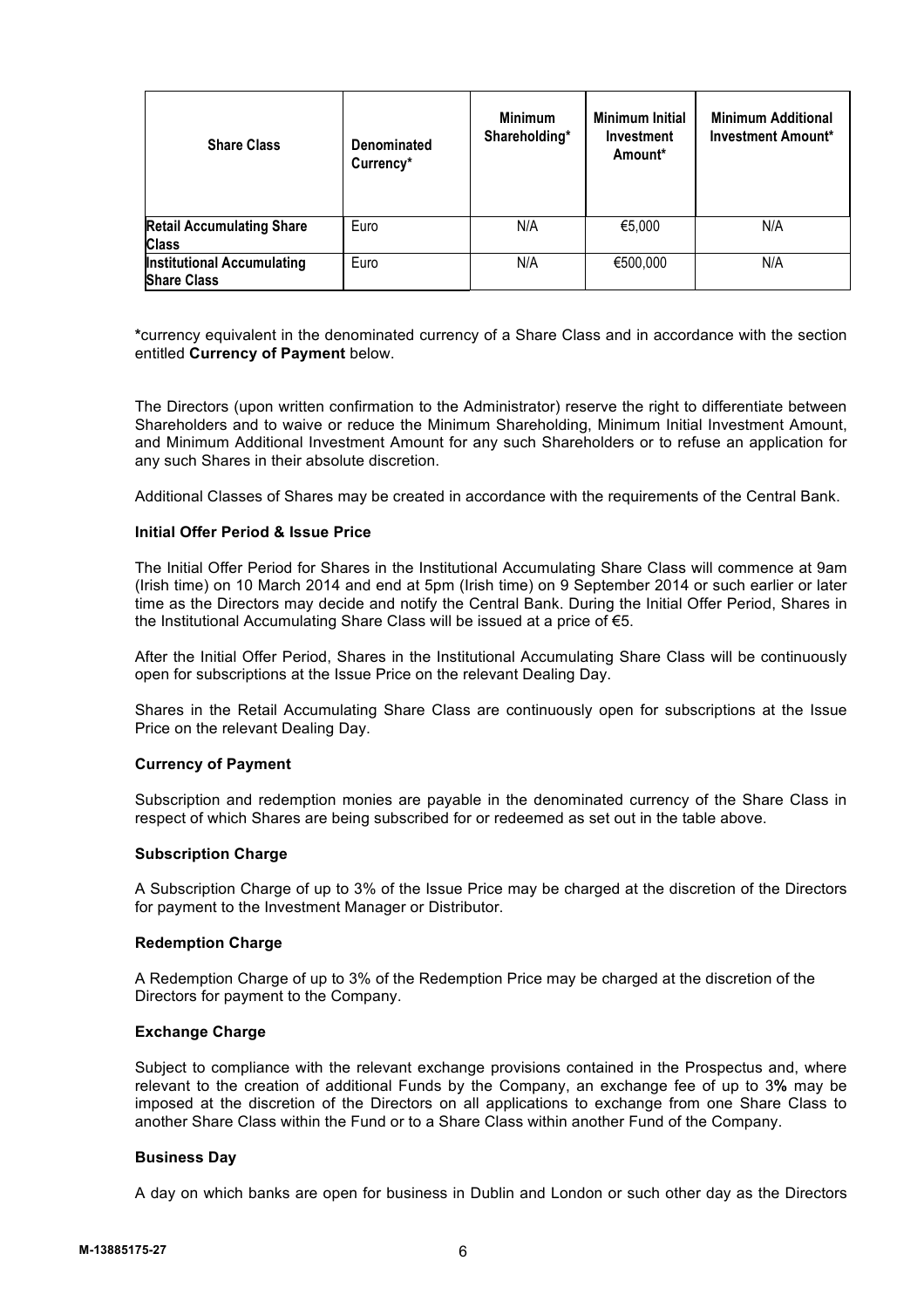may, with the approval of the Custodian, determine.

# **Dealing Day**

The Dealing Day for the Fund is every Business Day.

# **Dealing Deadline**

The Dealing Deadline is 12 noon (Irish time) one Business Day prior to the relevant Dealing Day.

# **Valuation Point**

The Valuation Point is close of business in the last relevant market on the Business Day immediately preceding the relevant Dealing Day.

# **Settlement Date**

The Settlement Date for the receipt of monies for subscription for Shares is the second Business Day following the relevant Dealing Day. The Settlement Date for the dispatch of monies for the redemption of Shares is the third Business Day following the relevant Dealing Day, provided that all the required documentation has been furnished to and received by the Administrator.

# **9. HOW TO SUBSCRIBE FOR SHARES**

Requests for the subscription for Shares should be made in accordance with the provisions set out in the section entitled **Subscription for Shares** in the Prospectus.

# **10. HOW TO REDEEM SHARES**

Requests for the redemption of Shares should be made in accordance with the provisions set out in the section entitled **Redemption of Shares** in the Prospectus.

# **11. FEES AND EXPENSES**

The following sections on fees should be read in conjunction with the section entitled **Fees and Expenses** in the Prospectus.

# **Investment Management Fee**

The Investment Manager shall be entitled to receive out of the assets of the Fund an annual fee, accrued on each Dealing Day and payable monthly in arrears, at an annual rate of up to and not exceeding (i) 1% of the Net Asset Value of the Retail Accumulating Share Class; and (ii) 0.65% of the Net Asset Value of the Institutional Accumulating Share Class (the **Capped Fee**). The Investment Manager is also entitled to be reimbursed out of the assets of the Fund for the reasonable out-of-pocket costs and expenses incurred by the Investment Manager in the performance of its duties (plus VAT thereon, if any).

Subject to the Capped Fee, the Investment Manager may, with the agreement of the Directors and with prior notification to the Administrator, waive, reduce or increase all or part of the investment management fee charged to certain Shareholders and accordingly may differentiate between Shareholders in the Fund in that regard. Any such waiver or reduction shall be effected by way of a cash rebate paid by or on behalf of the Investment Manager to the relevant Shareholder's account. The Investment Manager will determine the rebate amount in each case, which will not exceed the Capped Fee, based on the assets invested in the Fund or a Share Class thereof, and accordingly, the investment management fee charged to certain Shareholders may be reduced or increased in accordance with the amount of fees rebated to the relevant Shareholders subject to the applicable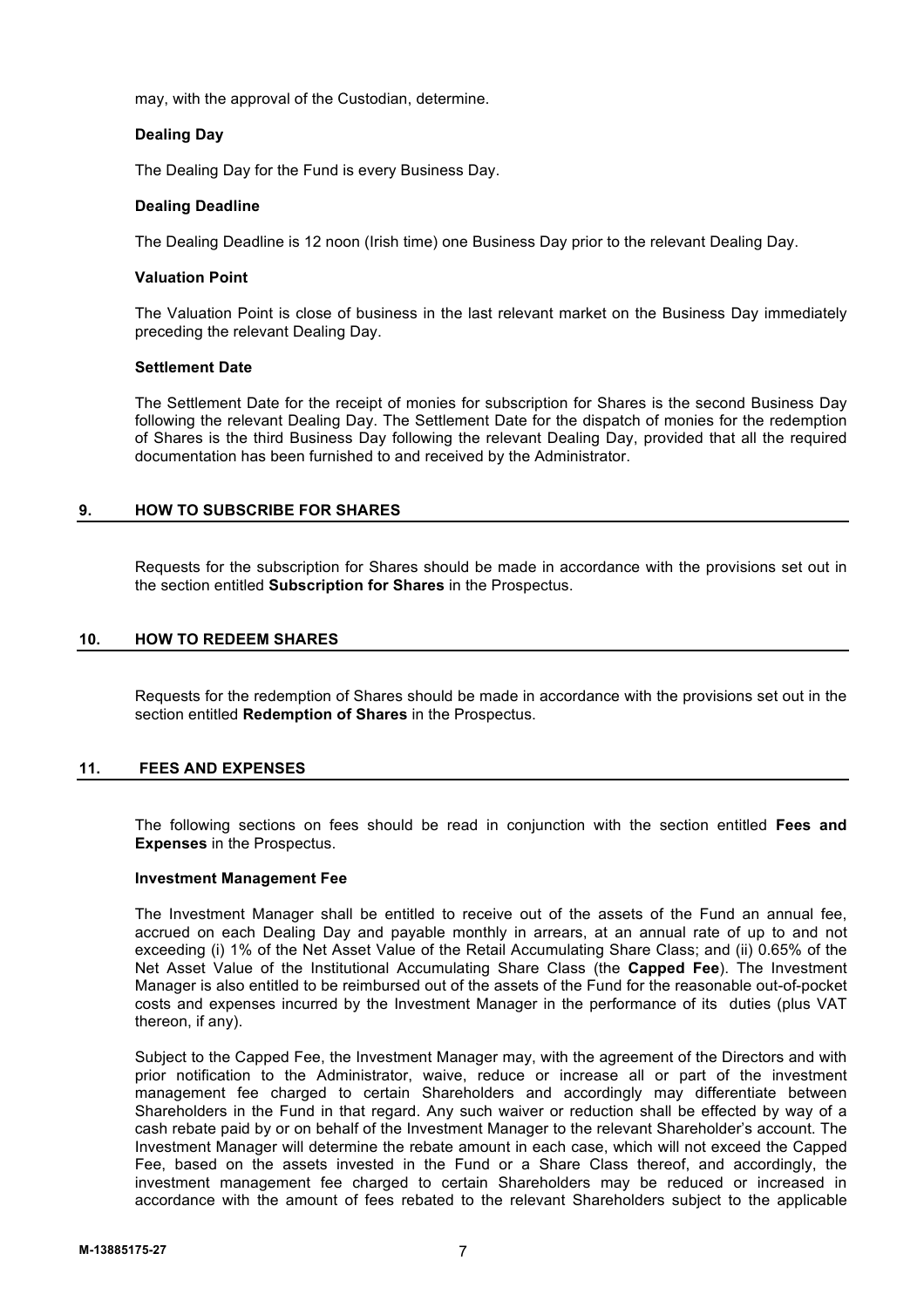Capped Fee.

# **Performance Fee**

# **(1) Retail Accumulating Share Class**

The Investment Manager will be entitled to receive out of the assets of the Fund a performance fee in respect of the Retail Accumulating Share Class (the **Performance Fee**) calculated on a per Share basis so that each Share is only charged a Performance Fee which equates with that Share's performance. Generally this method of calculation is intended to ensure so far as possible (and with respect to each Class of Shares) that (i) any Performance Fee paid to the Investment Manager is charged only to those Shares which have appreciated in value, (ii) all holders of Shares of the same Class have the same amount of capital per Share at risk in the Fund and (iii) all Shares of the same Class have the same Net Asset Value per Share.

As of the first Dealing Day following the close of the Initial Offer Period for the Retail Accumulating Share Class (**First Calculation Period**) and for each subsequent Dealing Day (each Dealing Day being a **Calculation Period**), for each Calculation Period, the Investment Manager shall be entitled to receive out of the assets of the Fund attributable to the relevant Share Class a Performance Fee equal to 20% of the amount by which the Gross Asset Value per Share (1) exceeds the Relevant Index (2) as outlined below and accordingly, the positive difference between:

- (1) the percentage increase in the Gross Asset Value per Share of the Retail Accumulating Share Class (expressed in the Base Currency) on the relevant Dealing Day for the Calculation Period (i) from the Initial Issue Price during the first calendar month from the First Calculation Period (the **First Month**); (ii) with effect from the first Calculation Period following the First Month, from the Gross Asset Value per Share on the corresponding Dealing Day which is one calendar month immediately preceding the relevant Dealing Day for the Calculation Period; and
- (2) the percentage increase in the value of the EONIA Total Return Index  $+2\%$  (the **Relevant Index**) (expressed in the Base Currency) on the relevant Dealing Day for the Calculation Period (i) from the value of the Relevant Index (expressed in the Base Currency) on the closing date of the Initial Offer Period during the First Month; (ii) with effect from the first Calculation Period following the First Month, from the value of the Relevant Index on the corresponding Dealing Day which is one calendar month immediately preceding the relevant Calculation Period,

calculated as follows:

- (i) the percentage increase in the Gross Asset Value per Share of the Retail Accumulating Share Class for each Calculation Period is computed (i) during the First Month, by comparing the Gross Asset Value per Share on the Dealing Day for the Calculation Period to the Initial Issue Price per Share; (ii) for each Calculation Period following the First Month, by comparing the Gross Asset Value per Share for the relevant Dealing Day to the Gross Asset Value per Share on the corresponding Dealing Day which is one calendar month immediately preceding the relevant Calculation Period (**A**);
- (ii) the percentage increase in the Relevant Index for each Calculation Period for the Retail Accumulating Share Class is computed (i) during the First Month, by comparing the value of the Relevant Index (converted into the Base Currency) on each Dealing Day to the value of the Relevant Index (converted into the Base Currency) on the closing date of the Initial Offer Period; (ii) for each Calculation Period following the First Month, by comparing the value of the Relevant Index (converted into the Base Currency) on the Dealing Day for the Calculation Period to the value of the Relevant Index (converted into the Base Currency) on the corresponding Dealing Day which is one calendar month immediately preceding the relevant Calculation Period (**B**);
- (iii) A is then compared to B and the Investment Manager is only entitled to a Performance Fee if A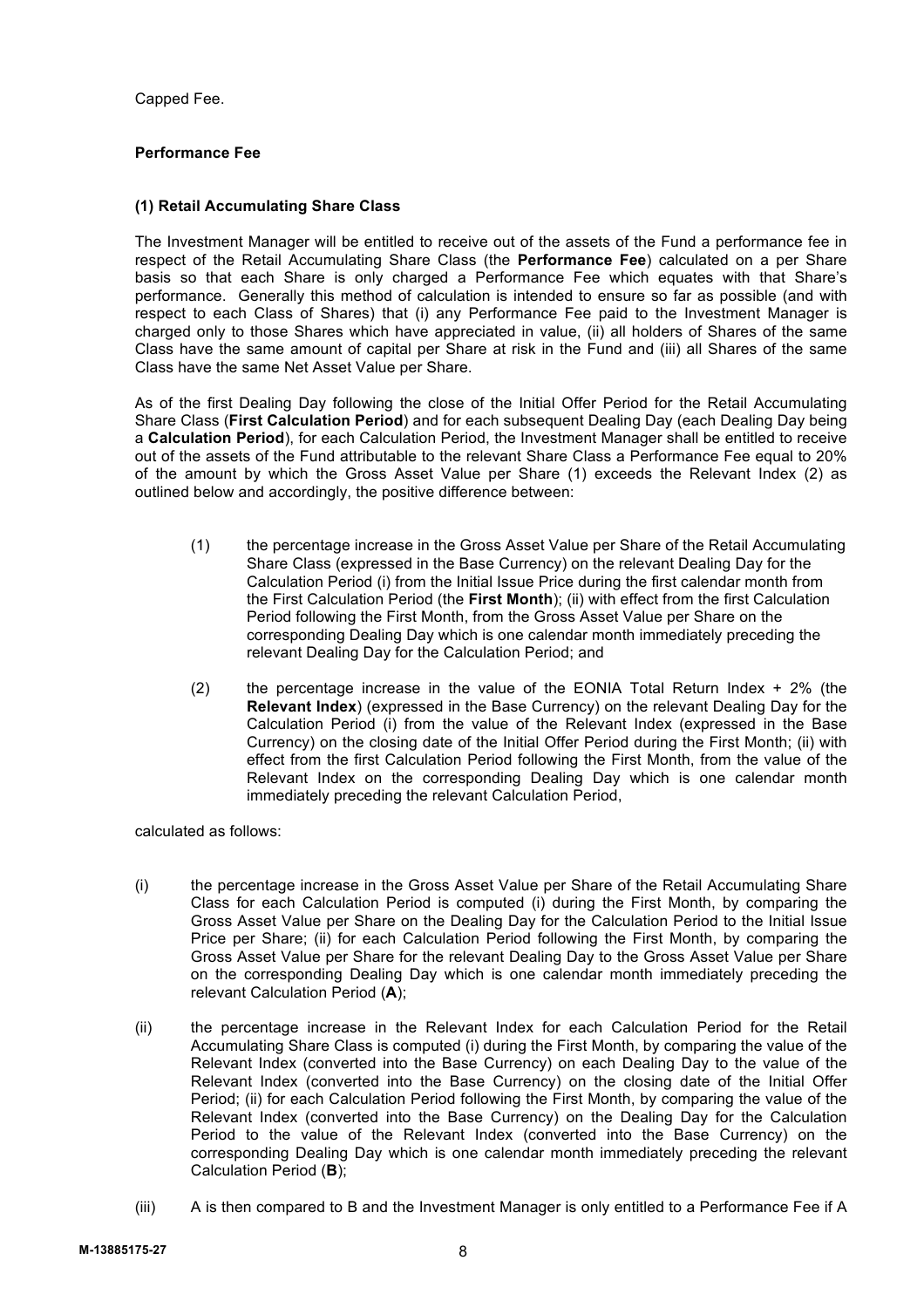is a positive figure and if A is greater than B. Furthermore, where a Performance Fee is payable and B is a negative figure, B is deemed to be equal to zero;

- (iv) Where A is a positive figure and is greater than B for a Calculation Period, as A and B will reflect the performance of the Gross Asset Value and the Relevant Index respectively over the course of the preceding calendar month, in order to ascertain the amount of the Performance Fee to be accrued on the Dealing Day or the Calculation Period, the difference between A and B will be annualised by multiplying the amount of the difference by 12 and diving the amount by the number of Dealing Days in a calendar year (250) and that amount shall be multiplied by the number of Shares in the Class determined as at the relevant Dealing Day and by the Net Asset Value per Share determined as at Valuation Point for the relevant Dealing Day;
- (v) the Performance Fee shall be calculated by the Administrator (subject to the verification by the Custodian);
- (vi) the Performance Fee determined in this manner is accrued daily on a pro quota basis from the Class, starting from the First Calculation Period and shall be payable to the Investment Manager monthly in arrears;

Included in the calculation shall be net realised and unrealised capital gains plus net realised and unrealised capital losses as at the end of each Calculation Period. As a result, Performance Fees may be paid on unrealised gains which may subsequently never be realised.

**In calculating the Performance Fee, under-performance in any previous Calculation Period against the Relevant Index is not carried forward and, therefore, does not have to be made up before a Performance Fee can be paid.**

**Gross Asset Value per Share** is calculated using the following formula suggested by the Association of Italian Fund Management Companies (Assogestioni):

| $Q1(t) = Q1(t-1)$ x | $(NAV(t) \times N(t)) + OG(t) + CG(t))$ |
|---------------------|-----------------------------------------|
|                     | $(NAV(t-1) \times N(t)) + OG(t-1)$      |

**Where:**

| Q1(t)  | is the Fund's Gross Asset Value per Share on the previous Dealing Day;                                                                             |
|--------|----------------------------------------------------------------------------------------------------------------------------------------------------|
| NAV(t) | is the Net Asset Value per Share on the previous Dealing Day;                                                                                      |
| N(t)   | is the number of Shares in issue on the previous Dealing Day;                                                                                      |
| OG(t)  | is the cumulative amount of the investment management fees from the beginning of the                                                               |
|        | month to the previous Dealing Day;                                                                                                                 |
| CG(t)  | is the amount of the investment management fees paid on the previous Dealing Day.                                                                  |
| CG(t)  | is always equal to zero except in the day in which the investment management fees are<br>effectively paid (the second Business Day of each month). |

# **(2) Institutional Accumulating Share Class**

For each Performance Period, the Investment Manager shall be entitled to receive a performance fee (the **Performance Fee**) out of the assets attributable to the Institutional Accumulating Share Class of 10% of the amount by which the Net Asset Value of the Share exceeds the Benchmark (plus VAT, if any), taking subscriptions and redemptions into account and calculated in the following manner:

- 1. For the first Performance Period in the first calendar year during which the Institutional Accumulating Share Class is launched, the **Benchmark** is the Initial Issue Price per Share. For the first Performance Period in each subsequent calendar year, the **Benchmark** is the Net Asset Value per Share at the last Valuation Point in the immediately preceding calendar year.
- 2. If the Net Asset Value per Share at the end of a Performance Period exceeds the Benchmark, a performance fee is payable. For each subsequent Performance Period, the Benchmark is the reported, final Net Asset Value per Share at the end of the previous Performance Period for which a performance fee was payable.
- 3. If the Net Asset Value per Share at the end of a Performance Period is lower than the Benchmark, no performance fee is payable. In this case, the Benchmark for the next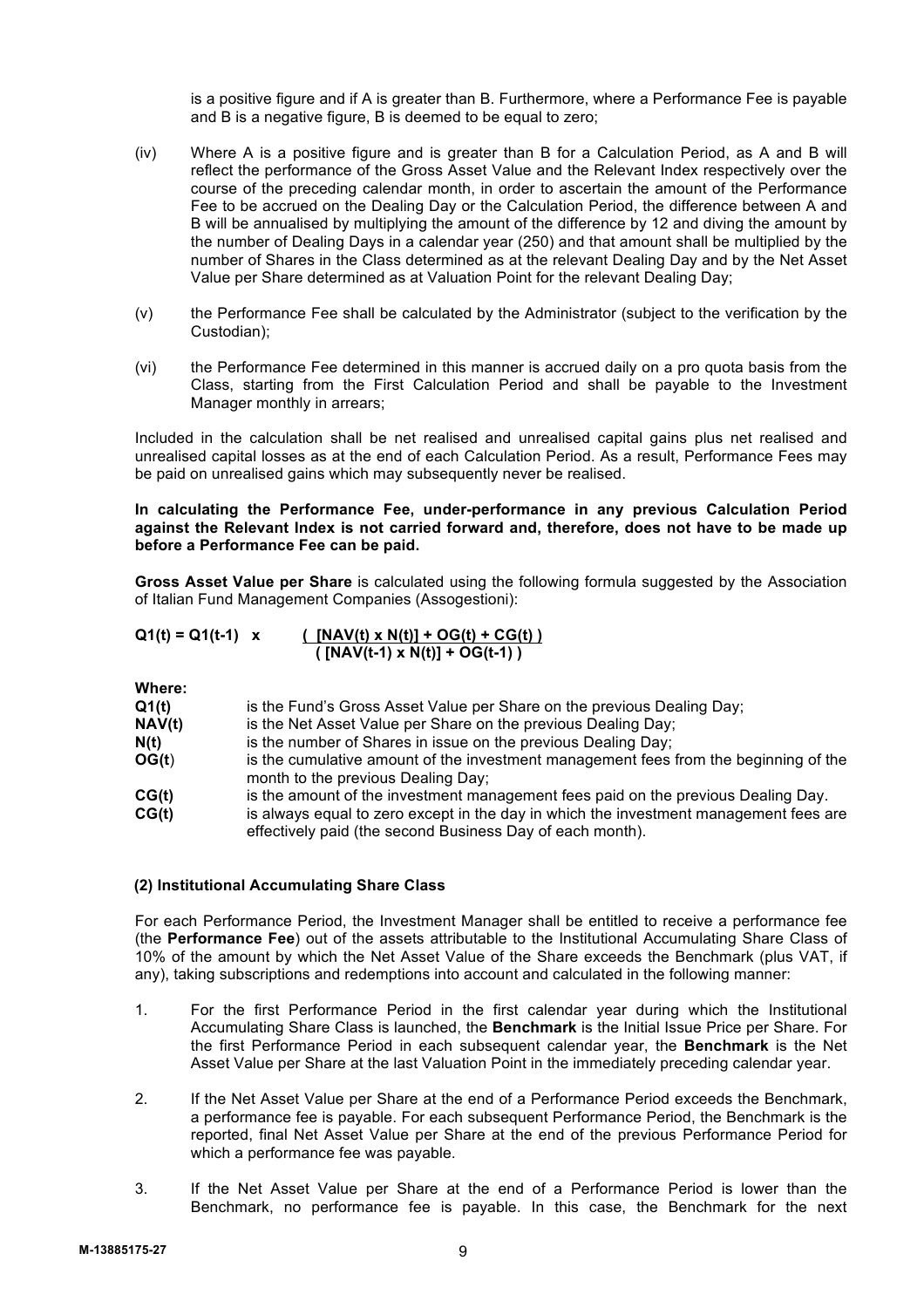Performance Period is the Benchmark for the previous Performance Period being the previous Performance Period for which a performance fee was payable.

4. When a performance fee is payable on Shares, it is calculated as the Net Asset Value per Share less the Benchmark multiplied by the performance fee rate for the Class set out above, multiplied by the number of Shares in issue at the end of the Performance Period. The number of Shares in issue at the end of the Performance Period shall be deemed to include Shares which fall to be redeemed and exclude Shares which fall to be issued as at the end of the Performance Period.

The Performance Fee will be calculated and be taken into account in the calculation of the Net Asset Value per Share as at the Valuation Point in respect of each Dealing Day.

A **Performance Period** means the period from one Valuation Point to the next. The first calculation period shall be the period from the close of the Initial Offer Period of the Class to the first Valuation Point. Fees payable to the Investment Manager shall be calculated and accrued on as at the Valuation Point in respect of each Dealing Day and shall be payable monthly in arrears.

The calculation of the performance fee will be verified by the Custodian.

**Where a Performance Fee is payable out of the Fund it shall be calculated on the increase in the Net Asset Value per Share at the end of the relevant Performance Period. Included in that calculation shall be net realised and unrealised capital gains plus net realised and unrealised capital losses as at the end of the Performance period and as a result Performance Fees may be paid on unrealised gains which may subsequently never be realised.**

# **Administration Fee**

The Administrator shall be entitled to receive out of the assets of the Fund an annual fee, accrued on each Dealing Day and calculated and payable monthly in arrears, at an annual rate of up to 0.045% of the Net Asset Value of the Fund (plus VAT thereon), if any subject to an annual minimum fee of €20,000. The Administrator is also entitled to a fee of €10,000 for the provision of registrar and transfer agency services to the Fund plus additional fees charged at normal commercial rates where the scope of the services exceeds the thresholds initially agreed. The Administrator is also entitled to be repaid all of its reasonable agreed upon transaction and other charges (which will be at normal commercial rates) and other out-of-pocket expenses out of the assets of the Fund (plus VAT thereon, if any).

# **Custodian Fee**

The Custodian shall be entitled to receive out of the assets of the Fund an annual fee, accrued on each Dealing Day and calculated and payable monthly in arrears, at an annual rate of up to 0.02% of the Net Asset Value of the Fund (plus VAT thereon, if any) subject to a minimum annual fee of €10,000. The Custodian shall also be entitled to be reimbursed for the fees paid by the Custodian to any subcustodian and agreed upon transactions charges (which in all cases shall be charged at normal commercial rates) and other out-of-pocket expenses out of the assets of the Fund (plus VAT thereon, if any).

# **Formation Costs**

The preliminary expenses incurred in connection with the establishment and initial issue of Shares in the Fund are estimated to amount to €20,000 and are will be amortised over the first five financial years of the Fund. In the event of a merger between this Fund and any other fund whereby this Fund receives the assets and liabilities of a fund as a result of the merger, the merging fund's unamortised formation expenses will also be transferred as part of the merger and amortised over a period which shall be no longer than two years.